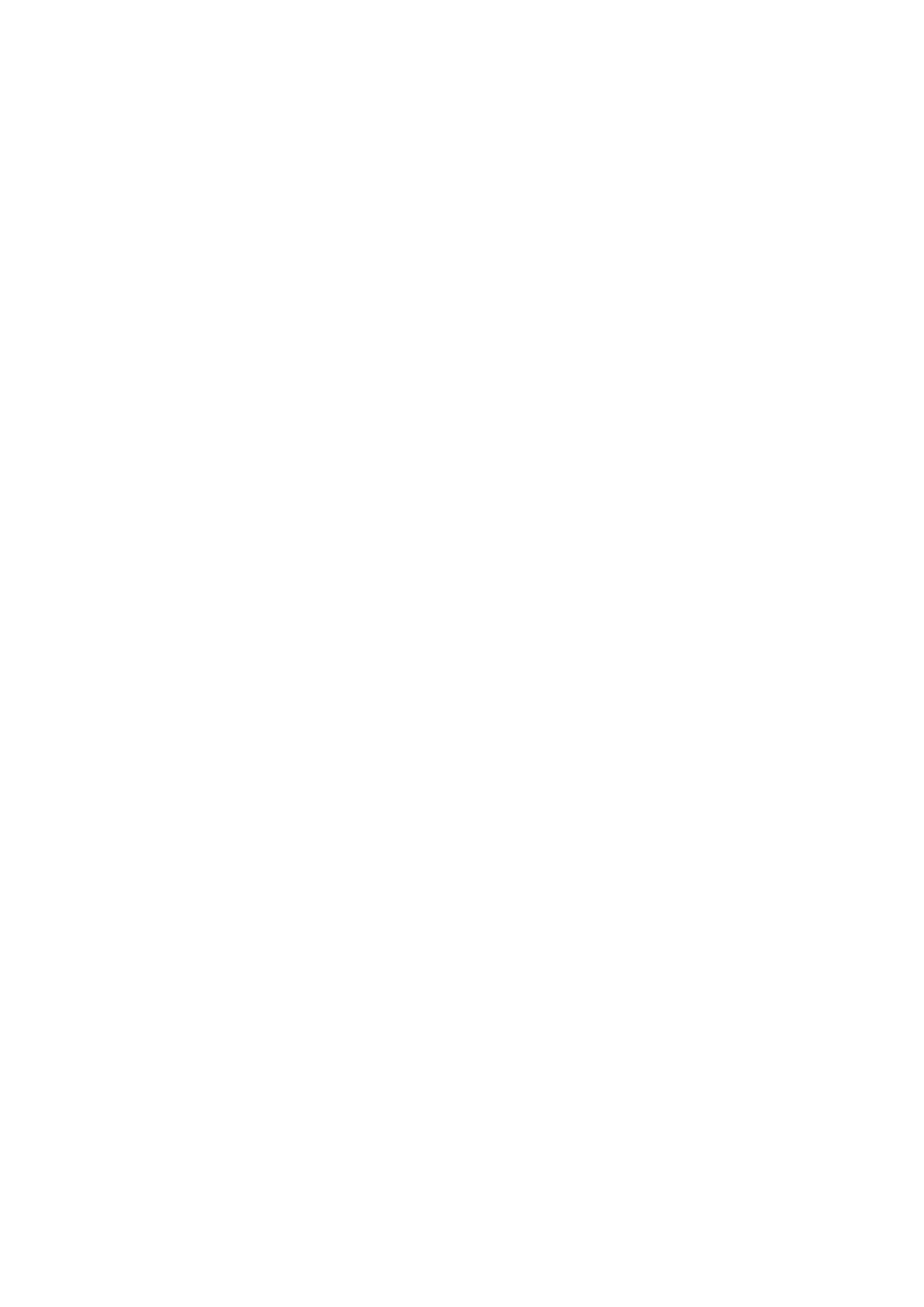# **CONTENTS**

Two of the world's most prestigious accounting bodies, AICPA and CIMA, have formed a joint-venture to establish the Chartered Global Management Accountant (CGMA) designation to elevate the profession of management accounting. The designation recognises the most talented and committed management accountants with the discipline and skill to drive strong business performance.

| Executive summary | $\overline{2}$ |
|-------------------|----------------|
| Introduction      | 3              |
| Fraud prevention  |                |
| Fraud detection   | 13             |
| Fraud response    | 19             |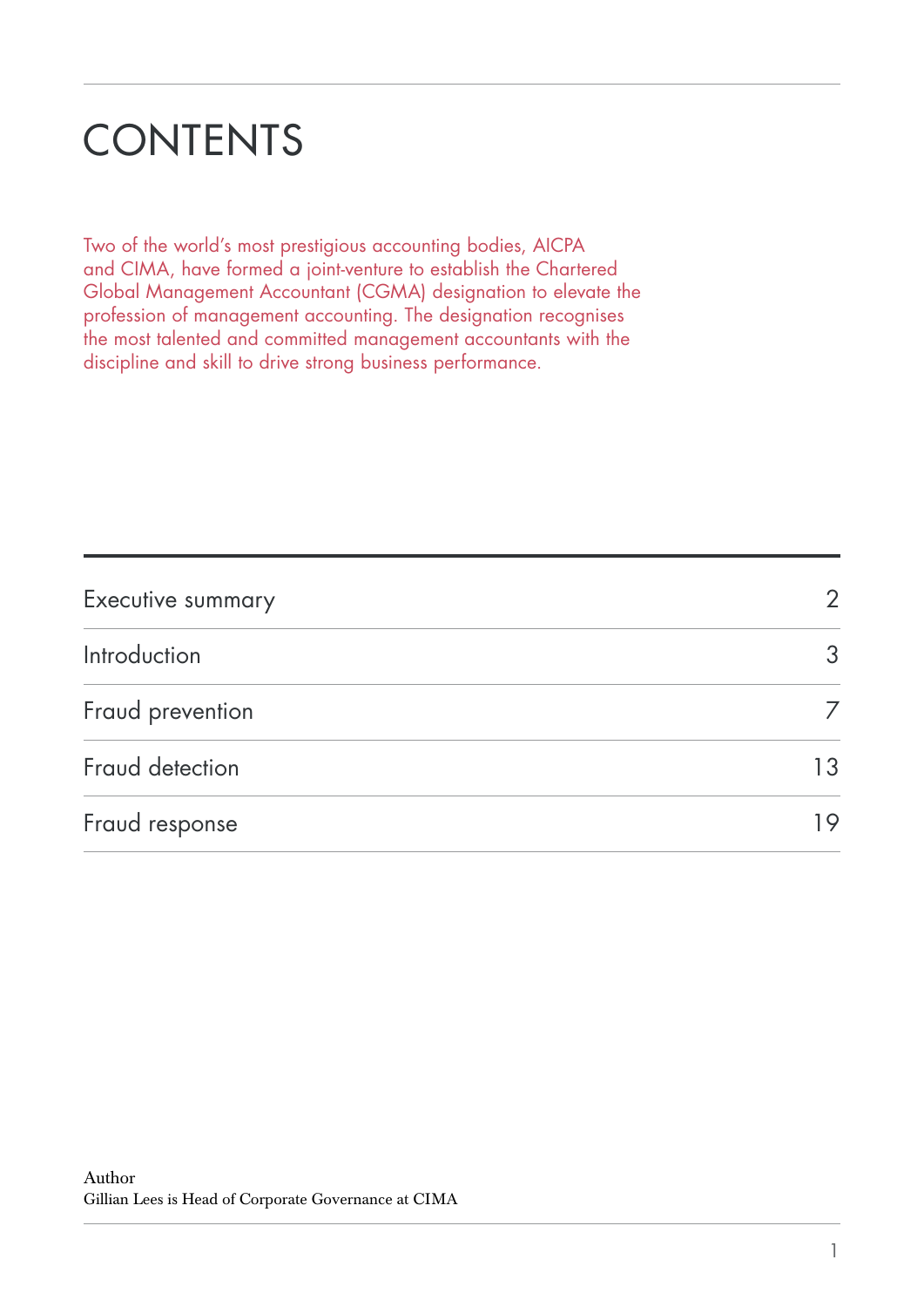# EXECUTIVE SUMMARY

- $\hat{}$  ]. Fraud is prevalent within organisations and remains a serious and costly problem for virtually every type of organisation in every part of the world. The risks of fraud may only be increasing, as we see growing globalisation, more competitive markets, rapid developments in technology, and periods of economic difficulty.
- $2.$  Despite the serious risk that fraud presents to business, many organisations still do not have formal systems and procedures in place to prevent, detect and respond to fraud. Yet, most research shows that organisations which actively manage their fraud risk reap benefits in terms of reducing the negative impact of fraud.
- $3.$  While the law relating to fraud varies from country to country, there are universal principles of fraud risk management relating to prevention, detection and response. These can be applied by organisations of all sizes in any sector and/or country.
- $\overline{4}$ . There is no universal definition of fraud. But it essentially involves using deception to make a personal gain dishonestly for oneself and/or create a loss for another.
- $5$ . There are three key types of fraud that affect organisations: asset misappropriation, fraudulent statements and corruption.
- $6$ . The fraud triangle is a useful model for understanding the motivation to commit fraud. It is built on the premise that fraud is likely to result from a combination of three factors: motivation, opportunity and rationalisation. An effective way of tackling fraud is to adopt methods that will address these factors.
- An effective anti-fraud strategy has four 7. main components:
	- a. Prevention
	- b. Detection
	- c. Response
	- d. Deterrence

It is the combination of effective fraud prevention, detection and response measures that create an effective fraud deterrent.

- 8. Key components of a fraud prevention strategy:
	- a. a sound ethical culture
	- b. sound internal control systems.
- A significant number of frauds are detected 9. either accidentally or as a result of tip-offs. This reinforces the importance of raising general fraud awareness in the organisation and emphasising that it is everyone's responsibility in the organisation to find and report fraud.
- $10$ . It will never be possible to eliminate all fraud. However, there are a range of fraud indicators – both warning signs and fraud alerts (red flags) – which can provide early warning that something is not quite right and increase the likelihood that the fraudster will be discovered.
- 11. There are also two key tools for detecting fraud – training and experience combined with the necessary mindset that fraud is always a possibility. These can be supplemented by a range of techniques for identifying and analysing anomalies to help determine whether further action is required.
- An organisation should set out its approach 12.to dealing with fraud in its fraud policy and fraud response plan. Organisations should ensure that this includes provision for learning lessons from fraud incidents and appropriate, prompt follow-up action.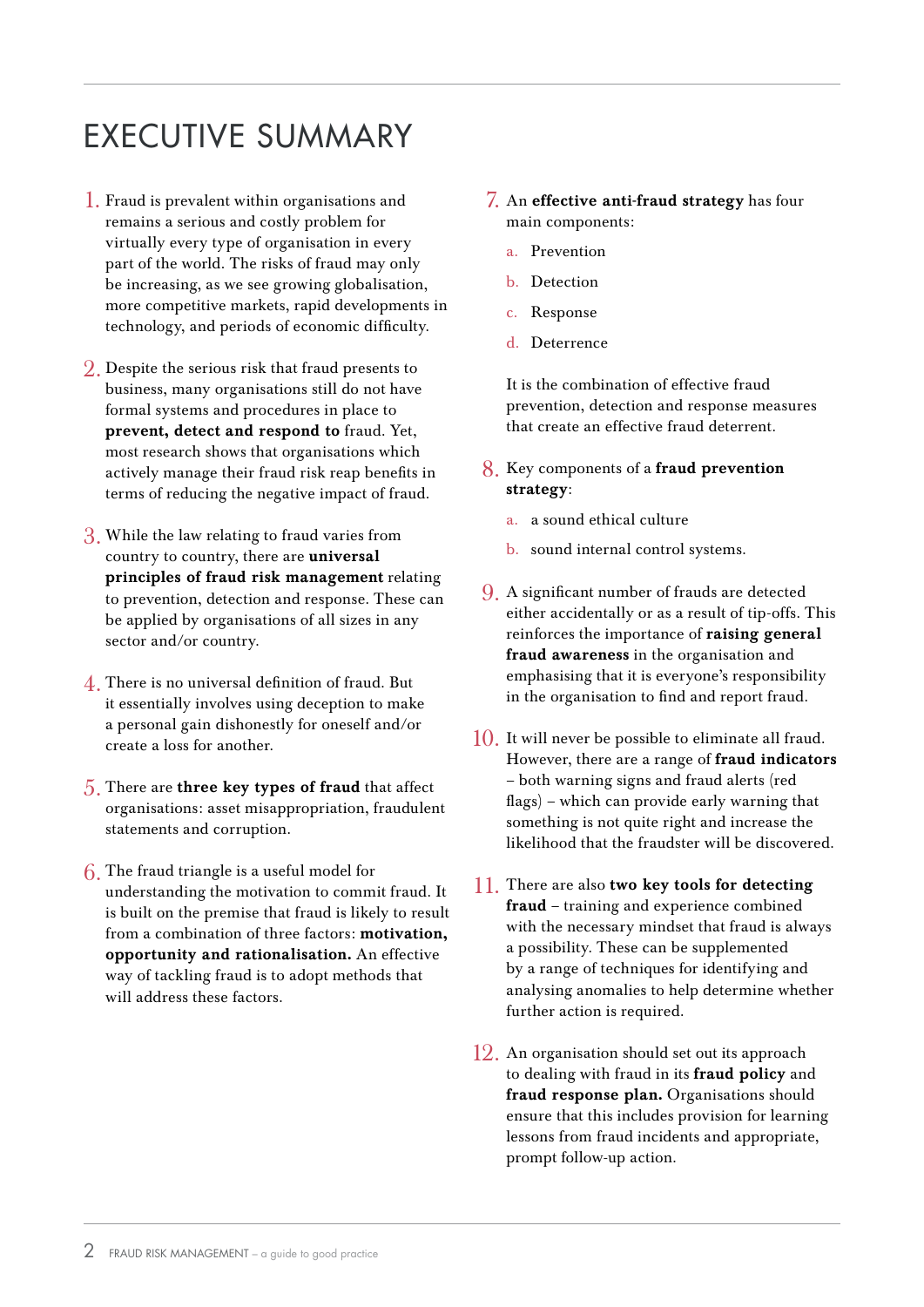# INTRODUCTION

# Aim of this guide

Periodically, the latest major fraud hits the headlines as other organisations sit back and watch, telling themselves that 'it couldn't happen here'. But the reality is that fraud can happen anywhere. While only relatively few major frauds are picked up by the media, huge sums are lost by all kinds of businesses as a result of the high number of smaller frauds that are committed.

Surveys are regularly carried out to estimate the true scale and cost of fraud to business and society. Findings vary and it is difficult to obtain a complete picture as to the full extent of the issue, but these surveys all indicate that fraud is prevalent within organisations and remains a serious and costly problem for virtually every type of organisation in every part of the world. The risks of fraud may only be increasing, as we see growing globalisation, more competitive markets, rapid developments in technology and periods of economic difficulty.

There is a wealth of surveys and research<sup>1</sup> which demonstrate the extent and effect of corporate fraud. Typical findings are that:

- Organisations may be losing as much of 5% of their annual revenues as a result of fraud.
- Small organisations are disproportionately affected by fraud.
- Anti-fraud controls help to reduce the cost and duration of frauds.
- A high percentage of frauds are committed by senior management and executives.
- Fraudsters often work in the finance function.
- Fraud losses are not restricted to a particular sector.
- The prevalence of fraud is increasing in emerging markets.
- The threat of fraud is evolving and organisations which actively manage fraud risk stand to benefit.

Despite the serious risk that fraud presents to business, many organisations still do not have formal systems and procedures in place to prevent, detect and respond to fraud. While no system is completely foolproof, there are steps which can be taken to deter fraud and make it much less attractive to commit. As one recent survey of 1,265 executives worldwide concluded, "All businesses are confronted with the risk of fraud. How they respond – the nature of their approach to prevention, detection, investigation and disclosure will separate those who manage through the issues from those who suffer significant loss."<sup>2</sup>

This guide aims to help finance professionals and others with an interest in tackling fraud in their organisations to take practical steps towards establishing more robust procedures to tackle fraud, particularly in terms of prevention, detection and response. It is aimed at readers across the world – as the law relating to fraud varies from country to country, we strongly advise readers to ensure that they are familiar with the law relating to fraud in their own jurisdiction. However, the general principles of good fraud risk management are universally applicable and we hope that the emphasis on the practical in this guide will provide plenty of pointers for action.

Also included in the guide are insights from the *2011 AICPA Forensic and Valuation Services (FVS) Trend Survey* of over 1,000 respondents including both forensic accounting practitioners and senior finance professionals in business and industry. This survey explored a number of issues around fraud, including methods of prevention and detection, as well as types of fraud and departments where frauds took place.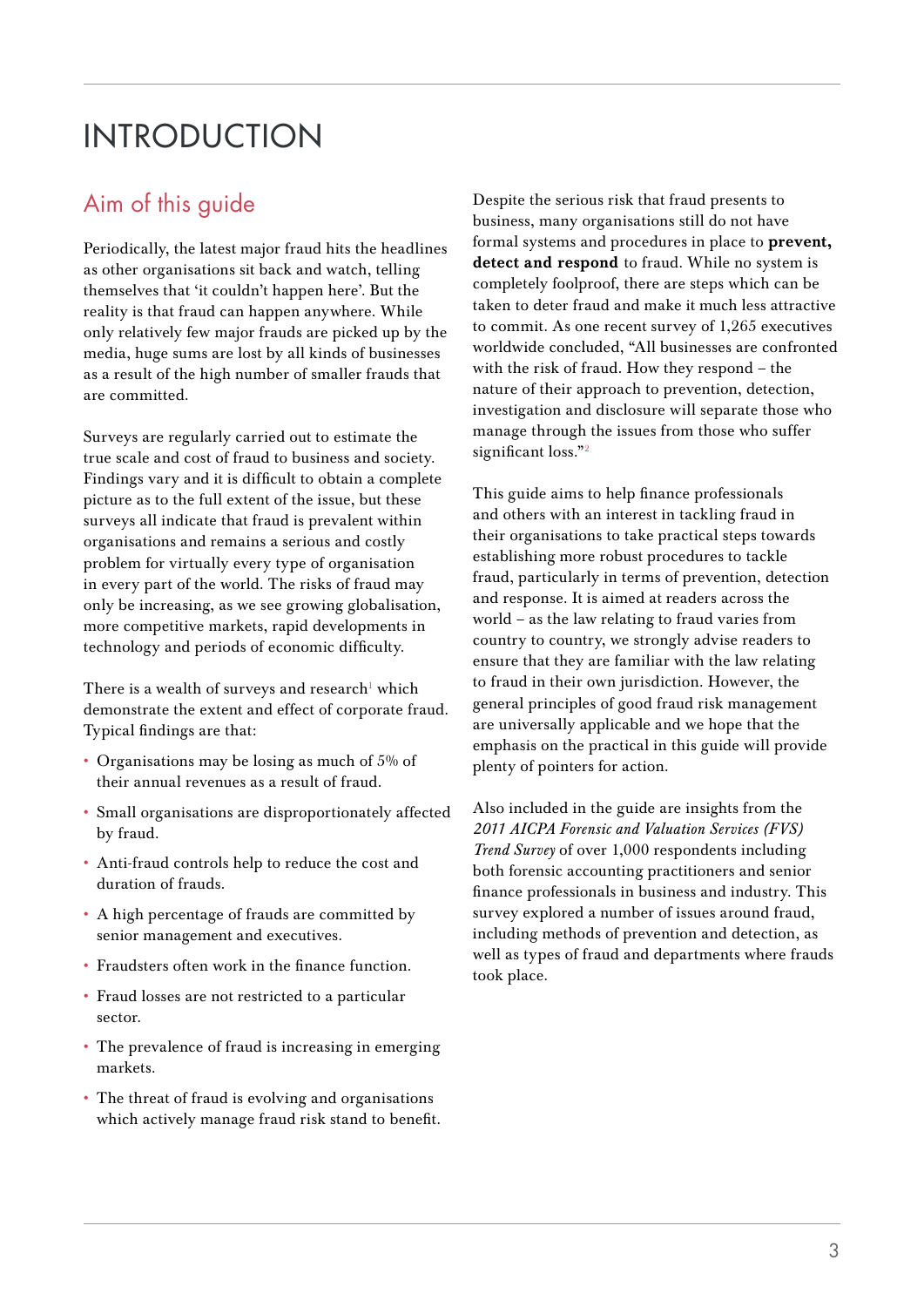# What is fraud?

There is no universal definition of fraud. But it essentially involves using deception to make a personal gain dishonestly for oneself and/or create a loss for another.

Examples of fraud include:

- Crimes by individuals against consumers, clients or other business people eg pyramid trading schemes.
- Employee fraud against employers eg payroll fraud, falsifying expenses.
- Crimes by businesses against investors eg selling counterfeit goods.
- Crimes against financial institutions eg fraudulent insurance claims.
- Crimes by individuals or businesses against government eg tax evasion.
- Crimes by professional criminals against major organisations eg money laundering.
- E-crime eg phishing, spamming, hacking.

This guide focuses on fraud against businesses, typically by those internal to the organisation. According to the Association of Certified Fraud Examiners (ACFE), there are three main categories of fraud that affect organisations:

- Asset misappropriation, which involves the theft or misuse of an organisation's assets. Examples include: theft of plant, inventory or cash, false invoicing, accounts receivable fraud and payroll fraud.
- Fraudulent statements usually in the form of falsification of financial statements in order to obtain improper benefit. It also includes falsifying documents such as employee credentials.
- Corruption such as the use of bribes or acceptance of kickbacks, improper use of confidential information, conflicts of interest and collusive tendering.

These types of internal fraud are summarised in the chart shown in Figure 1.

Further information on common types of internal fraud and methods by which they may be perpetrated is included in appendix 1.



#### FIGURE 1: Types of internal fraud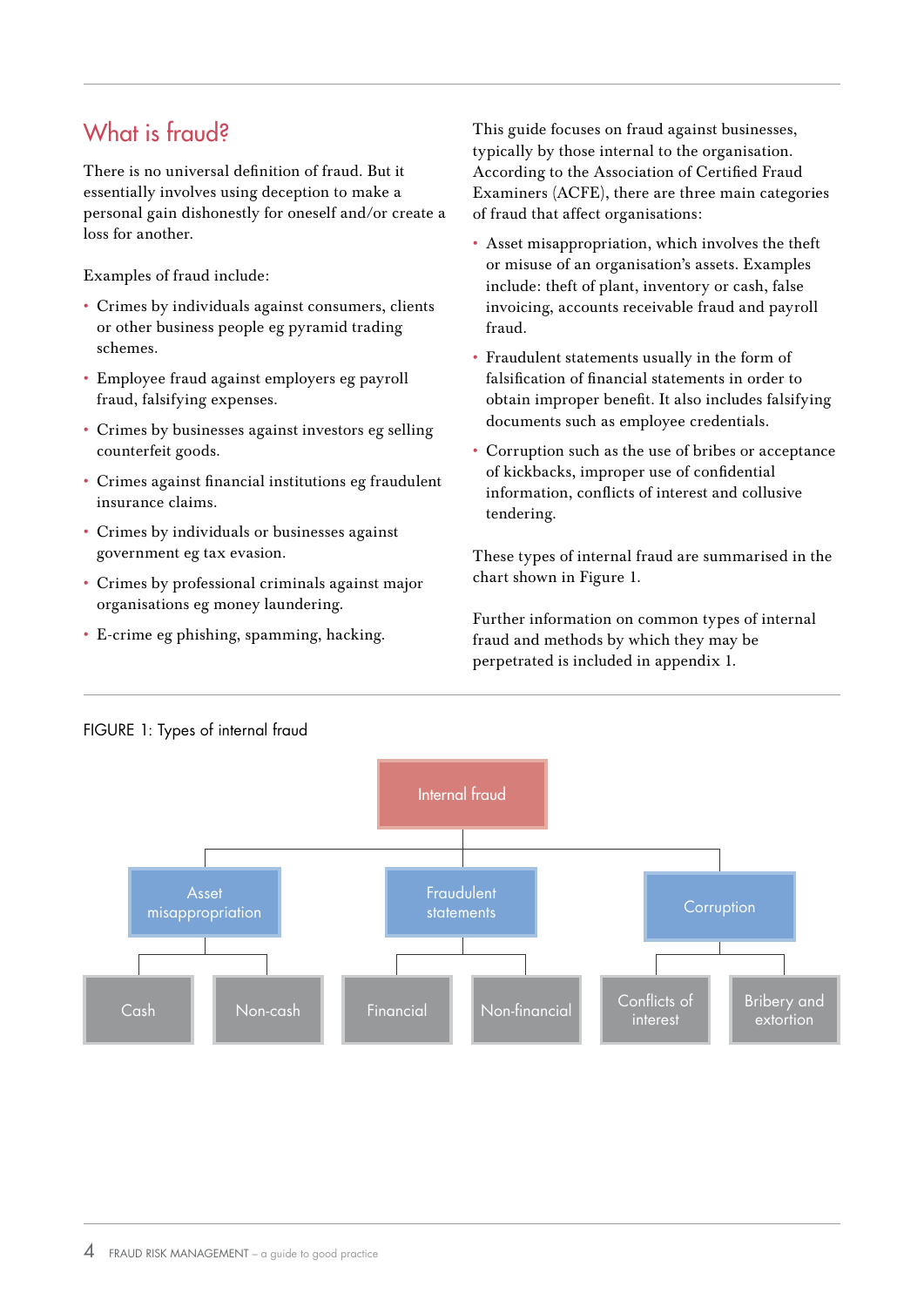The *AICPA Forensic and Valuation Services (FVS) Trend Survey* analysed types of fraud occurring as follows:



FIGURE 2: Types of fraud that occurred

# Why do people commit fraud?

There is no single reason behind fraud. A useful model is the fraud triangle which is based on the premise that fraud is likely to result from a combination of three factors: motivation, opportunity and rationalisation.



FIGURE 3: The fraud triangle

- Motivation typically based on greed or need, eg resulting from financial difficulties.
- Opportunity where there are weak internal controls, poor security, little fear of exposure or likelihood of detection.
- Rationalisation some may rationalise fraudulent actions as necessary, especially when done for the business, harmless because the victim was large enough to absorb the impact or justified because the perpetrator had a sense of grievance.

One of the most effective ways to tackle fraud is to adopt methods that will decrease motive and opportunity. Rationalisation is personal to the individual and harder to combat although a strong organisational ethical culture and values can help. These methods and principles are covered in later sections of this guide.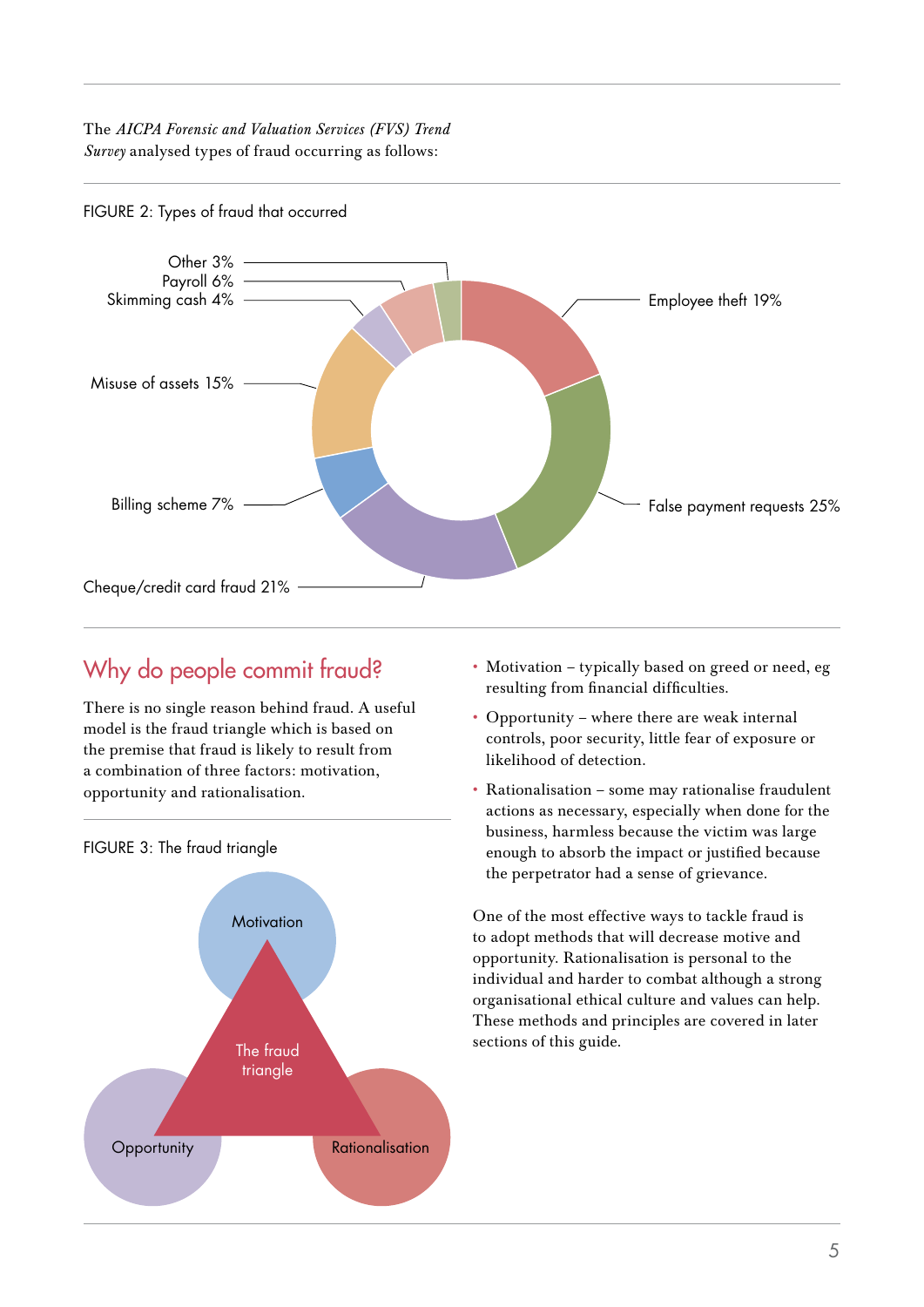# Who commits fraud?

Surveys often show that fraudsters often work in the finance department or operations/sales. This is reflected in the findings of the *AICPA Forensic and Valuation Services (FVS) Trend Survey.*

Another common finding is that senior management and executives commit a significant number of frauds – and invariably cause greater losses than more junior employees.

### Other 5% Marketing 8% IT department 4% Operations 29% Third party 8% Accounting and financeaccounts payable 18% Accounting and financepayroll 6% Accounting and financefinancial statements 2% Accounting and financeprocurement 2% Sales 18%

#### FIGURE 4: Organisational area where the fraud occurred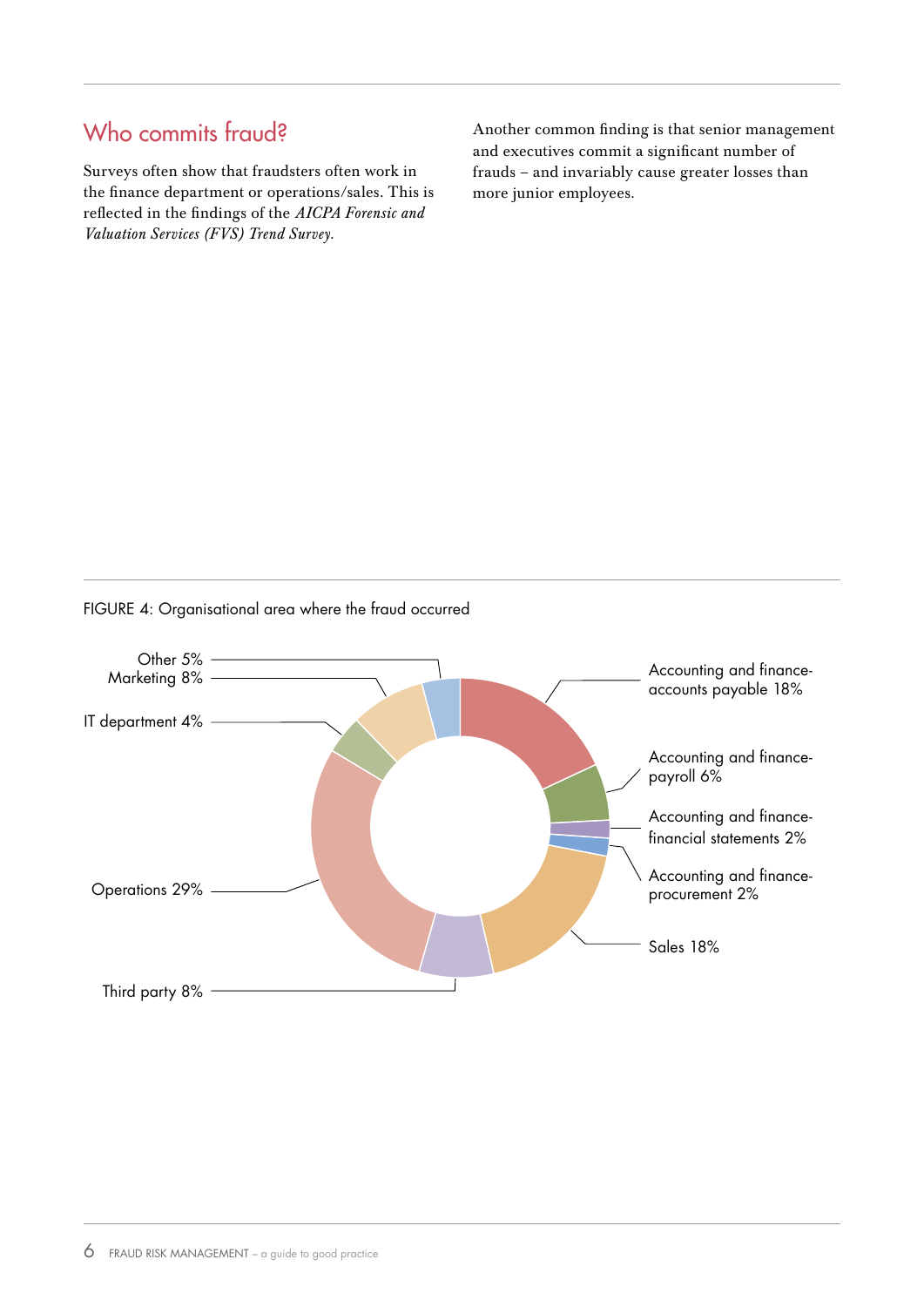# FRAUD PREVENTION

# A strategy to combat fraud

Given the prevalence of fraud and the negative consequences associated with it, there is a compelling argument that organisations should invest time and resources toward tackling fraud. However, there is sometimes debate as to whether these resources should be committed to fraud prevention or fraud detection.

# Fraud prevention

One way to deal with fraud is to adopt methods that will decrease motive, restrict opportunity and limit the ability for potential fraudsters to rationalise their actions. The aim of preventative controls is to reduce opportunity and remove temptation from

potential offenders. Prevention techniques include the introduction of policies, procedures and controls as well as activities such as training and fraud awareness to stop fraud from occurring.

It is profitable to prevent losses, and fraud prevention activities can help ensure the stability and continued existence of a business. However, many organisations do not have a formal approach to fraud prevention and once a fraud has occurred, the likelihood of recovering assets can be very low. Prevention is better than cure when it comes to fraud.

The *AICPA Forensic and Valuation Services (FVS) Trend Survey* shows the following breakdown of fraud prevention methods.



However, while worthwhile, fraud prevention methods cannot provide 100% protection. It is difficult to remove all opportunities for perpetrating fraud.

#### FIGURE 5: Fraud prevention methods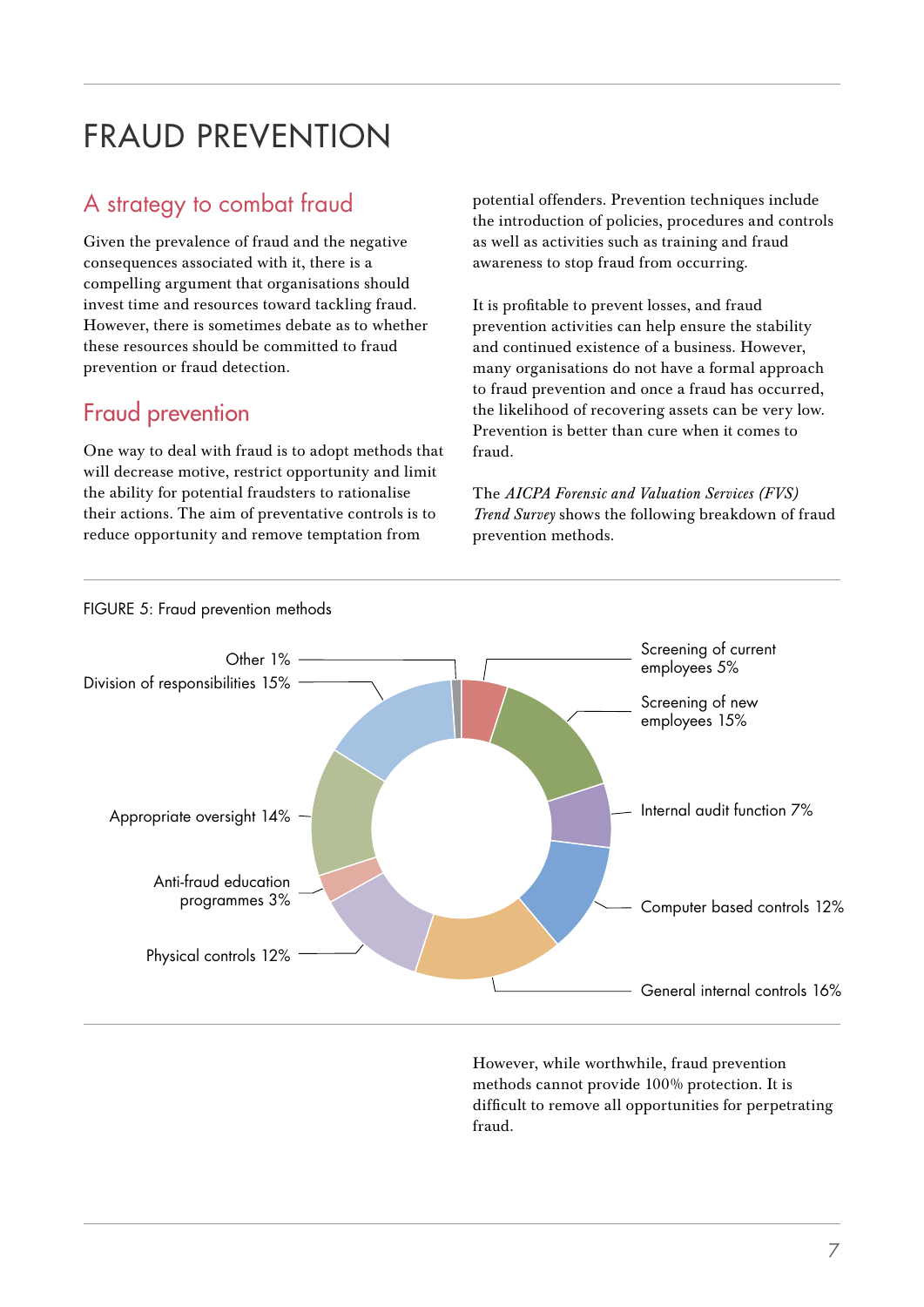# Fraud detection

As fraud prevention techniques cannot be 100% effective, organisations also need to engage in fraud detection. A fraud detection strategy should involve use of analytical and other procedures to highlight anomalies, and the introduction of reporting mechanisms that provide for communication of suspected fraudulent acts. Key elements of a comprehensive fraud detection system would include:

- Exception reporting
- Data mining
- Trend analysis
- Ongoing risk assessment.

Fraud detection may identify ongoing frauds that are taking place or that have already occurred. The objective of a detection programme should not be limited to potential recovery of losses. Fraudulent behaviour should not be ignored just because there is no possibility of asset recovery. Fraud detection also allows for improvement of internal systems and controls, which can enhance fraud prevention.

The *AICPA Forensic and Valuation Services (FVS) Trend Survey* shows the following breakdown of fraud detection techniques.

Fraud prevention and detection both have role to play and it is unlikely that either will fully succeed without the other. Therefore, it is important that organisations consider both fraud prevention and fraud detection in designing an effective strategy to manage the risk of fraud.

### An anti-fraud strategy

In fact, an effective anti-fraud strategy has four main components:

- a. Prevention
- b. Detection
- c. Response
- d. Deterrence



#### FIGURE 6: Fraud detection methods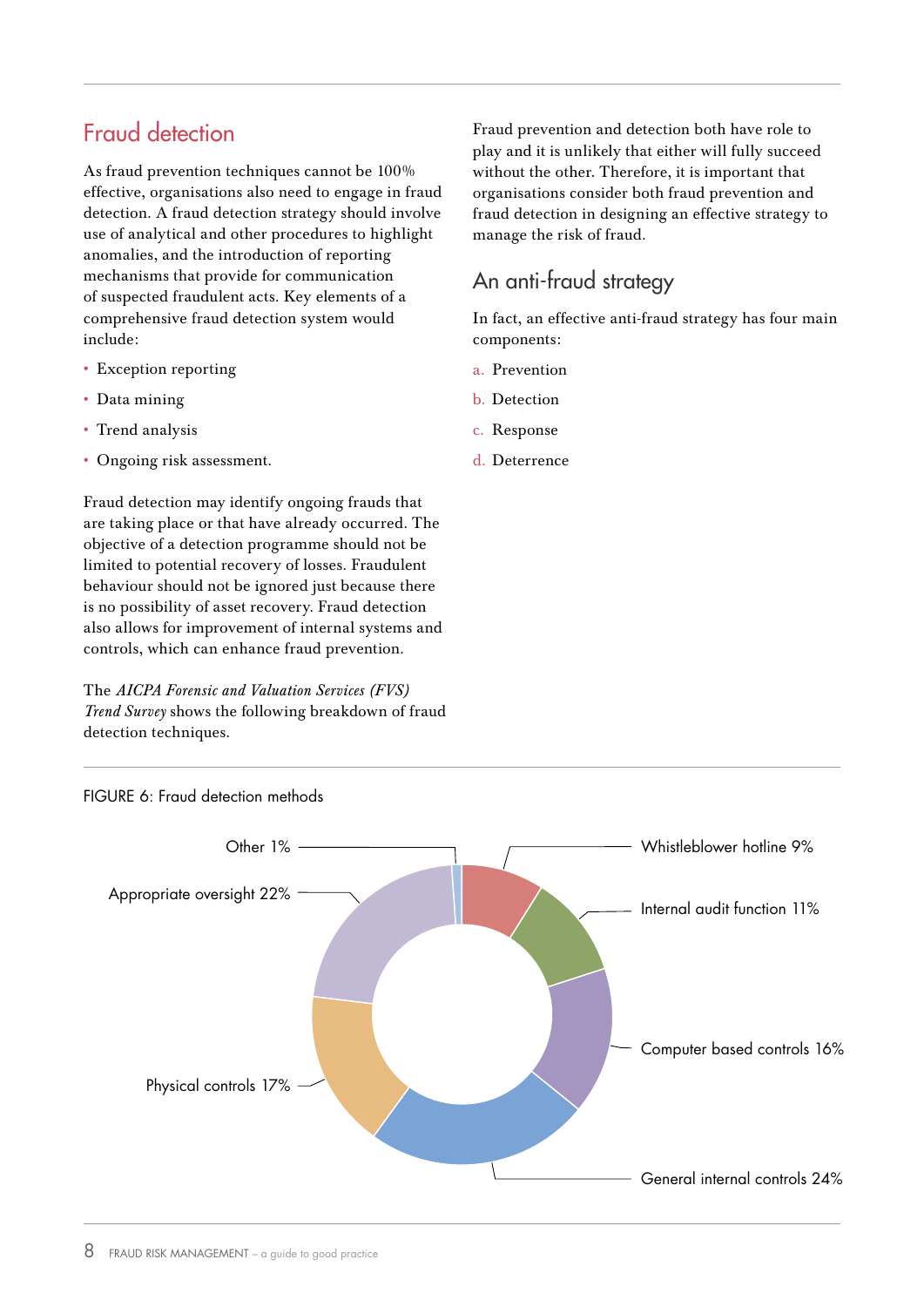The following diagram summarises these components and the context within which an antifraud strategy sits.



FIGURE 7: Anti-fraud strategy

This shows that the various elements of an effective anti-fraud strategy are closely interlinked and each plays a significant role in combating fraud. It is the combination of effective fraud prevention, detection and response measures that create an effective fraud deterrent.

Fraud detection and response are considered in subsequent sections. Some of the main preventative approaches which can be implemented to minimise the cost and occurrence of fraud are highlighted below. These approaches are generic and can be applied, as appropriate, to different organisations and particular circumstances.

# Developing a sound ethical culture

Attitudes within an organisation often lay the foundation for a high or low fraud risk environment. Where minor unethical practices may be overlooked, such as petty theft, larger frauds committed by senior management may also be treated in a similar lenient fashion. In this environment, there may be a risk of total collapse of the organisation either through a single catastrophic fraud or through the combined weight of many smaller frauds.

Organisations which have taken time to consider where they stand on ethical issues often realise that high ethical standards bring long-term benefits as customers, suppliers, employees and members of the community.

The definition of good ethical practice is not simple. Ideas differ across cultural and national boundaries and change over time. But corporate ethics statements need not be lengthy to be effective.

Key actions that organisations can take to establish a sound ethical culture are:

- A mission statement that refers to quality, ethics and how the organisation wishes to be seen externally.
- Clear policy statements on business ethics and anti-fraud, with explanations about acceptable behaviour in risk prone circumstances (a sample fraud policy is included in appendix 2).
- A route through which suspected fraud can be reported.
- A process of reminders about ethical and fraud policies.
- An aggressive risk-based audit process.
- Management which is seen to be committed through its actions.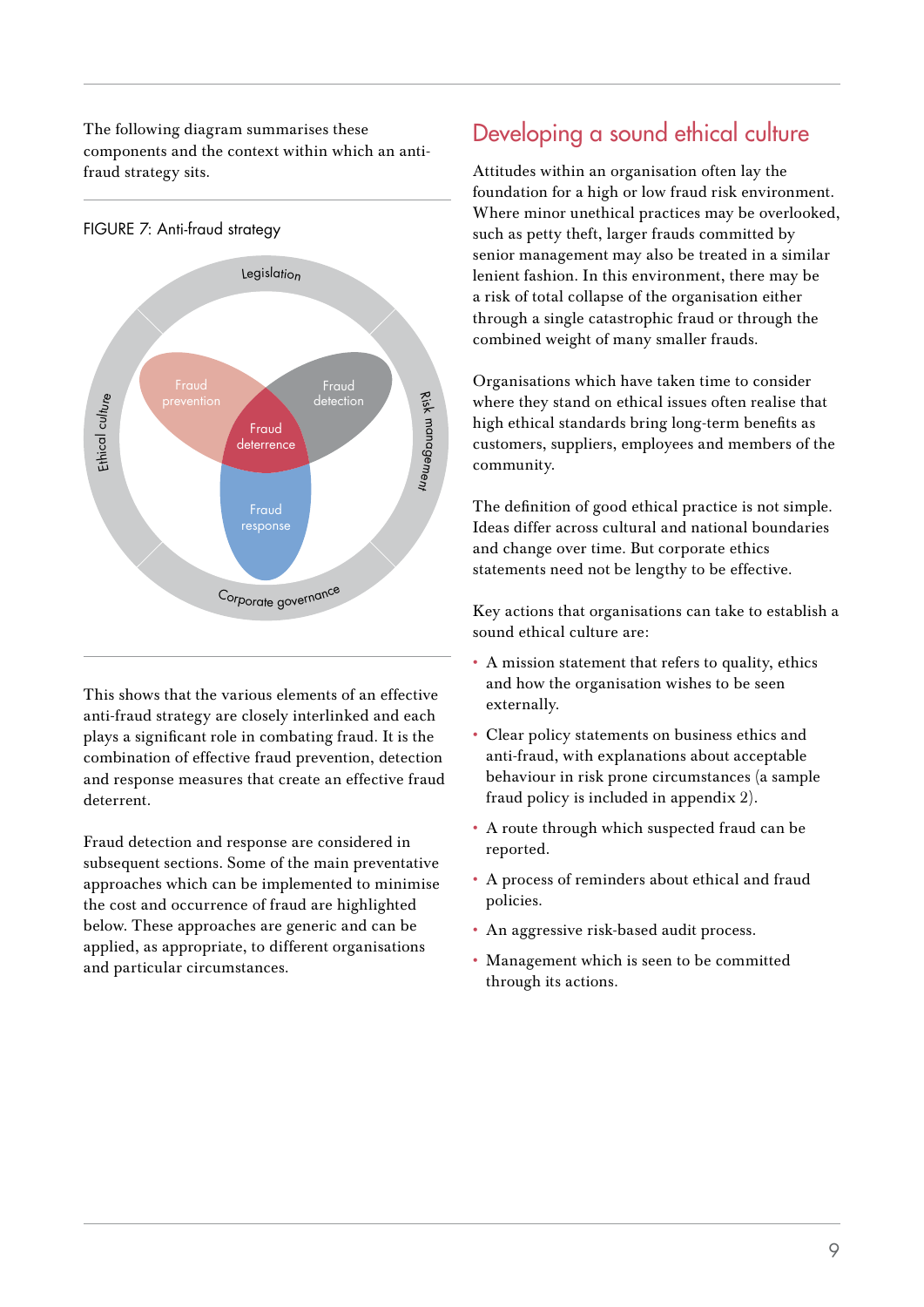A code of ethics or an anti-fraud policy is not sufficient to prevent fraud. Ethical behaviour needs to be embedded within the culture of the organisation. Commitment from senior management and 'tone at the top' is key. Employees are more likely to do what they see their senior management doing than follow an ethics policy and it is essential that management does not apply double standards.

To demonstrate commitment, resources should be allocated to:

- communicating ethics and values to all employees, suppliers and business partners.
- providing training programmes where necessary.

In addition to encouraging senior management to set ethical examples by their actions, organisations should ensure that senior management is committed to controlling the risks of fraud. Senior managers should be assigned with responsibility for fraud prevention as this sends a message to employees that the organisation is serious about fraud and ensures that tackling fraud will be handled at a senior level. Adherence to policies and codes should be regularly monitored and policed by appropriate staff within the organisation, such as management and/or internal audit. The documents themselves should also be regularly reviewed and revised.

# Periodic assessment of fraud risk

Organisations should regularly identify and assess fraud risks – perhaps as part of an overall risk management process<sup>3</sup>. Fraud risks should be identified for all areas and processes of the business. They should then be assessed in terms of impact and likelihood. In addition to the monetary impact, the assessment should consider non-financial factors such as reputation. An example of a risk analysis is shown in appendix 3.

An effective fraud risk assessment will highlight new risks and strengthen fraud prevention and detection. Opportunities for cost savings may also be identified.

# Fraud risk training and awareness

Almost every time a major fraud occurs, many people who were unwittingly close to it, are shocked that they had no idea it was going on. It is therefore important to raise awareness through education and training. Particular attention should be paid to employees working in high risk areas, such as procurement and finance, and to those with a role in the prevention and detection of fraud, for example human resources.

One question often raised is whether fraud training provides employees with the knowledge to commit fraud! However, fraud is often discovered through a tip-off. It is therefore essential that all employees understand what constitutes fraud, how to identify it and how they should respond. On balance, training is more likely to reduce rather than increase the risk of fraud.

Training methods may include:

- formal training sessions
- group meetings
- posters, employee newsletters and Intranet content.

Communication should be ongoing and a combination of methods is usually most successful.

Spending money on preventing fraud brings many benefits – but there can be downsides, for example, excessive and expensive controls may be created, which reduce efficiency and demotivate staff. However, the head of fraud investigation for a major bank made the following observation:

"A £1m increase in expenditure on fraud prevention has led to a £25m increase in profits."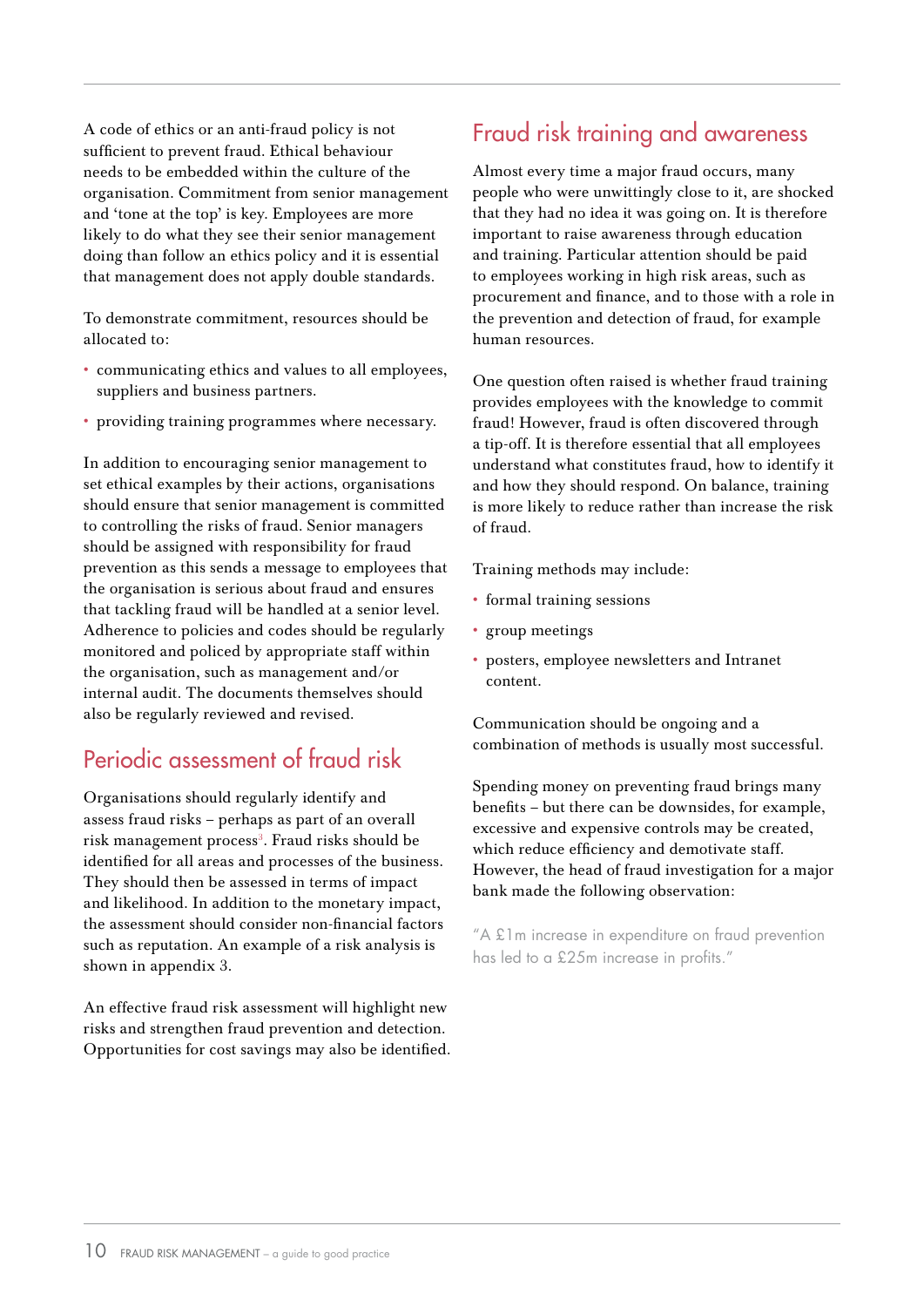### Reporting mechanisms and whistle-blowing

Establishing effective reporting mechanisms is one of the key elements of a fraud prevention programme and can have a positive impact on fraud detection. Many frauds are known or suspected by others who are not involved. The challenge for organisations is to encourage such employees to speak out and to demonstrate that it is in their own best interest.

There may be many conflicting emotions influencing the potential 'whistle-blower':

- working group/family loyalties
- disinterest/sneaking admiration
- fear of consequences
- suspicion rather than proof.

The organisation's anti-fraud culture and reporting processes can be a major influence on the whistleblower, as it is often fear of the consequences, which has the greatest impact. To the whistle-blower, the impact of speaking out can be traumatic, ranging from being dismissed to being shunned by other employees.

Where fraud is committed by senior management – even the Chief Executive, the predicament faced by the whistle-blower is exacerbated. This is where the greatest challenge lies – to convince staff that every employee is responsible for combating fraud and that the good health of the organisation, and potentially their future employment, could be at risk from fraud. Organisations that encourage openness are likely to benefit in many ways, for example, in being able to detect potential problems early and to ensure that the critical information gets to the right people at the right time to enable them to address issues effectively.

While many countries have legislation in place to protect whistle-blowers, legal redress should be a last resort and organisations should strive for a culture that actively encourages employees to speak up and challenge inappropriate behaviour. It is also essential that the organisation follows up any disclosures. Employees are more likely to speak up if they know that action will be taken in response.

A whistle-blowing policy should also make provision for anonymous reporting. In some cases, for example, companies subject to the Sarbanes-Oxley Act are required to do this, but it may be necessary to be aware of relevant data protection legislation, for example, companies operating in Europe must comply with EU rules that state that personal data should only be collected fairly. To cover the breadth of whistle-blowing legislation across the world is beyond the scope of this report and readers are strongly advised to verify the specific situation in their own jurisdiction before establishing a whistleblowing policy and to share useful information sources with other CGMAs via the CGMA community website at www.cgma.org. A sample whistle-blowing policy is shown in appendix 4.

# Sound internal control systems

A strong system of internal controls is considered by the ACFE to be 'the most valuable fraud prevention device by a wide margin'.

Overall responsibility for the organisation's system of internal control must be at the highest level in the organisation.

An internal control system comprises all those policies and procedures that, taken together, support an organisation's effective and efficient operation. Internal controls typically deal with factors such as approval and authorisation processes, access restrictions and transaction controls, account reconciliations, pre-employment screening and physical security. These procedures often include the division of responsibilities as well as checks and balances to reduce risk.

Ultimately, the internal control system should be embedded within the culture and operations of the organisation. It should also be consistent with the nature and size of the organisation.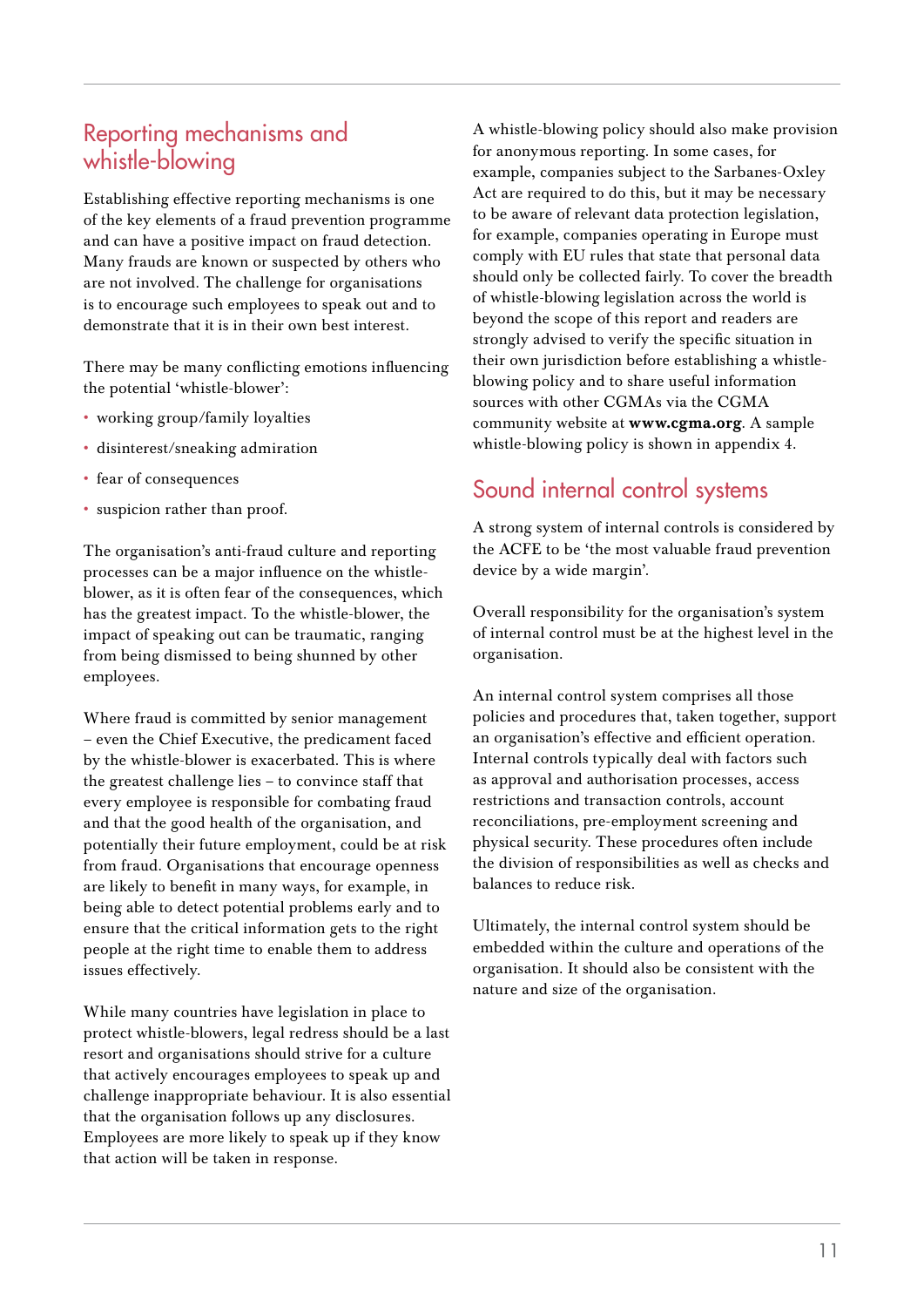Internal controls to minimise fraud should address fraud red flags. Examples of controls may be:

- Requiring multiple signatories on high value transactions.
- Requiring employees to take holiday (this is common in the banking sector).
- Restricting belongings that can be brought into the work environment eg USB sticks.
- Conducting random searches of employees eg in retail outlets.

A widely used framework is COSO's *Internal Control – Integrated Framework* which provides principlesbased guidance for developing and implementing effective internal controls.<sup>4</sup> This is currently being updated for release in 2012 to mark the 20th anniversary of the publication of the current version. It is the most widely used framework in the US and has been adopted or adapted by numerous countries and businesses across the world.

The COSO framework defines internal control as a 'process, effected by an entity's board of directors, management and other personnel, designed to provide reasonable assurance regarding the achievement of objectives' in three categories:

- 1. Effectiveness and efficiency of operations.
- 2. Reliability of financial reporting.
- 3. Compliance with applicable laws and regulations.

A sound ethical culture and effective system of internal control are essential elements of an antifraud strategy. However, neither can provide complete protection against all fraudulent behaviour, highlighting the importance of fraud detection measures.

Appendix 5 provides an example of a 16 step fraud prevention plan that brings together many of the elements described in this section.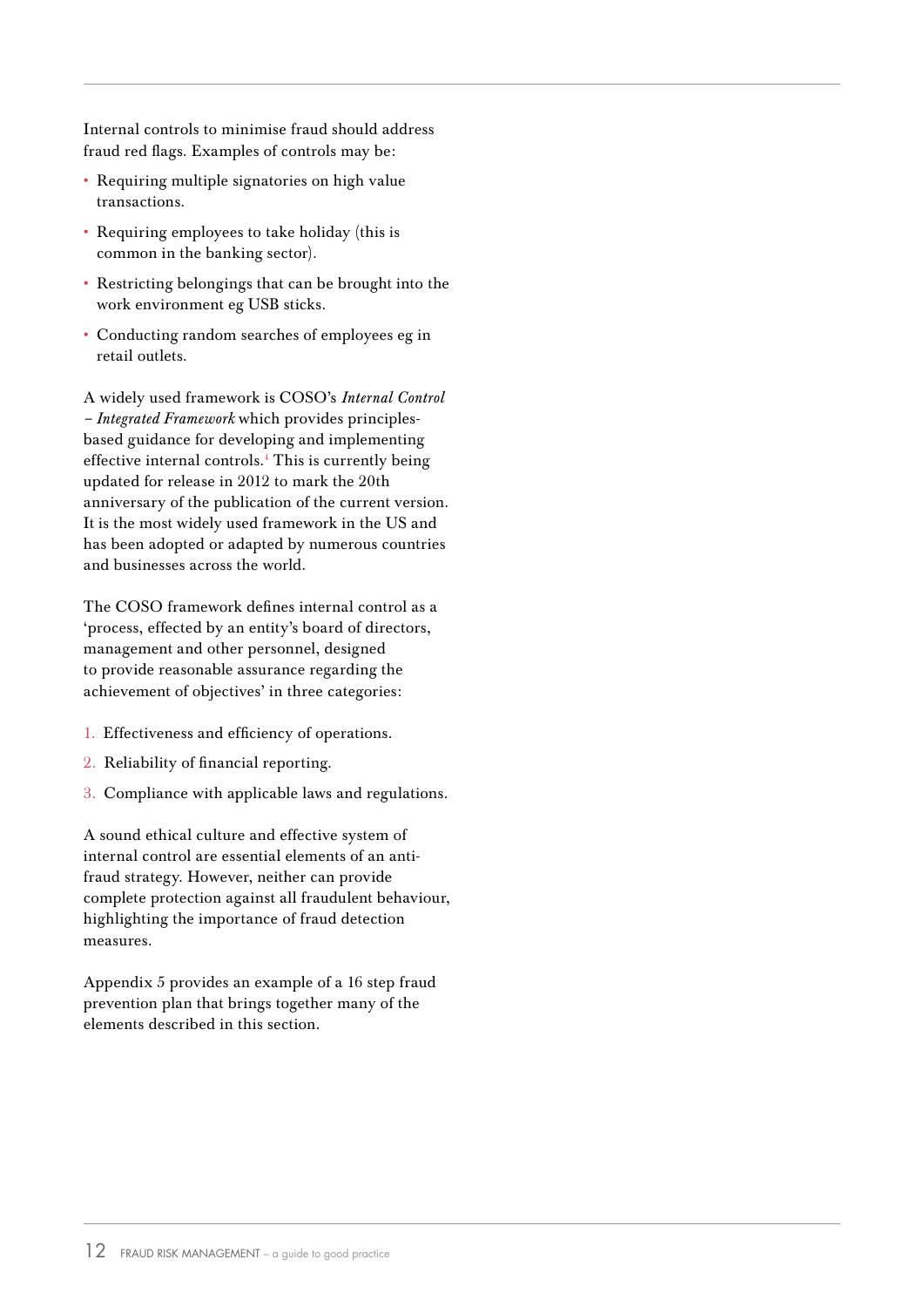# FRAUD DETECTION

## Detection methods

It is interesting to look at how most frauds are actually detected.

The *PwC 2011 Global Economic Crime Survey,*<sup>5</sup> covering 3,877 respondents from 78 countries established that the most prevalent fraud detection methods in reported cases of fraud were:

- Internal audit (14% of respondents said that frauds were detected by internal audit).
- Internal tip-off  $(11\%)$  but only 5% of respondents said frauds were uncovered via whistle-blowing mechanisms.
- Fraud risk management measures (10%).
- By accident (8%).

The *AICPA Forensic and Valuation Services (FVS) Trend Survey* shows a relatively similar picture.

In both cases, a striking feature is the number of frauds that are uncovered either accidentally or as a result of tip-offs. This reinforces the importance of raising general fraud awareness in the organisation

and emphasising that it is everyone's responsibility in the organisation to find and report fraud. It is also essential that there are adequate controls and reporting mechanisms to facilitate this activity.

However, the PwC survey also noted changing trends in fraud detection, with the number of economic crimes detected by people (eg tip-offs) going down and those detected by computers going up. PwC therefore fears that this could mean more fraud overall going undetected as headcounts fall in control functions.

### Indicators and warnings

It will never be possible to eliminate all fraud. No system is completely fraud-proof, since many fraudsters are able to bypass control systems put in place to stop them. However, greater attention paid to some of the most common indicators can provide early warning that something is not quite right and increase the likelihood that the fraudster will be discovered. With that in mind, this section provides details of some of the more common indicators of fraud.

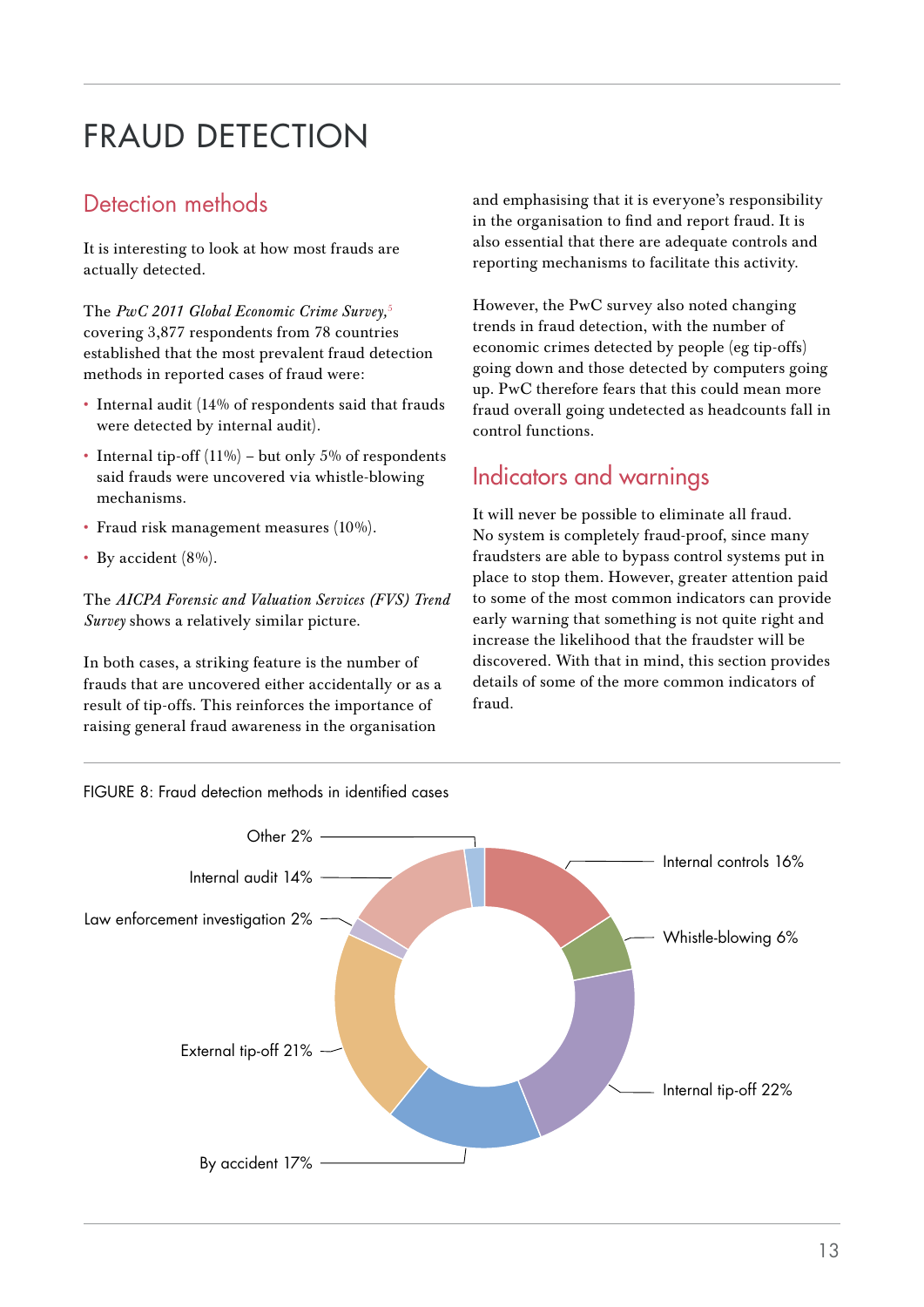Fraud indicators fall into two categories:

- warning signs
- fraud alerts.

### Warning signs

These are organisational indicators of fraud risk and some examples are set out below. Further examples can be found in appendix 6.

#### Business risk

#### Cultural issues

- Absence of anti-fraud policy and culture.
- Failure of management to implement a sound system of internal control and/or to demonstrate commitment to it at all times.

#### Management issues

- Lack of financial management expertise and professionalism in key accounting principles, review of judgements made in management reports and the review of significant cost estimates.
- A history of legal or regulatory violations within the organisation and/or claims alleging such violations.
- Strained relationships within the organisation between management and internal/external auditors.
- Lack of management supervision of employees.
- Lack of clear management control of responsibility, authorities, delegation etc.
- Bonus schemes linked to ambitious targets or directly to financial results.

#### Employee issues

- Inadequate recruitment processes and absence of screening.
- Unusually close relationships internal and external.
- Potential or actual labour force reductions or redundancies.
- Dissatisfied employees who have access to desirable assets.
- Unusual employee behaviour patterns.
- Personal financial pressures on key employees.
- Low salary levels of key employees.
- Poor dissemination of internal controls.
- Employees working unsocial hours unsupervised.
- Employees not taking annual leave requirements.
- Unwillingness to share duties.

#### Process issues

- Lack of job segregation and independent checking of key transactions.
- Lack of identification of the asset.
- Poor management accountability and reporting systems.
- Poor physical security of assets.
- Poor access controls to physical assets and IT security systems.
- Lack of and/or inadequacy of internal controls.
- Poor documentation of internal controls.

#### Transaction issues

- Poor documentary support for specific transactions such as rebates and credit notes.
- Large cash transactions.
- Susceptibility of assets to misappropriation.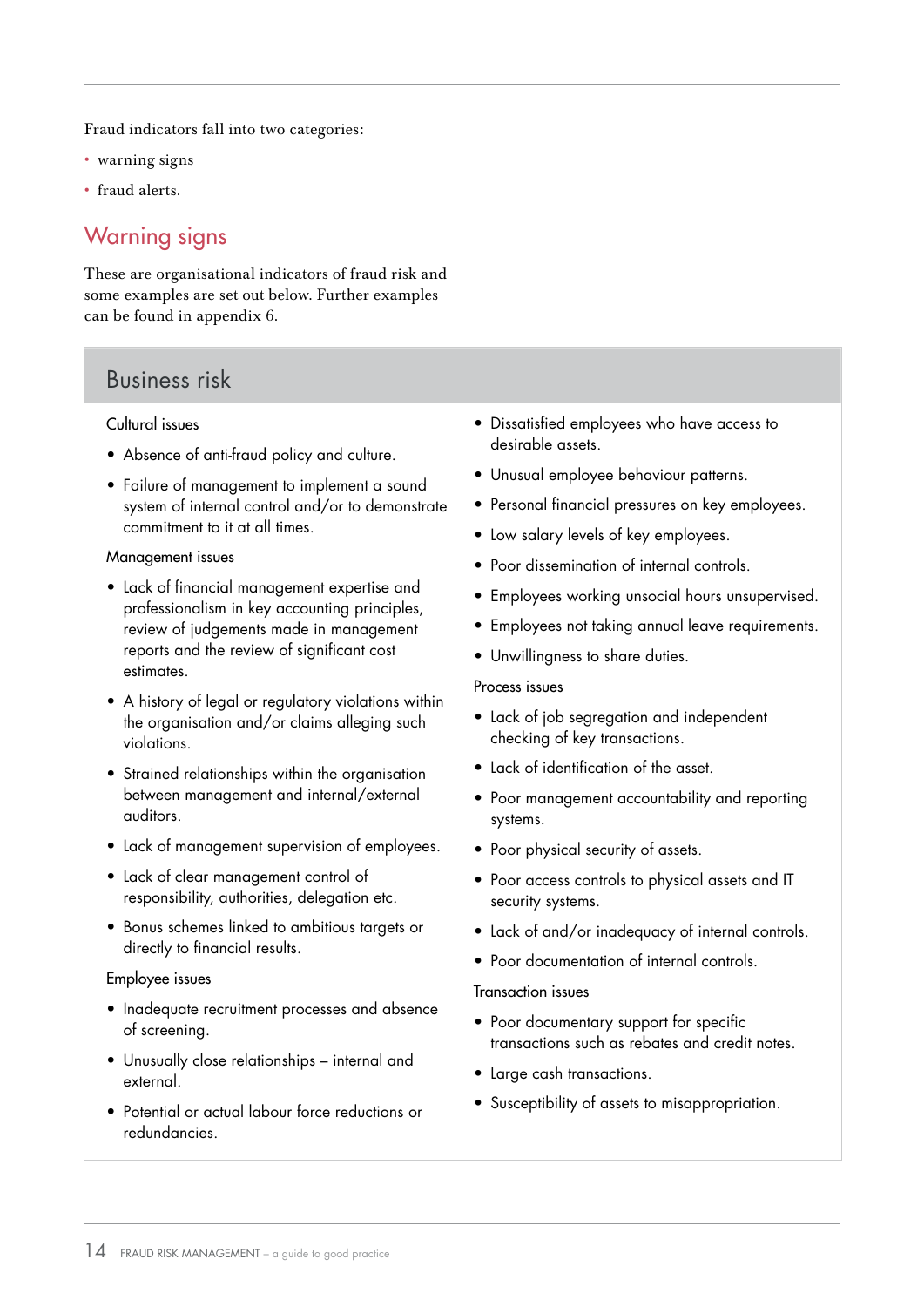### Financial risk

- Management compensation highly dependent on meeting aggressive performance targets.
- Significant pressures on management to obtain additional finance.
- Extensive use of tax havens without clear business justification.
- Complex transactions.
- Use of complex financial products.
- Complex legal ownership and/or organisational structures.
- Rapid changes in profitability.
- Existence of personal or corporate guarantees.

#### External risk

- Introduction of new accounting or other regulatory requirements, including health and safety or environmental legislation, which could alter reported results significantly.
- Highly competitive market conditions and decreasing profitability levels within the organisation.
- The organisation is operating in a declining business sector and/or facing prospects of business failure.
- Rapid technological changes which may increase potential for product obsolescence.
- Significant changes in customer demand.

### IT and data risk

- Major information threats include: mobile devices, malicious insiders, remote access and social media.
- Unauthorised access to systems by employees or external attackers.
- The wealth of malicious codes and tools available to attackers.
- Rapid changes in information technology.
- Users not adopting good computer security practices eg sharing or displaying passwords.
- Unauthorised electronic transfer of funds or other assets.
- Manipulation of programs or computer records to disguise the details of a transaction.
- Compromised business information.
- Breaches in data security and privacy.
- Sensitive data being stolen, leaked or lost.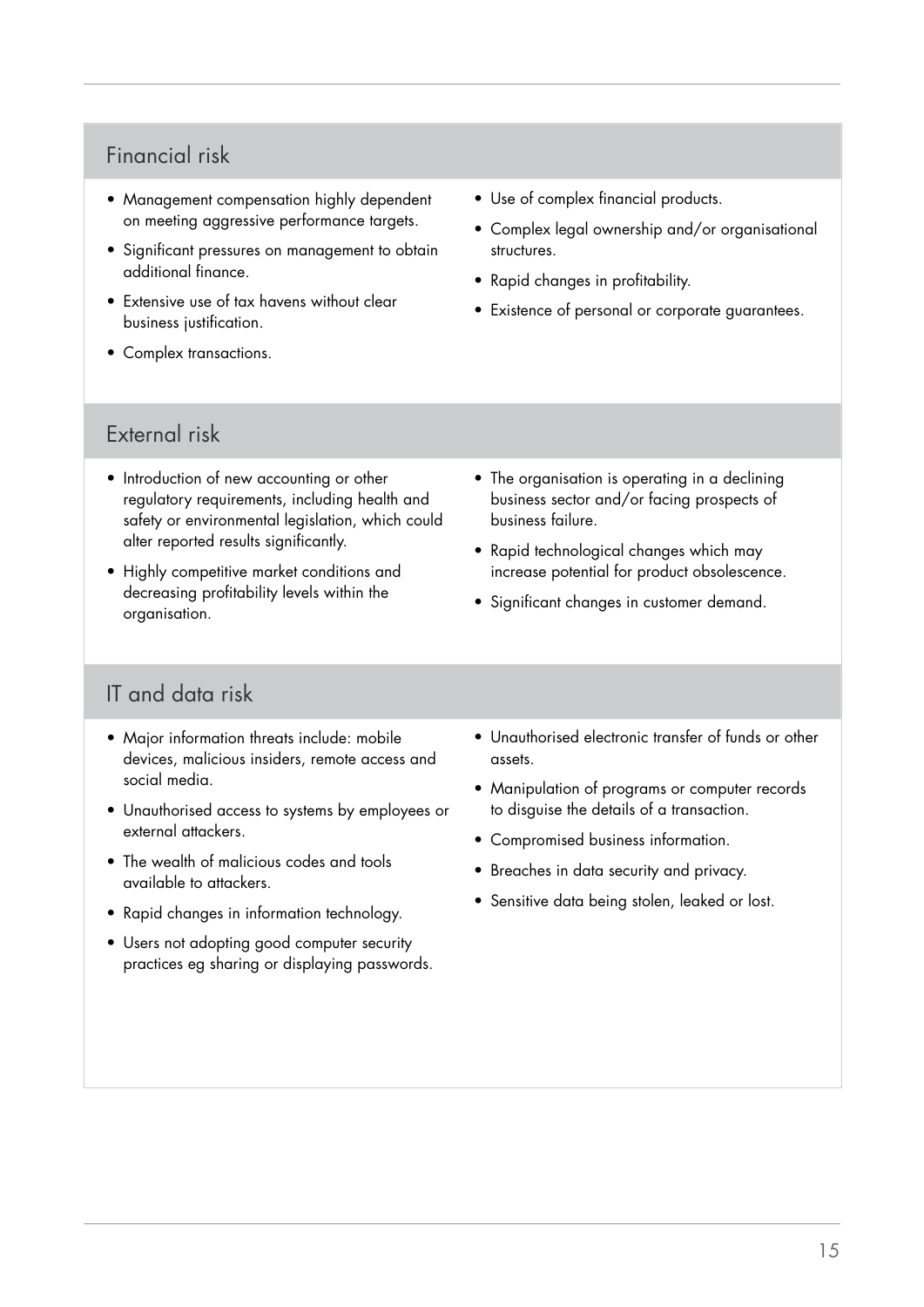# Fraud alerts

These are specific events or red flags, which may be indicative of fraud. A list of possible fraud alerts is provided below. This should not be considered an exhaustive list, as alerts will appear in many different guises according to circumstances.

#### Fraud alerts

- Anonymous emails/letters/telephone calls.
- Emails sent at unusual times, with unnecessary attachments or to unusual destinations.
- Discrepancy between earnings and lifestyle.
- Unusual, irrational or inconsistent behaviour.
- Alteration of documents and records.
- Extensive use of correction fluid and unusual erasures.
- Photocopies of documents in place of originals.
- Rubber stamp signatures instead of originals.
- Signature or handwriting discrepancies.
- Missing approvals or authorisation signatures.
- Transactions initiated without the appropriate authority.
- Unexplained fluctuations in stock account balances, inventory variances and turnover rates.
- Inventory adjustments.
- Subsidiary ledgers, which do not reconcile with control accounts.
- Extensive use of 'suspense' accounts.
- Inappropriate or unusual journal entries.
- Confirmation letters not returned.
- Supplies purchased in excess of need.
- Higher than average number of failed login attempts.
- Systems being accessed outside of normal work hours or from outside the normal work area.
- Controls or audit logs being switched off.

# Tools and techniques

Two key tools are:

- Training and experience the training received by a management accountant is a very good basis for implementing an anti-fraud programme. The broad understanding of business processes is an important asset as is the knowledge of the systems and procedures that should be in place within an organisation to allow it to operate efficiently and effectively. A further asset is the ability to think and act logically, which the management accountant develops with experience.
- The mindset that fraud is always a possibility. A healthy dose of professional scepticism should be maintained when considering the potential for fraud.

There are also useful techniques to help identify and analyse anomalies which may be fraud. These should be monitored and updated regularly. For example, the *AICPA Forensic and Valuation Services (FVS) Trend Survey* revealed that most respondents cited improvements in computer based controls as a key area for improving both fraud prevention and detection over the next two to five years.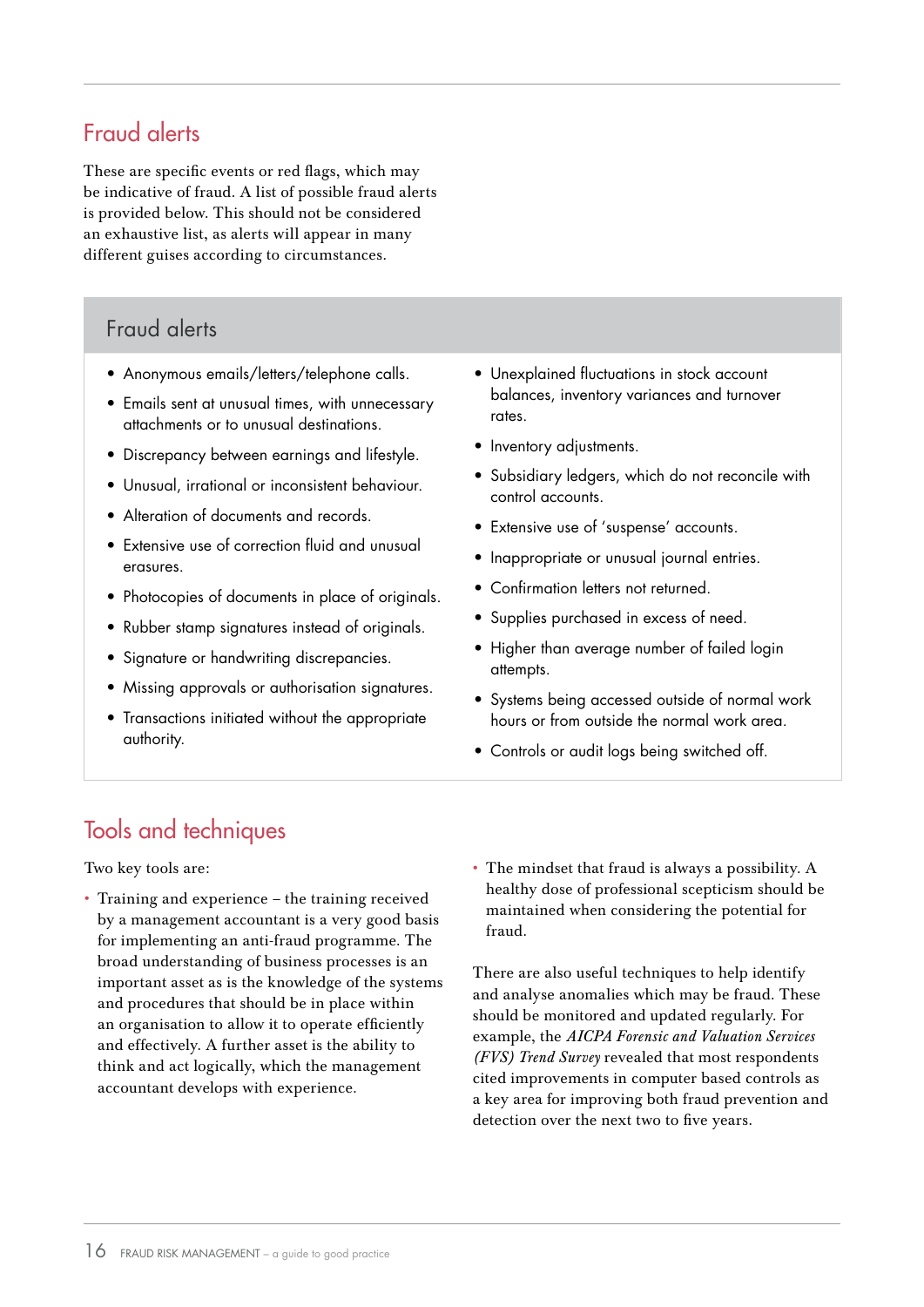# Identifying anomalies

| Background reading                                                                                                                                                                                                                                                 | Risk assessment                                                                                                                                                                                                                                                                                |
|--------------------------------------------------------------------------------------------------------------------------------------------------------------------------------------------------------------------------------------------------------------------|------------------------------------------------------------------------------------------------------------------------------------------------------------------------------------------------------------------------------------------------------------------------------------------------|
| It is important to keep up to date with fraud<br>trends and issues through the press, technical<br>journals, books and the internet.                                                                                                                               | • Undertake a fraud risk assessment and design<br>specific tests to detect the significant potential<br>frauds identified through the risk assessment. Act<br>on irregularities which raise concern.                                                                                           |
| Benchmarking                                                                                                                                                                                                                                                       | Systems analysis                                                                                                                                                                                                                                                                               |
| • Comparisons of one financial period with<br>another; or the performance of one cost centre,<br>or business unit, with another; or of overall<br>business performance with industry standards,<br>can all highlight anomalies worthy of further<br>investigation. | • It is important to examine the systems in place<br>and identify any weaknesses that could be<br>opportunities for the fraudster.                                                                                                                                                             |
| Ratio analysis                                                                                                                                                                                                                                                     | Mathematical modelling                                                                                                                                                                                                                                                                         |
| • Can be used to identify any abnormal trends or<br>patterns.                                                                                                                                                                                                      | • Using the 'sort' tool on a spreadsheet can help<br>to identify patterns in expenditure etc. There<br>are also specialist mathematical models such as<br>Benford's Law, a formula which can help identify<br>irregularities in accounts. Database modelling<br>can also be used.              |
| Specialist software                                                                                                                                                                                                                                                | Exception reporting                                                                                                                                                                                                                                                                            |
| • Such as audit tools for data matching analysis<br>can prove very useful. Other tools allow<br>for analysis such as real time transaction<br>assessment, targeted post-transactional review,<br>or strategic analysis of management accounts.                     | • Many systems can generate automatic reports<br>for results that fall outside predetermined<br>threshold values (exceptions), enabling<br>immediate identification of results deviating<br>from the norm. Emails or text alerts can be sent<br>directly to appropriate managers to follow up. |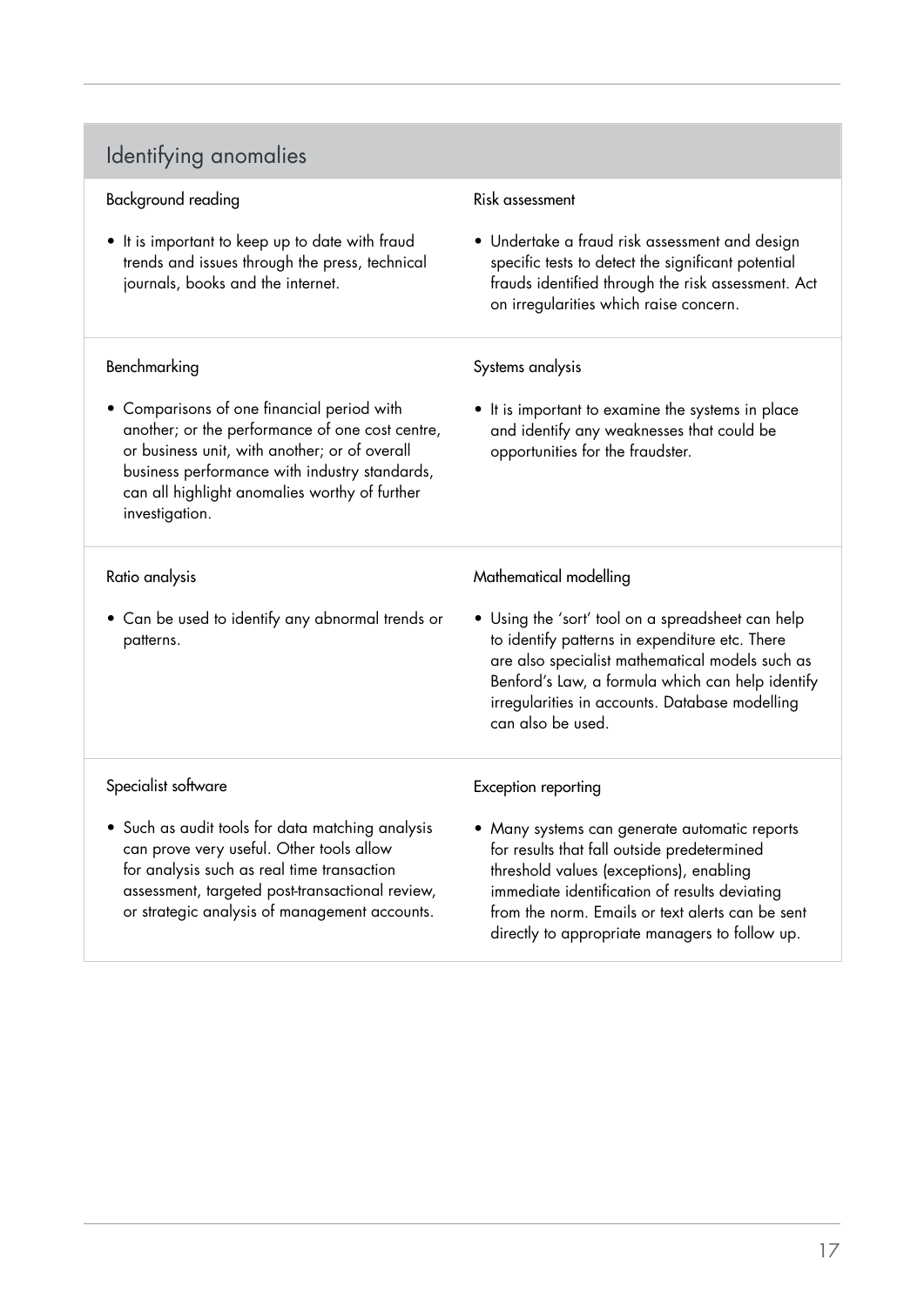## Analysing anomalies – a systematic approach

This can help determine whether further fraud investigation or review is required.

#### 1. Establish the objective

The objective of the research must be clear as this will enable decisions to be made about the best way forward.

#### 2. Identify the systems and procedures

Undertaking a systems and risk analysis and comparing the actual practice with those in the procedures manual, can help to identify system or procedural failures.

#### 3. Establish the scale of risk

This involves identifying the potential loss and assessing whether it is material.

#### 4. Situation analysis

This involves background research, such as company searches and identifying those involved.

#### 5. Analyse all available data

Analysis of all the data will give an understanding of what has occurred and how.

#### 6. Prepare schedules

Graphical and numerical schedules/spreadsheets should be prepared to support the analysis and findings. It is important to make it as easy as possible for those with little or no financial knowledge to understand what has occurred.

#### 7. Prepare the report

In preparing the report, bear in mind that, whatever the original objective, there is always the possibility of it being used in evidence in legal proceedings. The report should be as factual as far as possible and where opinion is given, it should be clearly identified as such – for example, professional opinion used in the conclusions of the report.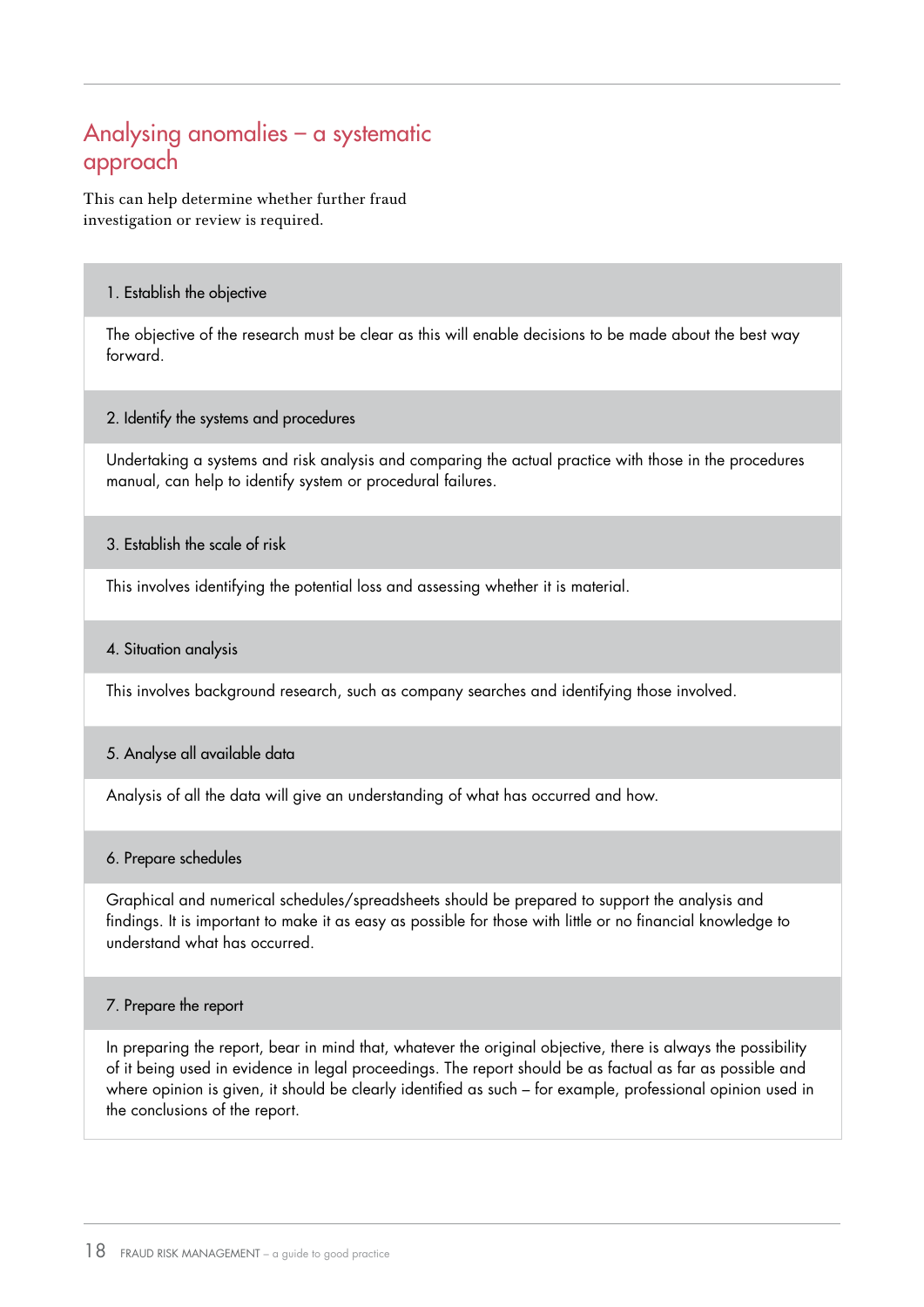# FRAUD RESPONSE

An organisation's approach to dealing with fraud should be clearly described in its fraud policy and fraud response plan. An outline fraud response plan and an example of a fraud response plan are included in appendices 7 and 8 respectively. Appendix 8 includes a series of flowcharts that help to highlight the decisions an organisation might face when a fraud is suspected and give guidance on process to follow in response to such suspicions.

This chapter expands on parts of the outline fraud response plan, where they have not already been covered in earlier chapters, and highlights some issues and considerations when dealing with fraud. Paragraph headings in this section relate to those in the outline fraud response plan in appendix 7.

# Purpose of the fraud response plan

The fraud response plan is a formal means of setting down clearly the arrangements which are in place for dealing with detected or suspected cases of fraud. It should provide procedures for evidence gathering and collation in a manner which will facilitate informed decision-making, while ensuring that evidence gathered will be admissible in the event of any legal action.

Other benefits of the plan are its deterrence value and the likelihood that it will reduce the tendency to panic. It can:

- help restrict damage and minimise losses
- enable the organisation to retain market confidence
- help ensure the integrity of the evidence.

# Corporate policy

The fraud response plan should reiterate the organisation's commitment to high legal, ethical and moral standards in all its activities and its approach to dealing with those who fail to meet those standards.

One question to consider is publicity relating to exposed fraud. A publicised successful fraud investigation can be a sharp reminder to those who may be tempted and a warning to those who are responsible for the management of controls. While there may be embarrassment for those who were close to the fraud and did not identify it, and an adverse impact on the organisation's public image, there can be advantages in publishing internally the outcome of a successful fraud investigation.

In some industries, for example the regulated financial services industry, there are often legal requirements to report financial crime. Other businesses should follow this example and make it clear that they will not sweep fraud under the carpet.

# Definition of fraud

The plan should provide a clear explanation of activities which would or could be considered fraudulent. Where appropriate, it could also provide for legal definitions.

### Roles and responsibilities

The division of responsibilities for fraud risk management will vary between organisations, depending on size, industry, culture and other factors. The following are some general guidelines which can be adapted to suit specific circumstances.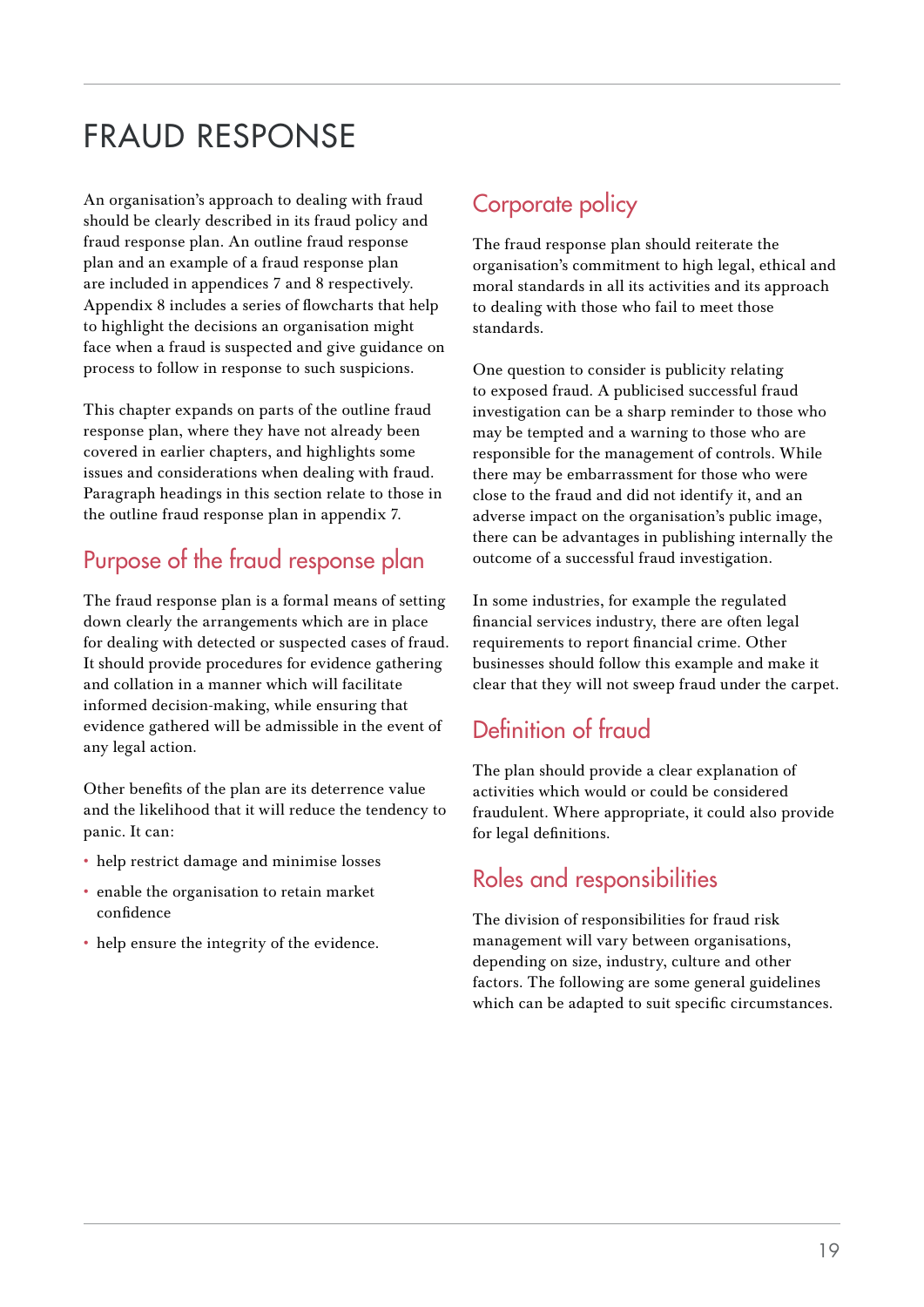### General management

- Should take responsibility for detecting fraud in their departments.
- Ensure their staff report any suspected irregularities.
- Should be provided with a response card, detailing how they should respond to a reported incidence of fraud. This should include a list of appropriate contacts.

### Finance Director/Chief Financial Officer

- Will often have overall responsibility for the organisation's response to fraud, including responsibility for coordinating investigations and keeping the fraud response plan up to date.
- Will hold the master copy of the fraud response plan.
- Responsible for maintaining an investigation log, which details all reported suspicions, including those dismissed as minor or otherwise not investigated. It will also contain details of actions taken and conclusions reached. An important tool for managing, reporting and evaluating lessons learnt.

### Fraud Officer (where applicable)

- May be appropriate to designate a senior manager as Fraud Officer instead of the CFO – especially in larger organisations.
- Should be authorised to receive enquiries from employees confidentially and anonymously.
- Should have authority to act and/or provide advice according to individual circumstances, and without recourse to senior management for approval.
- Where the suspect is more senior than the Fraud Officer, reports should be made to another senior manager or non-executive director, ideally the Chairman of the Audit Committee.

#### Human resources

• Usually responsible for any internal disciplinary procedures, which must be in line with the fraud response plan.

### Audit committee<sup>6</sup>

- Has an active role to play in the prevention and detection of fraud. In some countries, this role has been reinforced by recent legislative and regulatory change.
- Typically, audit committees have responsibility for reviewing the organisation's internal control systems, including the design, implementation and effectiveness of anti-fraud programmes and controls.
- Also have responsibility for ensuring that the organisation has whistle-blowing arrangements in place and that these are effective.
- The audit committee will also need to oversee the effectiveness of both the internal and external auditors in performing their respective responsibilities in relation to fraud.

#### Internal audit

- Likely to investigate any incidence of fraud.
- Caution should be exercised in allowing an investigation to be conducted by those without training and experience in this area, as this may jeopardise the outcome of an investigation.
- It may be appropriate to designate specific auditors as fraud specialists and to ensure that they have the appropriate skills and knowledge to undertake the task.

### External audit

- An organisation without its own internal audit function may consider consulting its external auditors if it discovers fraud, if only to obtain the expertise to establish the level of loss.
- The external auditors may also be in a position to provide expert assistance from elsewhere within the audit firm, such as a specialist fraud investigation team.
- A decision to call in external auditors should, however, be considered carefully, as there is always the possibility that if the auditor has missed obvious fraud alerts, the organisation may eventually seek damages from its auditor.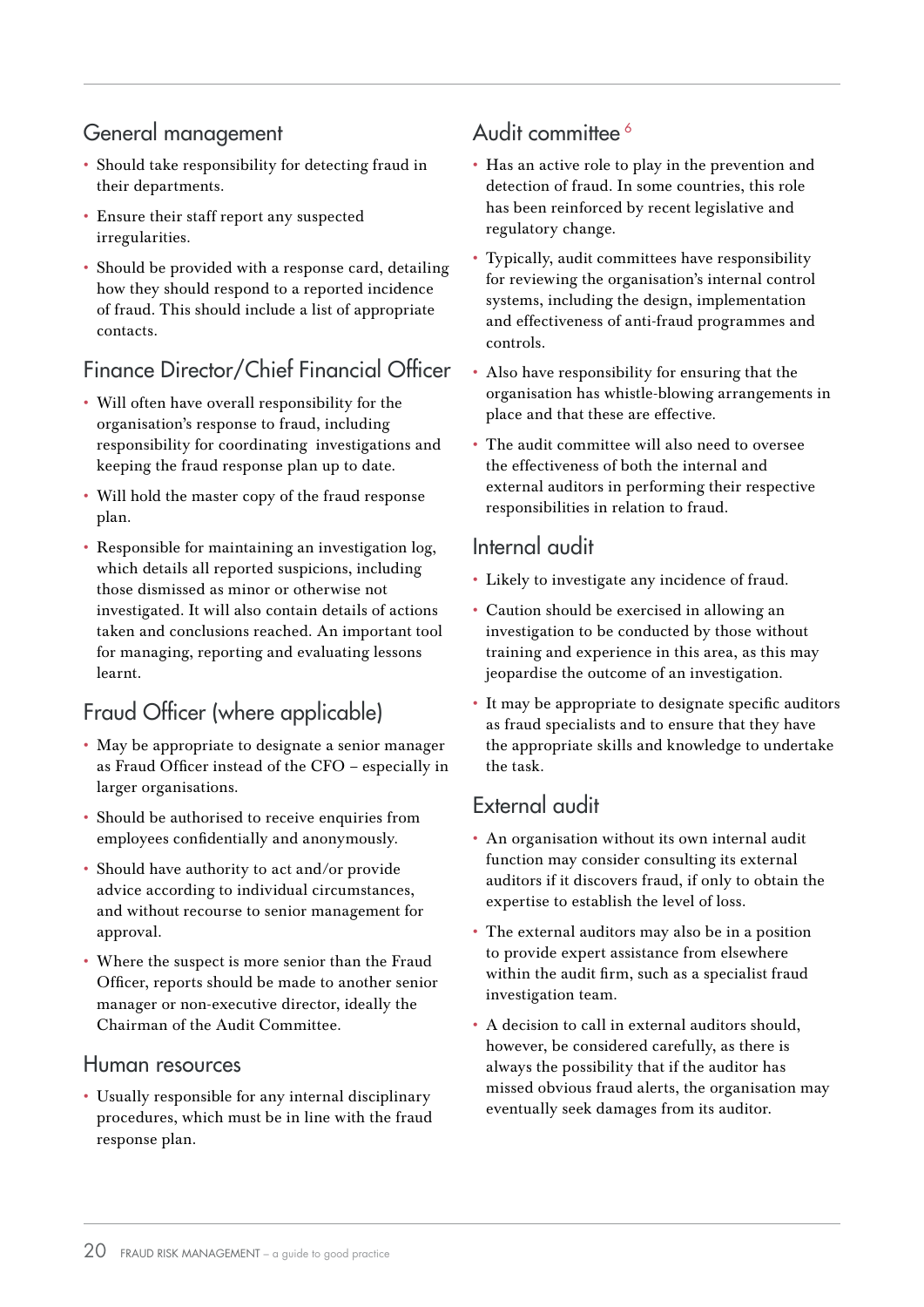# Legal advisers (internal or external)

- Legal advice should be sought as soon as a fraud is reported, irrespective of the route the organisation intends to follow.
- Specific advice would include such issues as guidance on civil, internal and criminal responses and recovery of assets.

# IS/IT staff

- Can provide technical advice on IT security, capability and access.
- If computers have been used to commit the fraud, or if they are required for evidence, specialist advice must be sought immediately.

### Public relations (PR)

• Organisations with a high profile, such as larger businesses, public sector organisations or charities, may wish to consider briefing their PR staff, so they can prepare a brief for the press if the fraud becomes public knowledge. Alternatively, an organisation may decide that it is in its best interests to be proactive and make a public statement before news leaks out.

### **Police**

• If it is in the organisation's policy to prosecute all those suspected of fraud, the police should be involved at the outset of any investigation, as any delay could reduce the chances of success.

### External consultants

- Organisations can consider using specialist investigation skills from outside the organisation such as forensic accountants.
- Many specialist organisations exist to provide a discreet investigation and/or asset recovery service in accordance with their clients' instructions.

#### **Insurers**

- Many organisations take out fidelity insurance to protect themselves against large fraud losses.
- The timeframe for a report to insurers, and any additional requirements, should be included in the fraud response plan and is usually specified in the insurance document.

# The response

Reasonable steps for responding to detected or suspected instances of fraud include:

- Clear reporting mechanisms.
- A thorough investigation, using forensic accountants.
- Disciplining of the individuals responsible (internal, civil and/or criminal).
- Recovery of stolen funds or property.
- Modification of the anti-fraud strategy to prevent similar behaviour in future.

### Reporting suspicions

- Procedures should be set out clearly and succinctly.
- This may be by means of a formal whistle-blowing policy – see Fraud prevention section – but the procedures should also be summarised in the fraud response plan.

### Establish an investigation team

• After recording details of the allegations, the Finance Director/CFO, or the Fraud Officer if appropriate, should call together the investigation team and the organisation's advisers. This could involve any, or all, of those listed above.

#### Formulate a response

- The objectives of the investigation should be clearly identified along with resources required, the scope of the investigation and the timescale.
- The objectives will be driven by the organisation's attitude to fraud and the preferred outcome for dealing with fraud.
- An action plan should be prepared and roles and responsibilities should be delegated in accordance with the skills and experience of the individuals involved.
- The individual in overall control of the investigation should be clearly identified, as should the powers available to team members.
- Reporting procedures as well as protocols for handling and recording evidence should be clearly understood by everybody.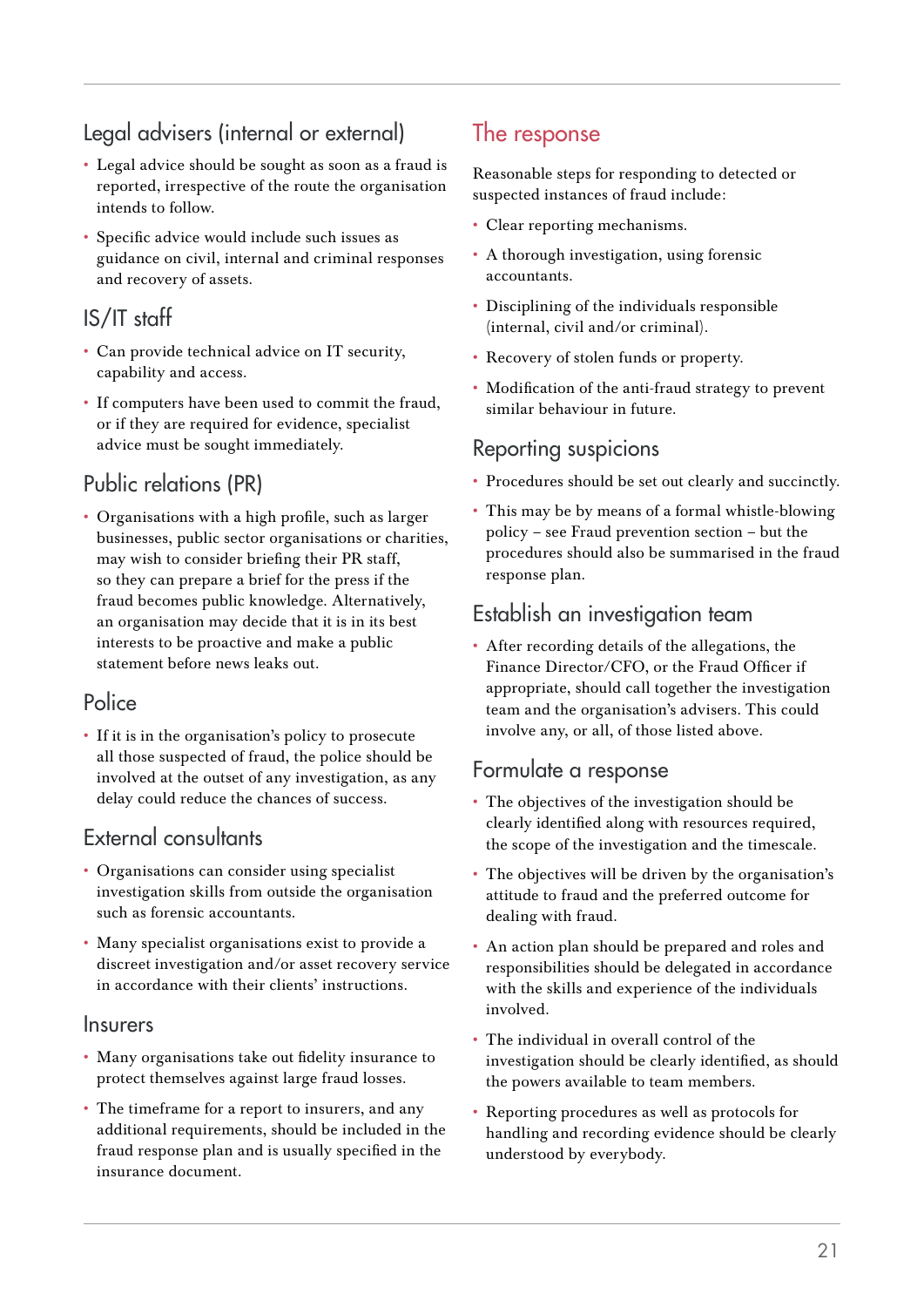# The investigation

### Preservation of evidence

- A key consideration must always be how to secure and preserve evidence to prove a case of fraud.
- It is vitally important that control is taken of any physical evidence before the opportunity arises for it to be removed or destroyed by the suspect(s).
- Physical evidence may therefore need to be seized at an early stage in the investigation, before any witness statements are collected or interviews conducted.
- If a criminal act is suspected, the police should also be consulted early in the process, before any overt action is taken and the suspect alerted.
- If an individual is subsequently charged with a criminal offence, all investigations, and relevant evidence arising from such investigations, will be open to discovery, by the defence.
- It is therefore important that proper records are kept from the outset, including accurate notes of when, where and from whom the evidence was obtained and by whom.
- The police, or legal advisers, will be able to advise on how this should be done.
- If appropriate, written consent should be obtained from the relevant section manager before any items are removed. This can be done with senior management authority, as the items are the organisation's own property.
- Similarly, electronic evidence must be secured before it can be tampered with by the suspect.

### Physical evidence

- If an internal investigation is being conducted, an organisation has a right to access its own records and may bring disciplinary action against any employee who tries to prevent this.
- Where physical evidence is owned or held by other organisations or individuals who are not employees, it may be necessary to obtain a court order or injunction to secure access to or to seize the evidence.
- The exact means of obtaining physical evidence depends on the particular circumstances of the case and whether criminal or civil action is being pursued, or both.
- When taking control of physical evidence, original material is essential. Photocopies are not acceptable.
- Records should be kept of when the evidence was obtained and the place that it was taken from.
- If evidence consists of several items, eg a number of documents, each one should be tagged with a reference number that corresponds with the written record.
- Taking photographs or video recordings of the scene, such as the suspect's office, may also prove helpful.

### Electronic evidence

- Retrieval of electronic evidence should be generally treated in a similar manner to that of other physical evidence, although there will be some distinct differences. It is essential to check the current legal position with respect to electronic evidence, but the following principles from the UK Association of Chief Police Officers provide a useful starting point:
- No action taken by law enforcement agencies or their agents should change data held on a computer or storage media, which may be relied on in court.
- In exceptional circumstances, where a person finds it necessary to access original data held on a computer or on storage media, that person MUST be competent to do so and be able to give evidence explaining the relevance and implications of their actions.
- An audit trail or other record of all processes applied to computer-based electronic evidence should be created and preserved. An independent third party should be able to examine those processes and achieve the same result.
- The person in charge of the investigation has overall responsibility for ensuring that the law and these principles are adhered to.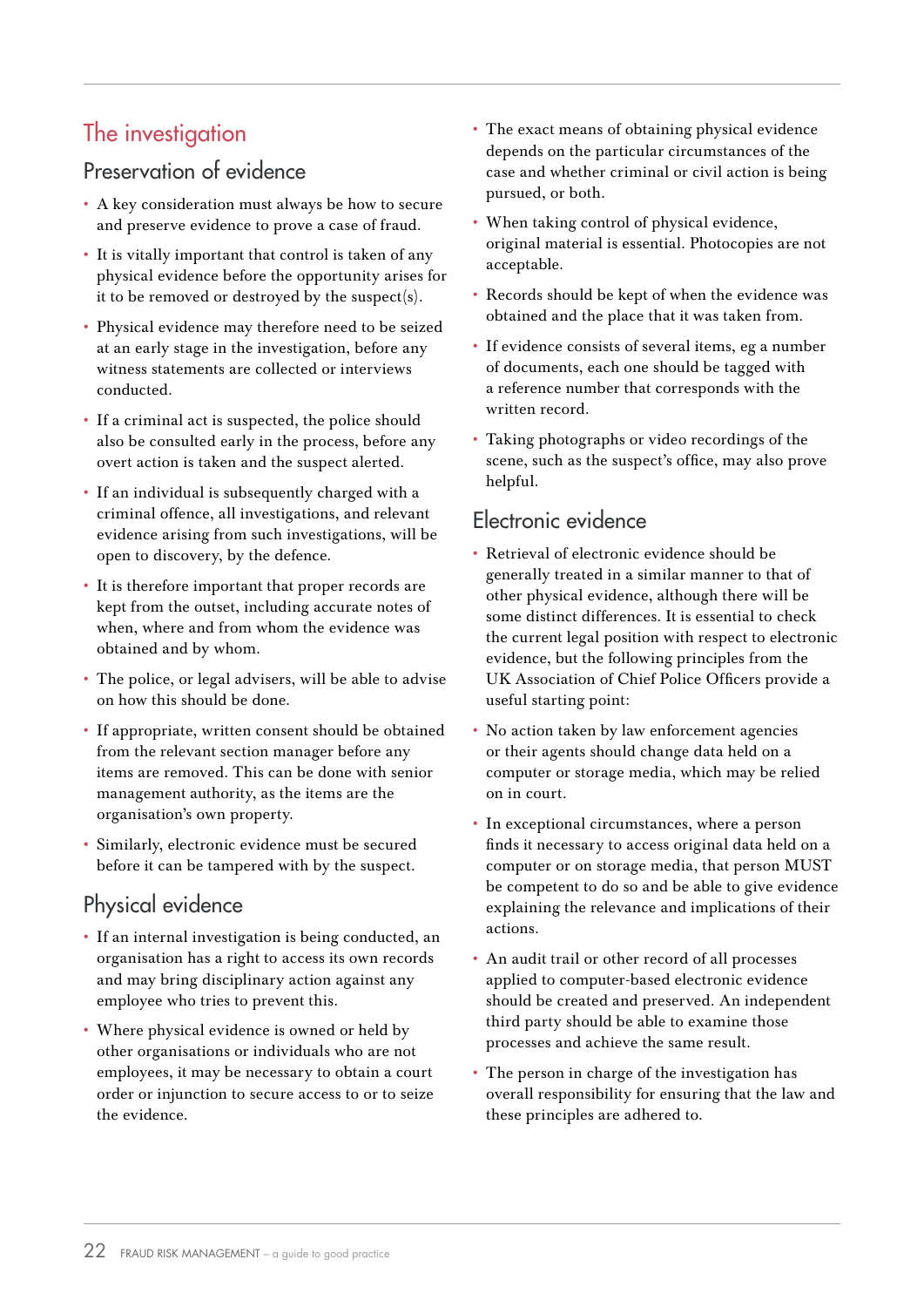#### **Interviews**

- Managers are entitled to interview their immediate employees and to ask them to account for assets which were, or are, under their direct control, or to explain their performance in respect of the supervision of other employees.
- However, the point at which it is considered that there are reasonable grounds for suspicion of an individual is the point where questioning should be stopped and the individual advised that their actions will be subject of a formal investigation.
- From this point onwards, any interviews should be conducted by trained staff or by police officers – see Statements from suspects section.
- Detailed notes should be kept of questions and answers, and interviews should be taped if possible.

#### Statements from witnesses

- If a witness is prepared to give a written statement, it is good practice for a trained or experienced manager to take a chronological record of events using the witness's own words.
- The witness must be happy to sign the resulting document as a true record.
- The involvement of an independent manager usually helps to confine the statements to the relevant facts.
- The witness should be given the opportunity to be supported by a colleague or union official.

#### Statements from suspects

- If a criminal act is suspected, it is essential that legal requirements are considered before an interview with a suspect takes place, since compliance will usually determine whether evidence is admissible in criminal proceedings.
- In practice, therefore, it is recommended that interviews should only be conducted by specially trained managers, with advice and guidance from the organisation's legal advisers and police.

### Organisation's objectives with respect to dealing with fraud

The thoroughness of an investigation may depend on the course of action that the organisation plans to take with regard to a case of fraud. The organisation's policy may include any or all of the following preferred outcomes:

- Internal disciplinary action.
- A civil response whereby action is taken through the courts to recover losses.
- Criminal prosecution.
- A parallel response where both a civil response and criminal prosecution are pursued.

### Follow up action

- There are lessons to be learned from every identified incident of fraud.
- The organisation's willingness to learn from experience is as important as any other response.
- Large organisations may consider establishing a special review to examine the fraud with a view to recommending improvements to systems and procedures.
- Smaller organisations may consider discussing the issues with some of its more experienced people, with the same objectives in mind.
- It is important that recommended changes are implemented promptly.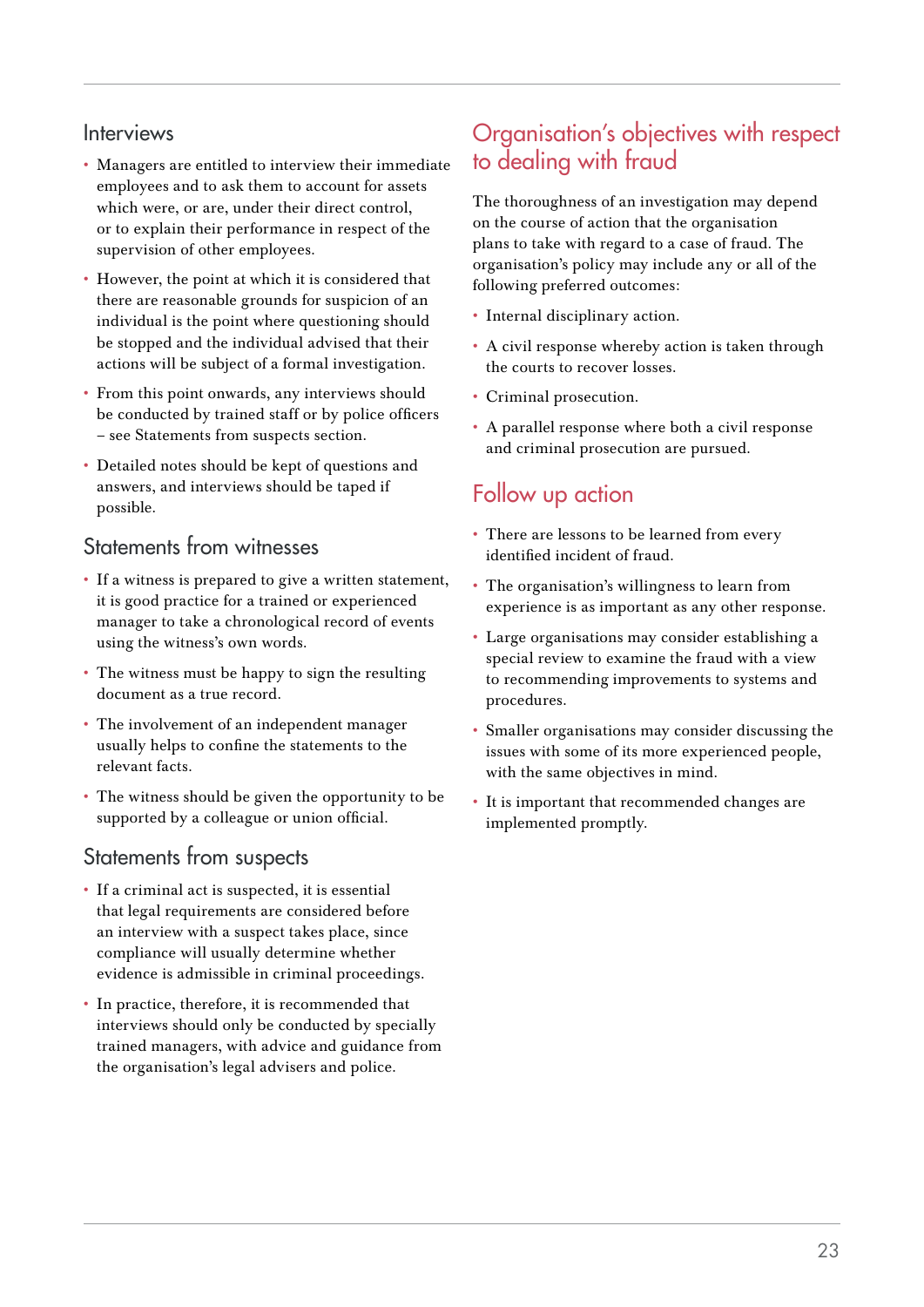Examples of common types of internal fraud. This appendix looks at common types of internal fraud and some of the methods through which they may be perpetrated.

### Asset misappropriation

Cash

Theft of cash

- Stealing from petty cash.
- Taking money from the till.
- Skimming of cash before recording revenues or receivables (understating sales or receivables).
- Stealing incoming cash or cheques through an account set up to look like a bona fide payee.

False payment requests

- Employee creating false payment instruction with forged signatures and submitting it for processing.
- False email payment request together with hard copy printout with forged approval signature.
- Taking advantage of the lack of time which typically occurs during book closing to get false invoices approved and paid.

Cheque fraud

- Theft of company cheques.
- Duplicating or counterfeiting of company cheques.
- Tampering with company cheques (payee/amount).
- Depositing a cheque into a third party account without authority.
- Cheque kiting (a fraud scheme using two deposit accounts to withdraw money illegally from the bank).
- Paying a cheque to the company knowing that insufficient funds are in the account to cover it.

#### Billing schemes

- Over-billing customers.
- Recording of false credits, rebates or refunds to customers.
- Pay and return schemes (where an employee creates an overpayment to a supplier and pockets the subsequent refund).

• Using fictitious suppliers or shell companies for false billing.

#### Misuse of accounts

- Wire transfer fraud (fraudulent transfers into bank accounts).
- Unrecorded sales or receivables.
- Employee account fraud (where an employee is also a customer and the employee makes unauthorised adjustments to their accounts).
- Writing false credit note to customers with details of an employee's personal bank account or of an account of a company controlled by the employee.
- Stealing passwords to payment systems and inputting series of payments to own account.

#### Non-cash

Inventory and fixed assets

- Theft of inventory.
- False write offs and other debits to inventory.
- False sales of inventory.
- Theft of fixed assets, including computers and other IT related assets.
- Theft or abuse of proprietary or confidential information (customer information, intellectual property, pricing schedules, business plans etc).
- Receiving free or below market value goods and services from suppliers.
- Unauthorised private use of company property.
- Employees trading for their own account.

#### Procurement

- Altering legitimate purchase orders.
- Falsifying documents to obtain authorisation for payment.
- Forging signatures on payment authorisations.
- Submitting for payment false invoices from fictitious or actual suppliers.
- Improper changes to supplier payment terms or other supplier details.
- Intercepting payments to suppliers.
- Sending fictitious or duplicate invoices to suppliers.
- Improper use of company credit cards.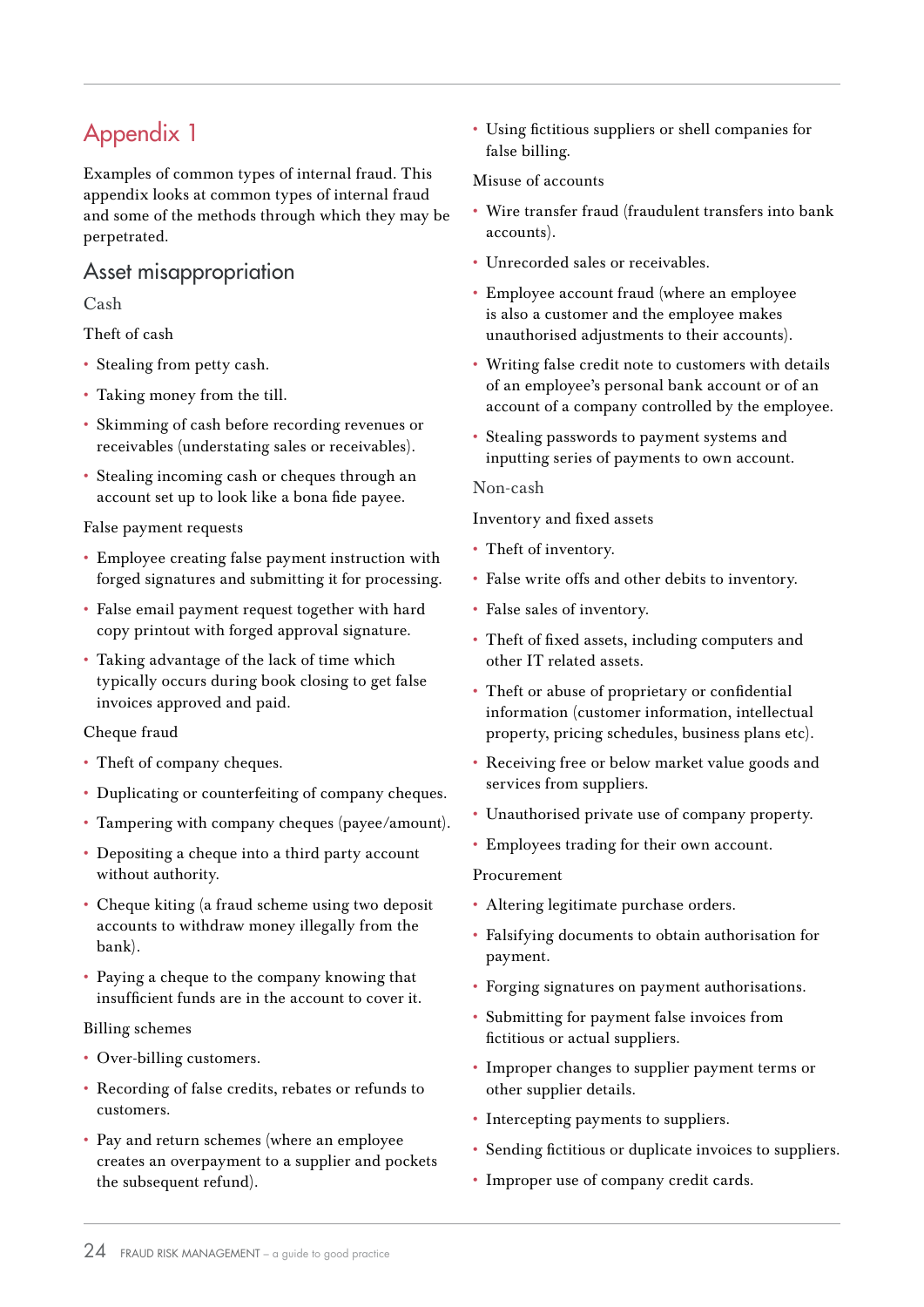- Marked up invoices from contracts awarded to supplier associated with an employee.
- Sale of critical bid information, contract details or other sensitive information.

#### Payroll

- Fictitious (or ghost) employees on the payroll.
- Falsifying work hours to achieve fraudulent overtime payments.
- Abuse of commission schemes.
- Improper changes in salary levels.
- Abuse of holiday leave or time off entitlements.
- Submitting inflated or false expense claims.
- Adding private expenses to legitimate expense claims.
- Applying for multiple reimbursements of the same expenses.
- False workers' compensation claims.
- Theft of employee contributions to benefit plans.

#### Fraudulent statements

Financial

Improper revenue recognition

- Holding the books open after the end of the accounting period.
- Inflation of sales figures which are credited out after the year end.
- Backdating agreements.
- Recording fictitious sales and shipping.
- Improper classification of revenues.
- Inappropriate estimates for returns, price adjustments and other concessions.
- Manipulation of rebates.
- Recognising revenue on disputed claims against customers.
- Recognising income on products shipped for trial or evaluation purposes.
- Improper recording of consignment or contingency sales.
- Over/under estimating percentage of work completed on long-term contracts.
- Incorrect inclusion of related party receivables.
- Side letter agreements (agreements made outside formal contracts).
- Round tripping (practice whereby two companies buy and sell the same amount of a commodity at the same price at the same time. The trading lacks economic substance and results in overstated revenues.
- Bill and hold transactions (where the seller bills the customer for goods but does not ship the product until a later date).
- Early delivery of product/services (eg partial shipments, soft sales, contracts with multiple deliverables, upfront fees).
- Channel stuffing or trade loading (where a company inflates its sales figures by forcing more products through a distribution channel than the channel is capable of selling).

Misstatement of assets, liabilities and/or expenses

- Fictitious fixed assets.
- Overstating assets acquired through merger and acquisitions.
- Improper capitalisation of expenses as fixed assets (software development, research and development, start up costs, interest costs, advertising costs).
- Manipulation of fixed asset valuations.
- Schemes involving inappropriate depreciation or amortisation.
- Incorrect values attached to goodwill or other intangibles.
- Fictitious investments.
- Improper investment valuation (misclassification of investments, recording unrealised investments, declines in fair market value/overvaluation).
- Fictitious bank accounts.
- Inflating inventory quantity through inclusion of fictitious inventory.
- Improper valuation of inventory.
- Fraudulent or improper capitalisation of inventory.
- Manipulation of inventory counts.
- Accounts receivable schemes (eg creating fictitious receivables or artificially inflating the value of receivables).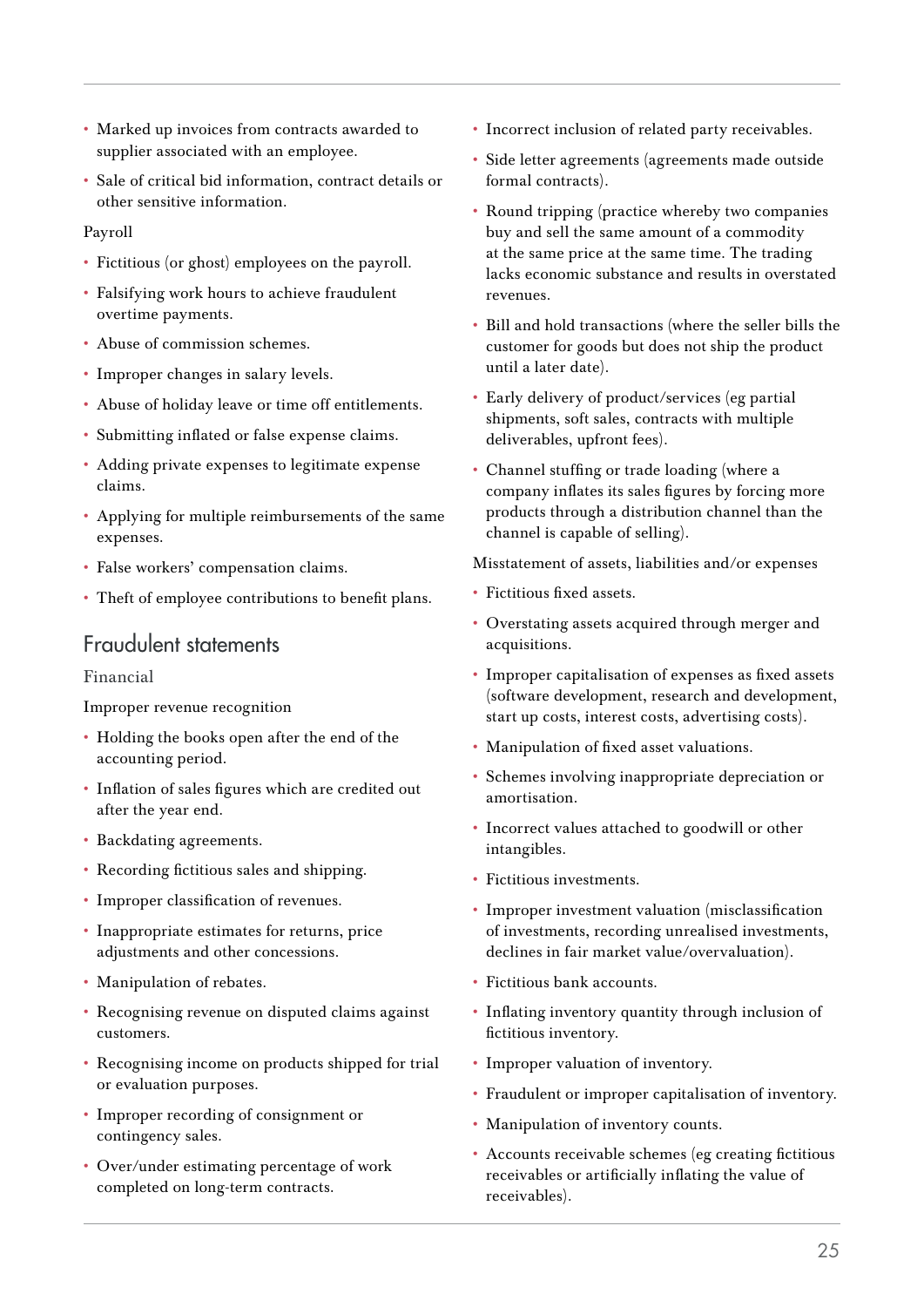- Misstatement of prepayments and accruals.
- Understating loans and payables.
- Fraudulent management estimates for provisions, reserves, foreign currency translation, impairment etc.
- Off balance sheet items.
- Delaying the recording of expenses to the next accounting period.

Other accounting misstatements

- Improper treatment of inter-company accounts.
- Non clearance or improper clearance of suspense accounts.
- Misrepresentation of suspense accounts for fraudulent activity.
- Improper accounting for mergers, acquisitions, disposals and joint ventures.
- Manipulation of assumptions used for determining fair value of share based payments.
- Improper or inadequate disclosures.
- Fictitious general ledger accounts.
- Journal entry fraud (using accounting journal entries to fraudulently adjust financial statements).
- Concealment of losses.

#### Non-financial

- Falsified employment credentials eg qualifications and references.
- Other fraudulent internal or external documents.

#### **Corruption**

#### Conflicts of interest

#### Kickbacks

- Kickbacks to employees by a supplier in return for the supplier receiving favourable treatment.
- Kickbacks to senior management in relation to the acquisition of a new business or disposal of part of the business.
- Employee sells company owned property at less than market value to receive a kickback or to sell the property back to the company at a higher price in the future.
- Purchase of property at higher than market value in exchange for a kickback.
- Preferential treatment of customers in return for a kickback.

#### Personal interests

- Collusion with customers and/or suppliers.
- Favouring a supplier in which the employee has a financial interest.
- Employee setting up and using own consultancy for personal gain (conflicts with the company's interests).
- Employee hiring someone close to them over another more qualified applicant.
- Transfer of knowledge to a competitor by an employee who intends to join the competitor's company.
- Misrepresentation by insiders with regard to a corporate merger, acquisition or investment.
- Insider trading (using business information not released to the public to gain profits from trading in the financial markets).

#### Bribery and extortion

#### Bribery

- Payment of agency/facilitation fees (or bribes) in order to secure a contract.
- Authorising orders to a particular supplier in return for bribes.
- Giving and accepting payments to favour or not favour other commercial transactions or relationships.
- Payments to government officials to obtain a benefit (eg customs officials, tax inspectors).
- Anti-trust activities such as price fixing or bid rigging.
- Illegal political contributions.

#### Extortion

- Offering to keep someone from harm in exchange for money or other consideration.
- Blackmail offering to keep information confidential in return for money or other consideration.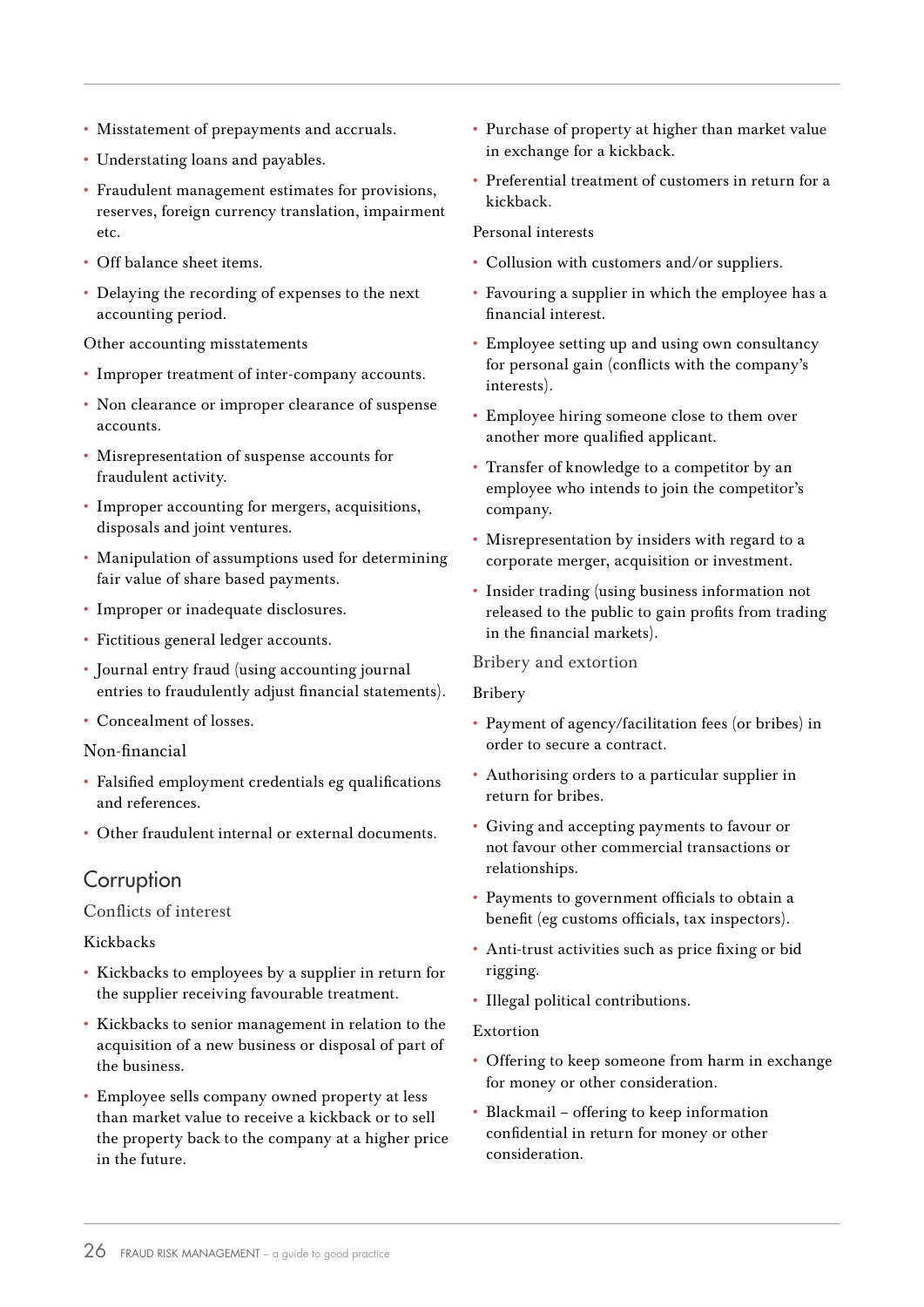A sample fraud policy. The following is an example of a policy which can be modified for use by any organisation.

## Background

This organisation has a commitment to high legal, ethical and moral standards. All employees are expected to share this commitment. This policy is established to facilitate the development of procedures which will aid in the investigation of fraud and related offences.

The board already has procedures in place that reduce the likelihood of fraud occurring. These include standing orders, documented procedures and documented systems of internal control and risk assessment. In addition, the board tries to ensure that a risk and fraud awareness culture exists in this organisation.

This document, together with the fraud response plan and investigator's guide, is intended to provide direction and help to those officers and directors who find themselves having to deal with suspected cases of theft, fraud and corruption. These documents give a framework for a response as well as advice and information on various aspects and implications of an investigation. These documents are not intended to provide direction on prevention of fraud.

### Fraud policy

This policy applies to any irregularity, or suspected irregularity, involving employees as well as consultants, suppliers, contractors, and/or any other parties with a business relationship with this organisation. Any investigation required will be conducted without regard to any person's relationship to this organisation, position or length of service.

# Actions constituting fraud

Fraud comprises both the use of deception to obtain an unjust or illegal financial advantage and intentional misrepresentations affecting the financial statements by one or more individuals among employees or third parties.

All managers and supervisors have a duty to familiarise themselves with the types of improprieties that might be expected to occur within their areas of responsibility and to be alert for any indications of irregularity.

# The board's policy

The board is committed to maintaining an honest, open and ethical culture within the organisation. It is, therefore, also committed to the elimination of any fraud within the organisation and to the rigorous investigation of any such cases.

The board wishes to encourage anyone having reasonable suspicions of fraud to report them. Therefore, it is also the board's policy, which will be rigorously enforced, that no employee will suffer in any way as a result of reporting reasonably held suspicions. For these purposes, 'reasonably held suspicions' shall mean any suspicions other than those which are shown to be both raised maliciously and then found to be groundless.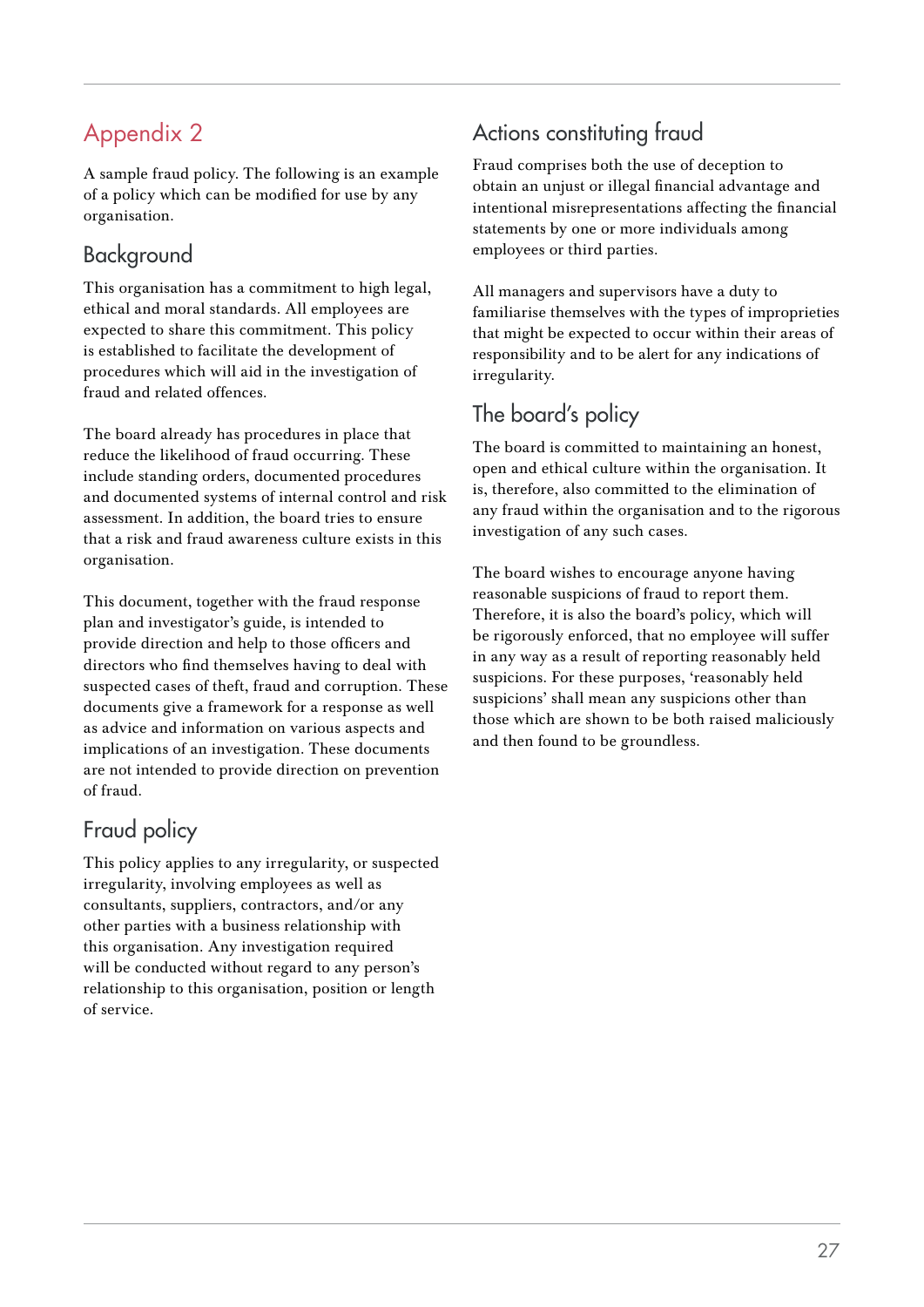Example of a risk analysis. The risk analysis set out below is an example of the results of an assessment by a risk management group of the fraud risks in the contracts function. This document is a summary of the work undertaken by the risk management group and they will have working papers to document their workings and assessments.

The risks identified are in the first column and the dates of the risk assessment in the second column. The column probability/likelihood records the assessment of the likelihood of this risk occurring in the organisation. The ratings are graded high, medium or low. The impact column is an assessment of the impact of a fraud in this area. The next

column records the assessment of the controls in this area and the net likely impact is an assessment of the likelihood of a fraud not being detected by the controls. At this stage, the risks in the contracts area can be reviewed and priorities set for action to address the risk.

Take for example, the risks relating to an unchanging list of suppliers. The risk management group believes fraud has a high likelihood of occurring and if so, it could cause significant financial loss to the business. The controls are thought to be weak and unlikely to reduce the risk. They have assessed the net likely impact to be high and recommend that this is an immediate priority in the contracts area.

| Factor/risk area<br>and description of<br>contracts         | Date of<br>assessment | Probability/<br>likelihood | Impact | Controls<br>impact | Net likely<br>impact | Action                             |
|-------------------------------------------------------------|-----------------------|----------------------------|--------|--------------------|----------------------|------------------------------------|
| Unchanging<br>list of preferred<br>suppliers                | 2010                  | High                       | High   | Low                | High                 | Priority -<br>immediate            |
| Consistent list<br>of single source<br>suppliers            | 2010                  | Medium                     | High   | High               | Medium               |                                    |
| Changes<br>in contract<br>specifications                    | 2010                  | Low                        | Low    | Medium             | Low                  |                                    |
| Personal<br>relationships<br>between staff and<br>suppliers | 2011                  | Low                        | High   | Low                | High                 | Priority -<br>within<br>six months |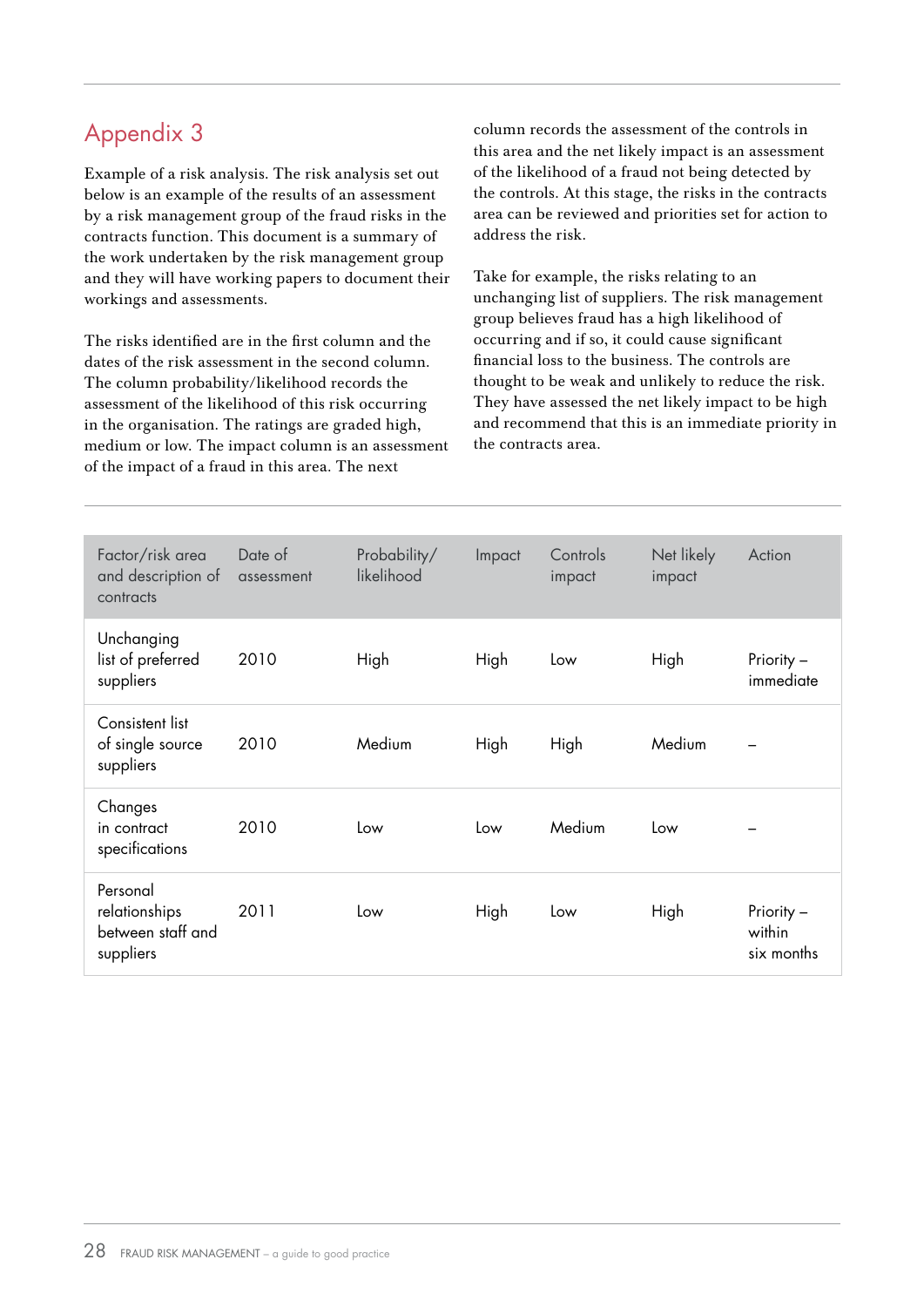Sample whistle-blowing policy.

### **Introduction**

This whistle-blowing policy provides a procedure which enables employees to raise concerns about what is happening at work, particularly where those concerns relates to unlawful conduct, financial malpractice or dangers to the public or the environment. The objective of this policy is to ensure that concerns are raised and dealt with at an early stage and in an appropriate manner.

This organisation is committed to its whistle-blowing policy. If an employee raises a genuine concern under this policy, he or she will not be at risk of losing their job, nor will they suffer any form of detriment as a result. As long as the employee is acting in good faith and in accordance with this policy, it does not matter if he or she is mistaken.

## How the whistle-blowing policy differs from the grievance procedure

This policy does not apply to raising grievances about an employee's personal situation. These types of concern are covered by the organisation's grievance procedure. The whistle-blowing policy is primarily concerned with situations where the interests of others or the organisation are at risk. It may be difficult to decide whether a particular concern should be raised under the whistle-blowing policy or under the grievance procedure or both. If an employee has any doubt as to the correct route to follow, this organisation encourages the concern to be raised under this policy and will decide how the concern should be dealt with.

# Protecting the employee

This organisation will not tolerate harassment or victimisation of anyone raising a genuine concern under the whistle-blowing policy. If an employee requests that their identity be protected, all possible steps will be taken to prevent the employee's identity becoming known. If the situation arises where it is not possible to resolve the concern without revealing the employee's identity (eg if the employee's evidence is needed in a court of law), the best way to proceed with the matter will be discussed with the employee. Employees may submit reports anonymously, but should be aware that doing so, it will be more difficult for the organisation to investigate them, to protect the employee and to give the employee feedback.

# How the matter will be handled

Once an employee has informed the organisation of his or her concern, these will be examined and the organisation will assess what action should be taken. This may involve an internal enquiry or a more formal investigation. The employee will be advised who is handling the matter, how they can contact him/her and whether any further assistance may be needed. If the employee has any personal interest in the matter, this should be declared at the outset. If the employee's concern falls more properly within the grievance procedure, then they will be advised of this.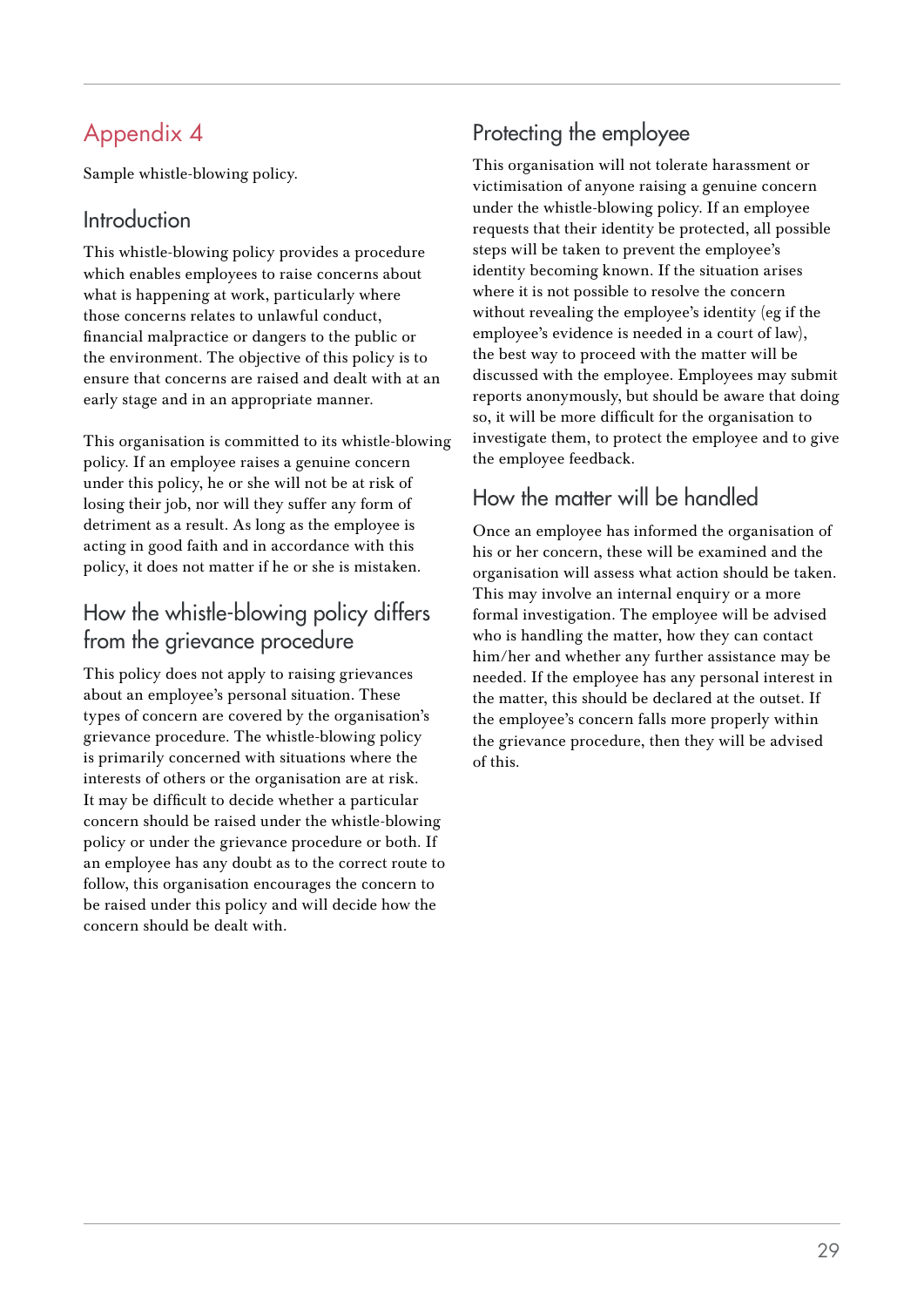### How to raise a concern internally

#### Step 1

If an employee has a concern about malpractice, he or she should consider raising it initially with their line manager. This may be done orally or in writing. An employee should specify from the outset if they wish the matter to be treated in confidence so that appropriate arrangements can be made.

Alternatively, employees can call the 24 hour whistle-blowing telephone hotline. This service is strictly confidential and callers will not be asked to give their name if they do not wish to do so.

#### Step 2

If these channels have been followed and the employee still has concerns, or feels that they are unable to raise the issue with their line manager, for whatever reason, they should address their concerns to their head of department, the head of human resources or the chief internal auditor [OR INSERT OTHER APPROPRIATE NOMINATED POINTS OF CONTACT HERE].

#### Anonymous reports

These may be made verbally to the 24 hour whistleblowing telephone hotline or in writing to [INSERT NOMINATED POINT OF CONTACT SUCH AS HEAD OF HUMAN RESOURCES OR CHIEF INTERNAL AUDITOR]. The submission should be clearly marked 'Confidential: anonymous employee submission'.

### Independent advice

If an employee is unsure whether to use this procedure, to report the matter externally to regulators/ law enforcement authorities or simply wants independent advice at any stage, they may contact

[INSERT EXTERNAL CONTACT IF APPLICABLE – IN SOME JURISDICTIONS, THERE ARE ORGANISATIONS WHICH CAN PROVIDE FREE CONFIDENTIAL ADVICE TO EMPLOYEES ABOUT MALPRACTICE AT WORK.]

An employee can also seek advice from a lawyer of their own choice at their own expense.

#### Matters raised maliciously

Employees who are found to raise a matter maliciously that they know to be false, will be subject to the organisation's disciplinary policy.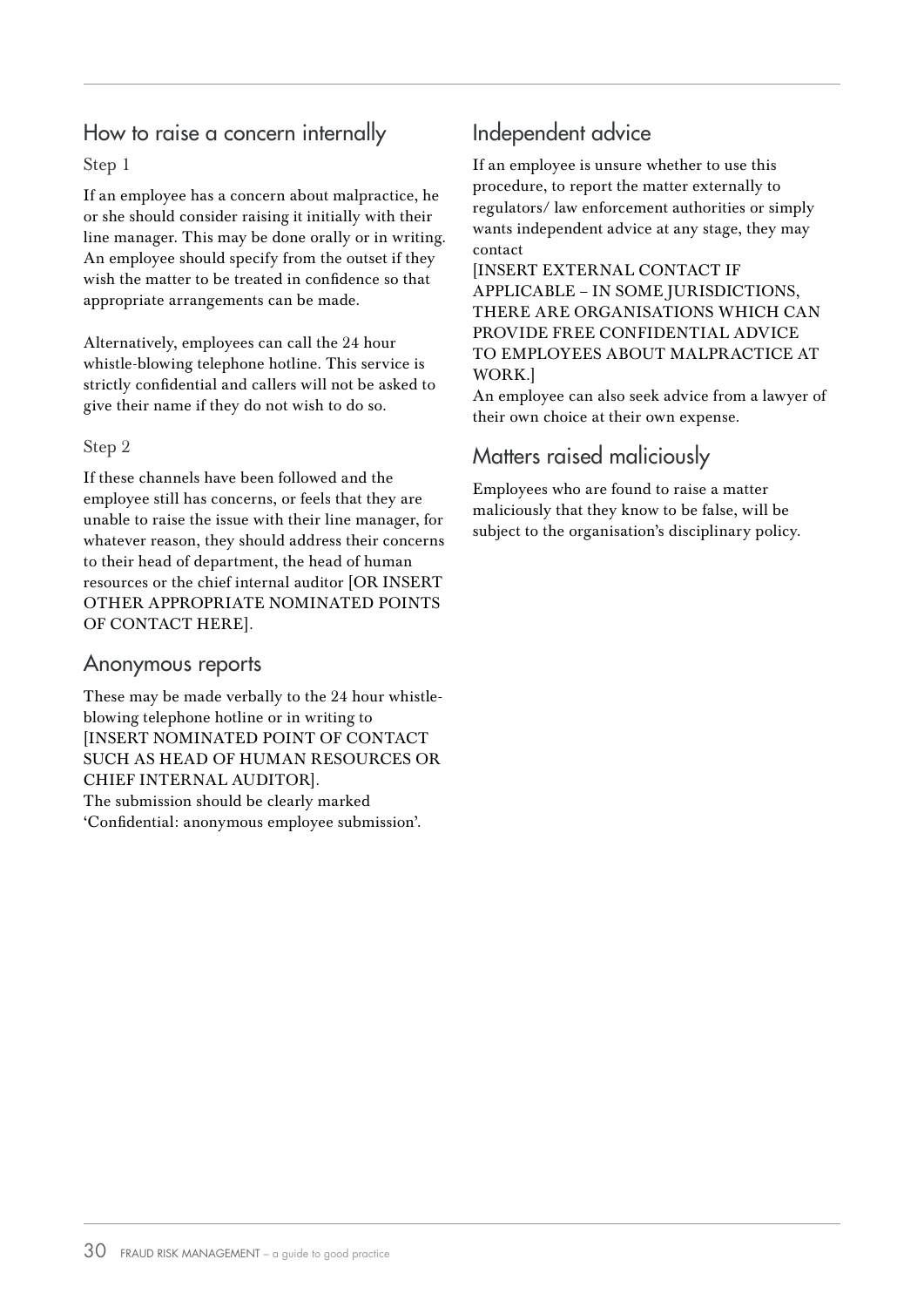# Appendix 5 – a 16 step fraud prevention plan

- 1. Consider fraud risk as an integral part of your overall corporate risk management strategy.
- 2. Develop an integrated strategy for fraud prevention and control.
- 3. Develop an ownership structure from the top to the bottom of the organisation.
- 4. Introduce a fraud policy statement.
- 5. Introduce an ethics policy statement.
- 6. Actively promote these policies throughout the organisation.
- 7. Establish a control environment.
- 8. Establish sound operational control procedures.
- 9. Introduce a fraud education, training and awareness programme.
- 10. Introduce a fraud response plan as an integral part of the organisation's contingency plans.
- 11. Introduce a whistle-blowing policy.
- 12. Introduce a reporting hotline.
- 13. Constantly review all anti-fraud policies and procedures.
- 14. Constantly monitor adherence to controls and procedures.
- 15. Establish a learn from experience group.
- 16. Develop appropriate information and communication systems.

SOURCE: Defence Mechanism, J Finn and D Cafferty, Financial Management, September 2002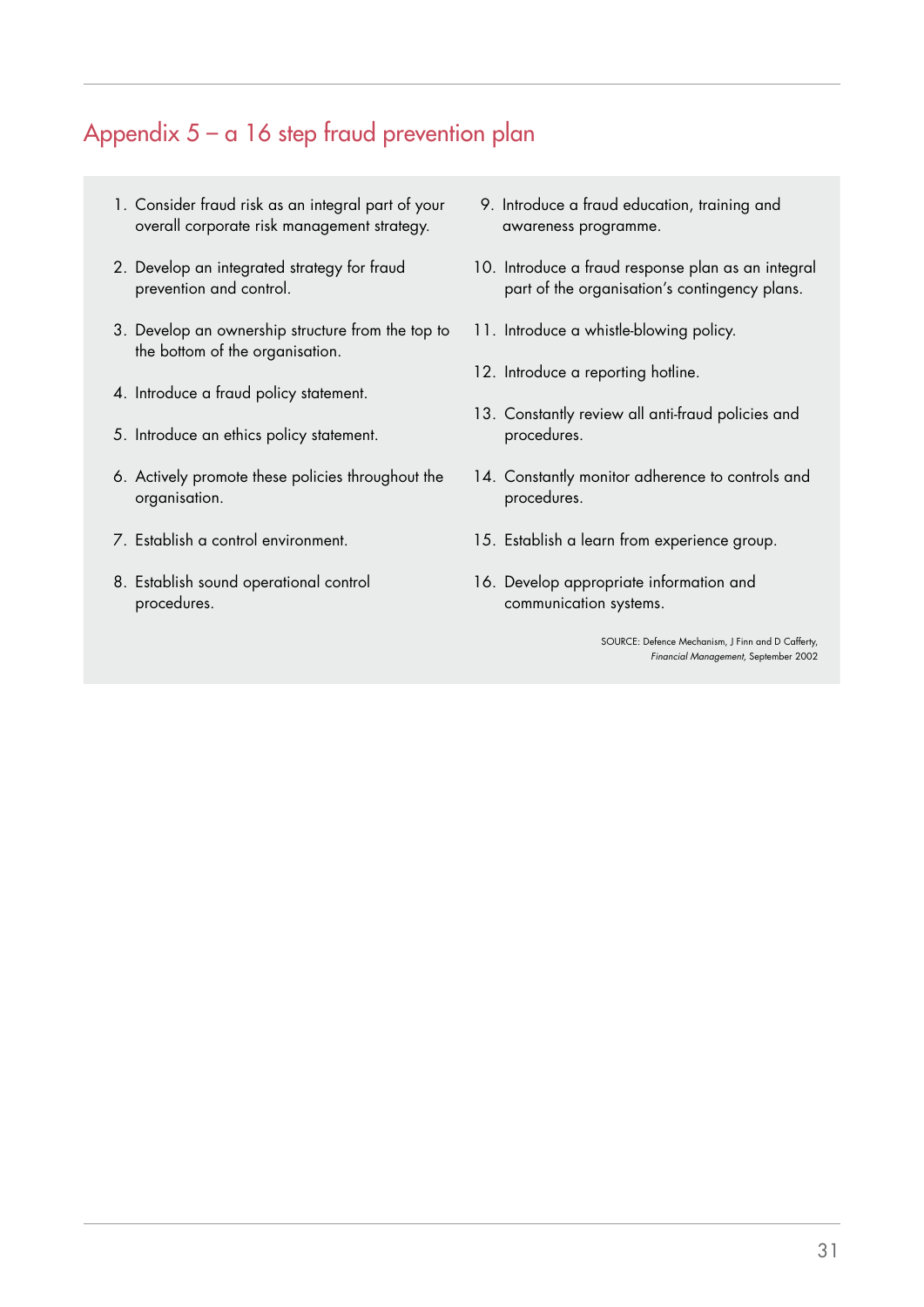Examples of fraud indicators, risks and controls. The following are examples of indicators for two specific types of fraud – procurement fraud and fraud in the selling process. There are many other types of fraud and each will have its own set of indicators as well as some of the general indicators that are set out in the section 'Fraud detection'.

### Example 1: Procurement fraud

Fraud in the purchasing or procurement function is a particular risk. The following may be indicators of fraud in the tendering and contract award process.

#### Before contract award

- Disqualification of suitable tenderers.
- 'Short' invitation to tender list.
- Unchanging list of preferred suppliers.
- Consistent use of single source contracts.
- Contracts specifications that do not make commercial sense.
- Contracts that include special, but unnecessary specifications, that only one supplier can meet.
- Personal relationships between employees and suppliers.

#### During the contract award process

- Withdrawal of a lower bidder without apparent reason and their subsequent sub-contracting to a higher bidder.
- Flexible evaluation criteria.
- Acceptance of late bids.
- Changes in the specification after bids have been opened.
- Consistently accurate estimates of tender costs.
- Poor documentation of the contract award process.
- Consistent favouring of one company over others.

#### After the award of contract

- Unexplained changes in the contract after its award.
- Contract awarded to a supplier with a poor performance record.
- Split contracts to circumvent controls or contract conditions.
- Suppliers who are awarded contracts disproportionate to their size.
- Frequent increases in the limits of liability.
- Frequent increases in contract specifications.

Organisations may wish to consider at invitation to tender acknowledgement stage, or at bid submission, formally requesting the tenderer to sign a document confirming that no fraud or corrupt practice has occurred when developing the bid.

This has two effects:

- 1. It acts as a deterrent tenderers are alerted to the fact that the client is aware of the risk of fraud and will be on the lookout for any evidence that it has occurred.
- 2. It ensures that tenderers can have no excuse that they were unaware of the client's policy should fraudulent activity come to light.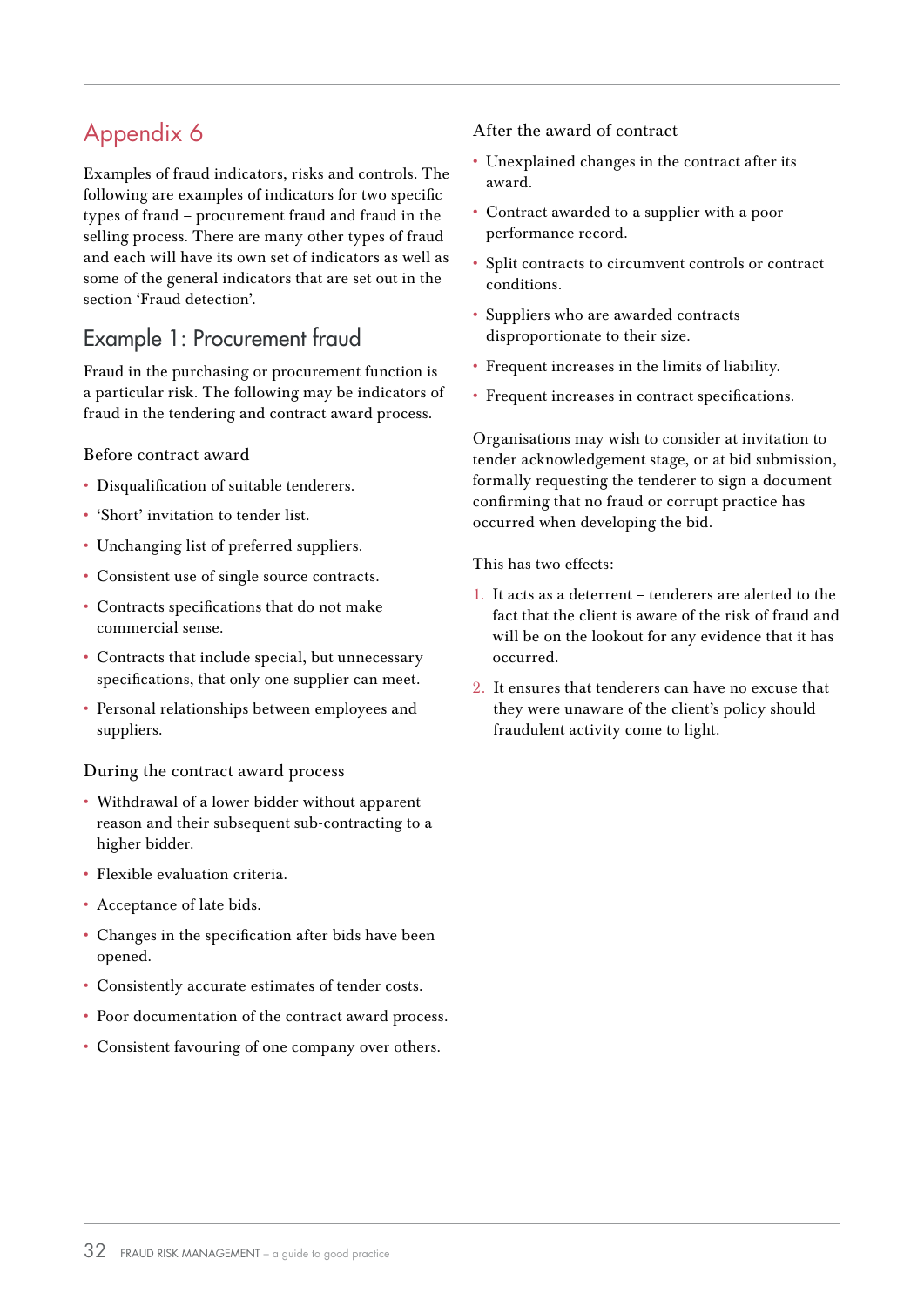| Activity                       | Fraud risk                                                                                                                         | Prevention                                                                                                                                                                   |
|--------------------------------|------------------------------------------------------------------------------------------------------------------------------------|------------------------------------------------------------------------------------------------------------------------------------------------------------------------------|
| Scoping of contract            | The contract specification is written in<br>a manner which favours a particular<br>technical, end user and financial<br>supplier.  | Use of control/assessment panel made<br>up of representatives, to ensure that<br>more than one person is involved in<br>drawing up the specification.                        |
| Contract<br>documentation      | Conditions of contract are changed to<br>accommodate a favoured supplier, or, to<br>exclude competitors.                           | Standard contract conditions and<br>specifications to be used. Any variations<br>to be approved by senior management.                                                        |
| Setting evaluation<br>criteria | Original evaluation criteria are changed<br>after the receipt of submissions to ensure<br>that favoured suppliers are shortlisted. | Use evaluation criteria as agreed by the<br>contract panel prior to tendering.                                                                                               |
| Contractual<br>correspondence  | Altering terms and conditions to suit a<br>preferred supplier.                                                                     | Contract terms and conditions should be<br>those of the purchasing department and<br>not subject to change without the written<br>approval of senior management.             |
| Contract<br>management         | False claims for work not carried out,<br>or exaggerated claims for actual work<br>done.                                           | Clear audit trails with written records.<br>Authorisation of changes to original<br>documentation. Random and systematic<br>checks of activity.                              |
| Claims negotiation             | Assisting the contractor to justify claims.                                                                                        | Claims negotiation should be carried out<br>using professional advisers.                                                                                                     |
| Certification                  | Inadequate certification may lead to<br>overpayments, or payments for work not<br>carried out.                                     | Clear separation of duties between<br>ordering the work, certification and<br>authorisation for payment. Certification<br>documents should be returned to the<br>originator. |
| Authorisation                  | Contract splitting to keep contract<br>values under a particular staff member's<br>authorisation financial limit.                  | The splitting of contracts should not be<br>allowed unless authorised by senior<br>management. Internal controls should be<br>established to detect this.                    |
| Pricing                        | Tender prices appear to drop whenever<br>a new supplier is invited to bid.                                                         | Management reviews of the<br>reasonableness and competitiveness of<br>prices.                                                                                                |
| Suppliers                      | Contract awarded to a company with a<br>poor performance record.                                                                   | Ensure contractors with a poor<br>performance record are removed from<br>the approved supplier's list.                                                                       |
|                                | Contract awarded to a contractor who is<br>not the lowest tenderer.                                                                | Senior management review.                                                                                                                                                    |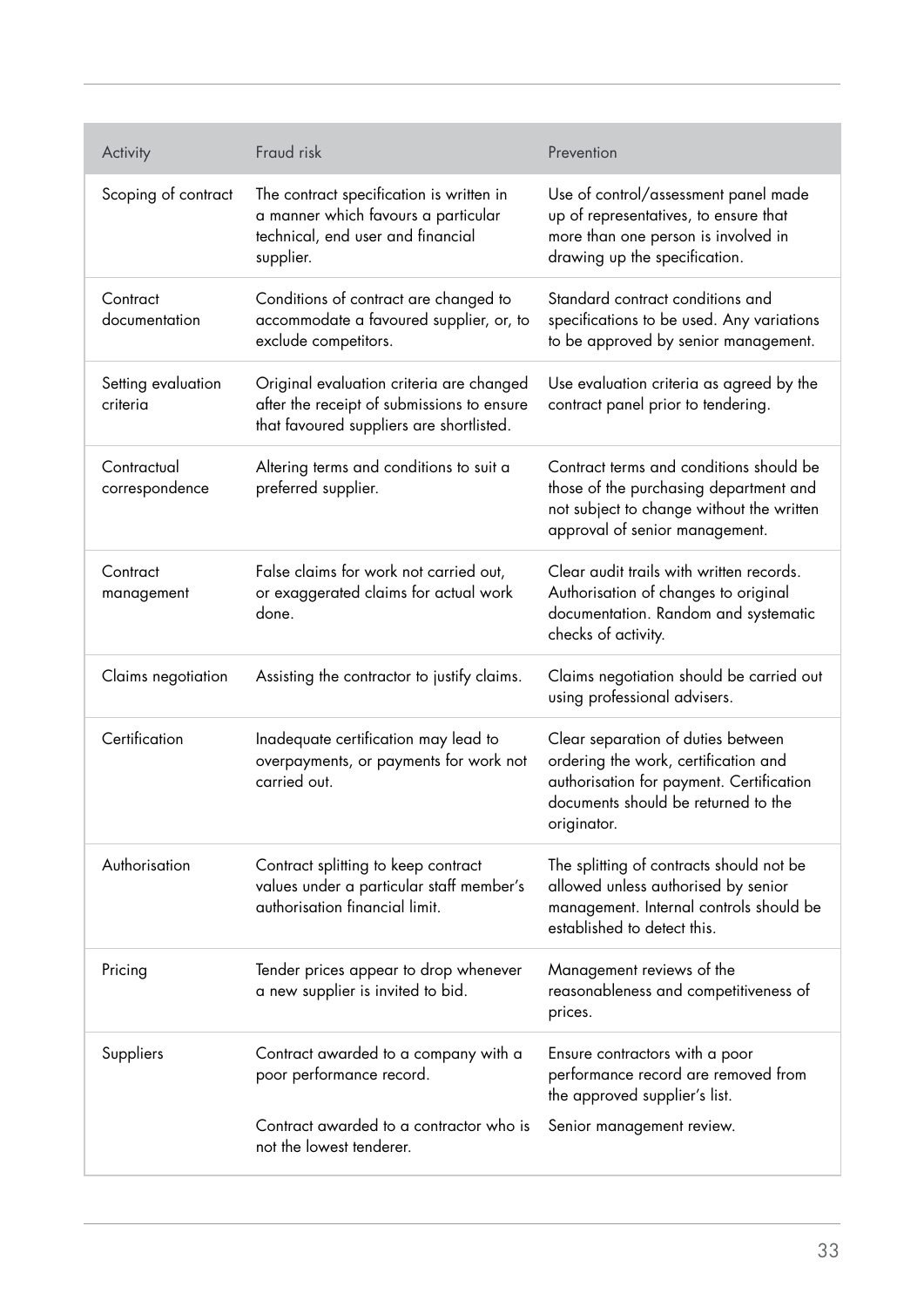Tender procedure – audit checks

Tender board: should be chaired by senior manager.

Tender register: should be held and reviewed by a senior manager.

Checks should include:

- Were all tenders secured in a locked cabinet prior to opening?
- Who had access to the keys/combination?
- If no tender cabinet used, what is the procedure for dealing with tenders?
- Does the tender register show an unbroken, sequentially numbered and dated list of all tenders received?
- Were all the entries signed by the tender board chairman?
- Confirm that tender lists show no evidence of patronage or incestuous relationships.
- Confirm that companies which persistently fail to tender are excluded from subsequent tender lists.
- Has relevant approval been obtained before accepting any tenders whose prices exceed approval limits?
- Has relevant approval been obtained where the lowest compliant bid is not accepted?
- In the event of a clear differential in bid prices, confirm that the same tender specification has been sent to all prospective tenderers.
- Confirm that there is no excessive use of single sources of supply or tender action.
- Confirm that the tender board has been advised of the signs which would indicate tender rigging/ ringing.
- Confirm that the recommended method of procurement has been followed.
- Confirm that the contract makes commercial sense.

### Example 2: Fraud in the selling process

Fraud risks can also exist in the selling process. Those involved can include any combination of the clients' management or employees and the organisation's own management or employees with or without any collusion.

The following are indicators of fraud in the selling process:

- Overcharging from an approved list or standard profit mark-up.
- Short-changing by not delivering the contracted quantity or quality.
- Diversion of orders to a competitor or associate.
- Bribery of a customer by one of the organisation's own sales representatives.
- Bribery of a customer by a competitor no proper explanation of why the contract went elsewhere.
- Insider information by knowing competitor's prices.
- False warranty claims that are made or paid.
- Over selling of goods or services that are not necessary.
- Giving of free issues/samples when not necessary.
- Links with cartels or 'rings'.
- Bribery to obtain contracts which would not otherwise be awarded.
- Issuing invoices or credit notes which do not reflect reality and of which the ultimate payer is unaware.
- Issuing credit notes to hide additional discounts or rebates.
- The use of sales intermediaries (fixers).
- Sales commission gates, which can often cause misreporting of orders.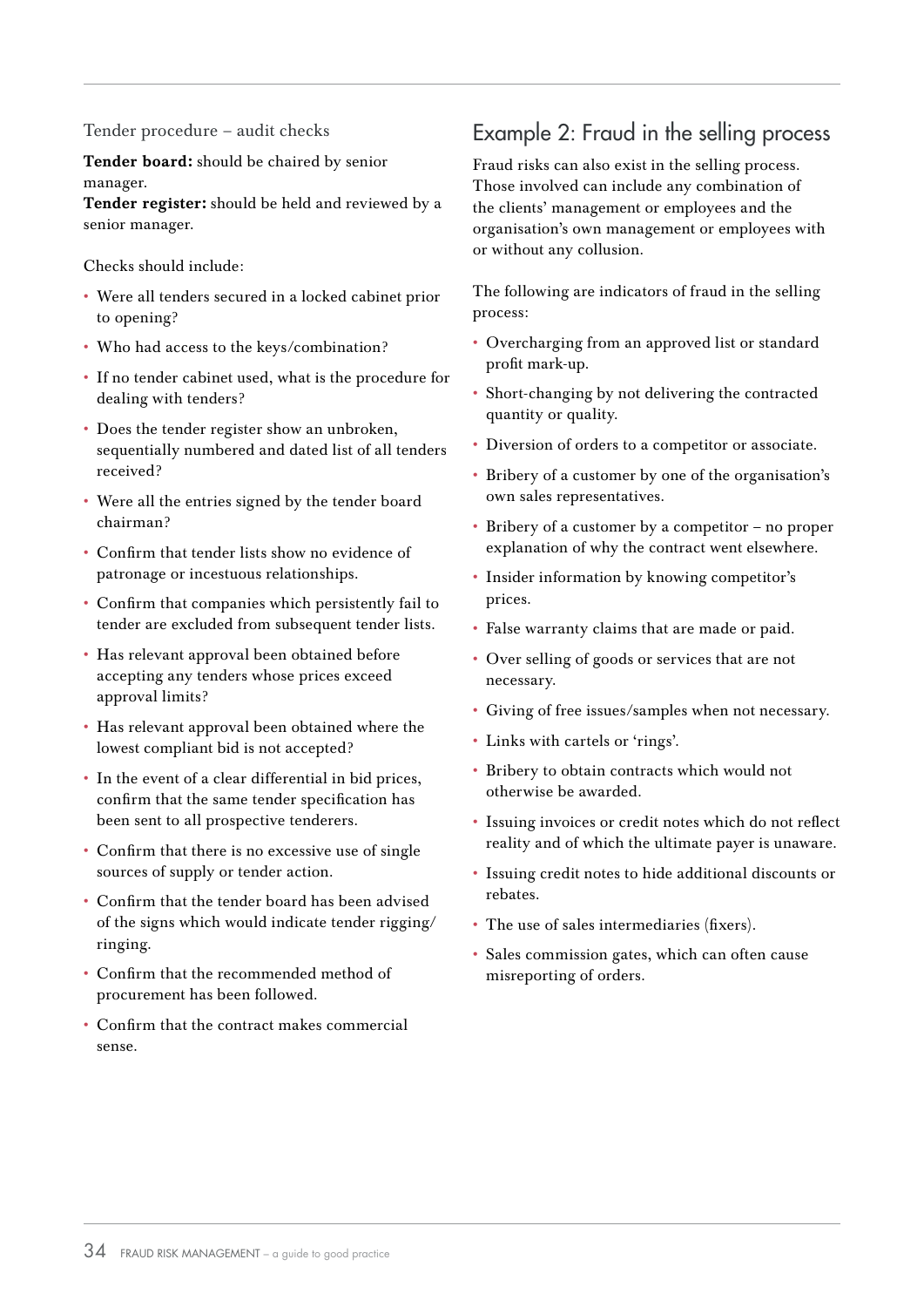# Appendix 7 – outline fraud response plan

- 1. Purpose of the fraud response plan
- 2. Corporate policy
- 3. Definition of fraud
- 4. Roles and responsibilities
	- a. Managers and supervisors
	- b. Finance Director/Chief Financial Officer
	- c. Fraud Officer
	- d. Human resources
	- e. Audit committee
	- f. Internal auditors
	- g. External auditors
	- h. Legal advisers
	- i. IT
	- j. Public relations
	- k. Police
	- l. External consultants
	- m. Insurers
- 5. The response
	- a. Reporting suspicions
	- b. Establish an investigation team
		- i. Objectives
		- ii. Reporting procedures
		- iii. Responsibilities
		- iv. Powers
		- v. Control
	- c. Formulate a response
		- i. In accordance with corporate policy
- 6. The investigation
	- a. Preservation of evidence
	- b. Physical evidence
	- c. Electronic evidence
	- d. Interviews (general)
	- e. Statements from witnesses
	- f. Statements from suspects
- 7. Organisation's objectives with respect to fraud
	- a. Internal report
		- i. No further action
		- ii. Disciplinary action
	- b. Civil response
		- i. Legal advisers' control
		- ii. Legal submissions
		- iii. Case file
	- c. Criminal response
		- i. Police controlled
		- ii. Case file
	- d. Parallel response
		- i. Civil recovery
		- ii. Criminal prosecution
- 8. Follow up action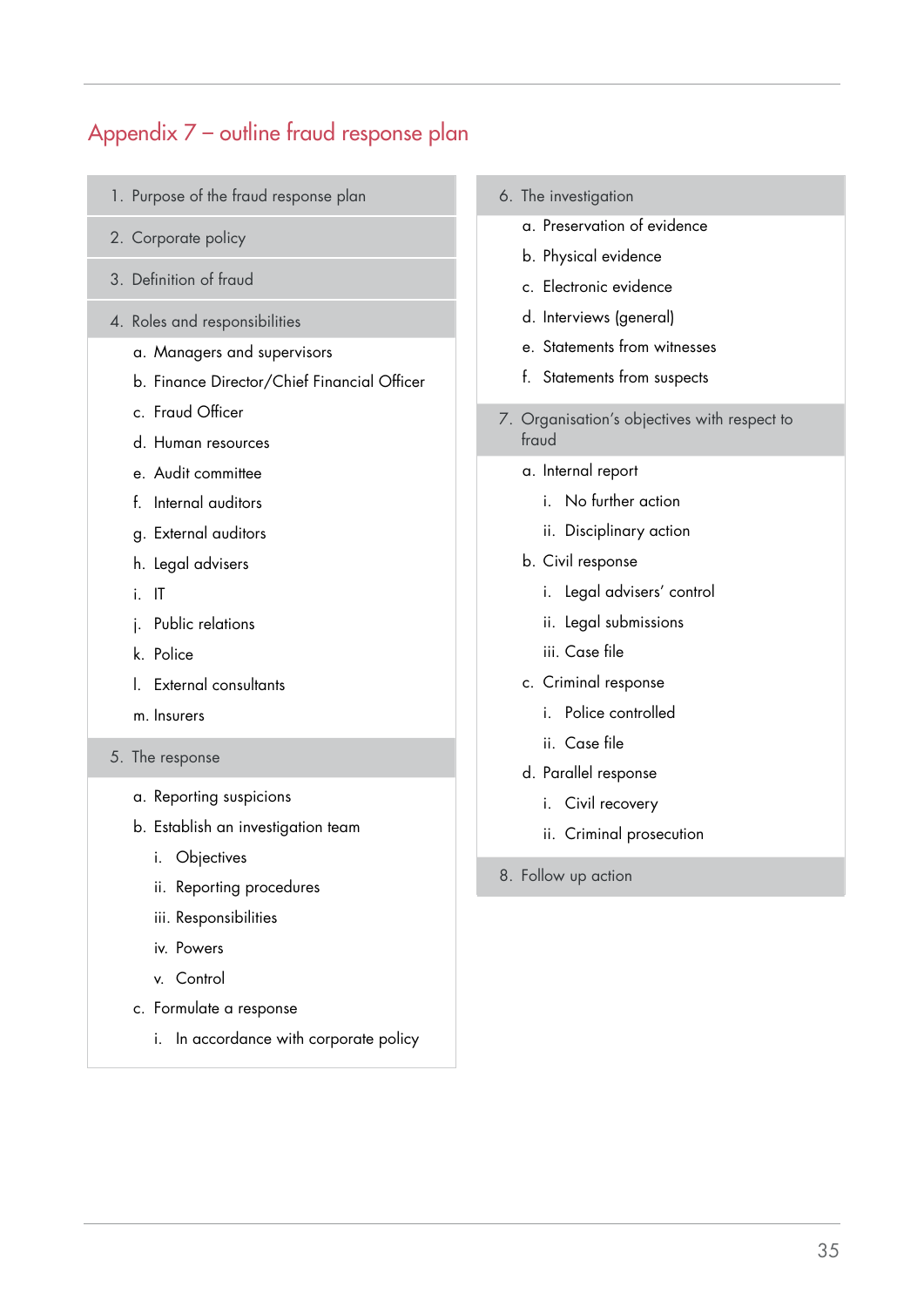Example of a fraud response plan. This example has been based on a response plan used by an organisation within the UK's National Health Service. However, the principles on which it is based are very general and the response plan is therefore applicable to organisations in any sector or location.

#### 1. Introduction

This document is intended to provide direction and help to those officers and directors who find themselves having to deal with suspected cases of theft, fraud or corruption. It gives a framework for response and provides information on various aspects of investigation. The document also contains a series of flowcharts which provide a framework of procedures that allow evidence to be gathered and collated in a way which facilitates informed initial decisions, while ensuring that evidence gathered will be admissible in any future legal action. This document is not intended to provide direction on fraud prevention.

# 2. Corporate policy

The board is committed to maintaining an honest, open and ethical culture within the organisation. It is, therefore, also committed to the elimination of any fraud within the organisation, and to the rigorous investigation of any such cases.

The board wishes to encourage anyone having reasonable suspicions of fraud to report them. The organisation has a published whistle-blowing policy which aims to ensure that concerns are raised and dealt with in an appropriate manner. Employees raising genuine concerns will be protected and their concerns looked into.

# 3. The definition of fraud

Fraud encompasses a number of criminal offences involving the use of deception to obtain benefit or causing detriment to individuals or organisations.

This document is intended to provide a framework for investigating all suspected cases of fraud, theft or corruption where:

- a. The value of the organisation has suffered or may have suffered.
- b. Has been misrepresented for personal gain.

As a result of the actions or omissions of:

- c. Directors and employees of the organisation.
- d. Customers, contractors and other external stakeholders.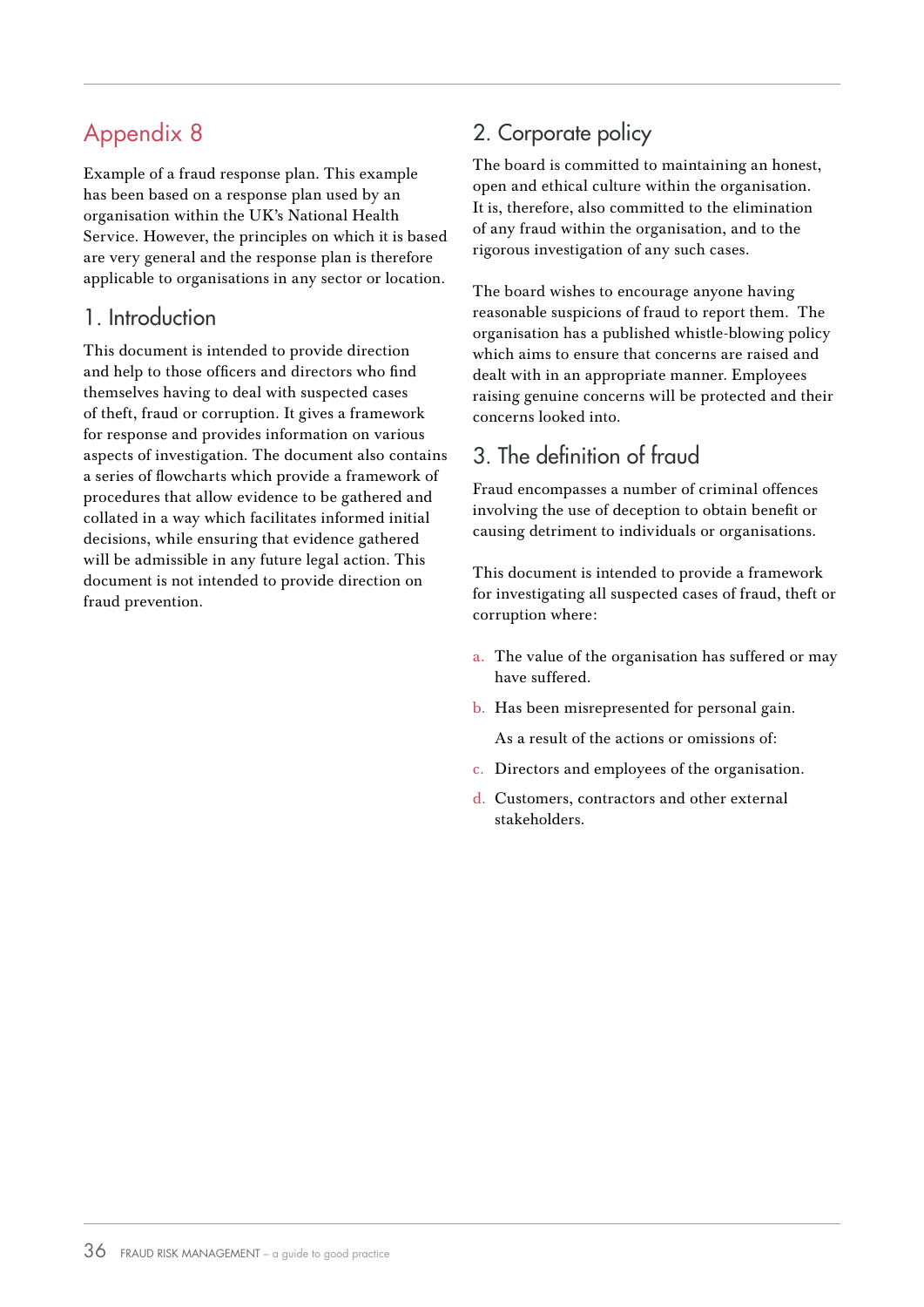# 4. Roles and responsibilities

#### CHART 1: Reporting fraud

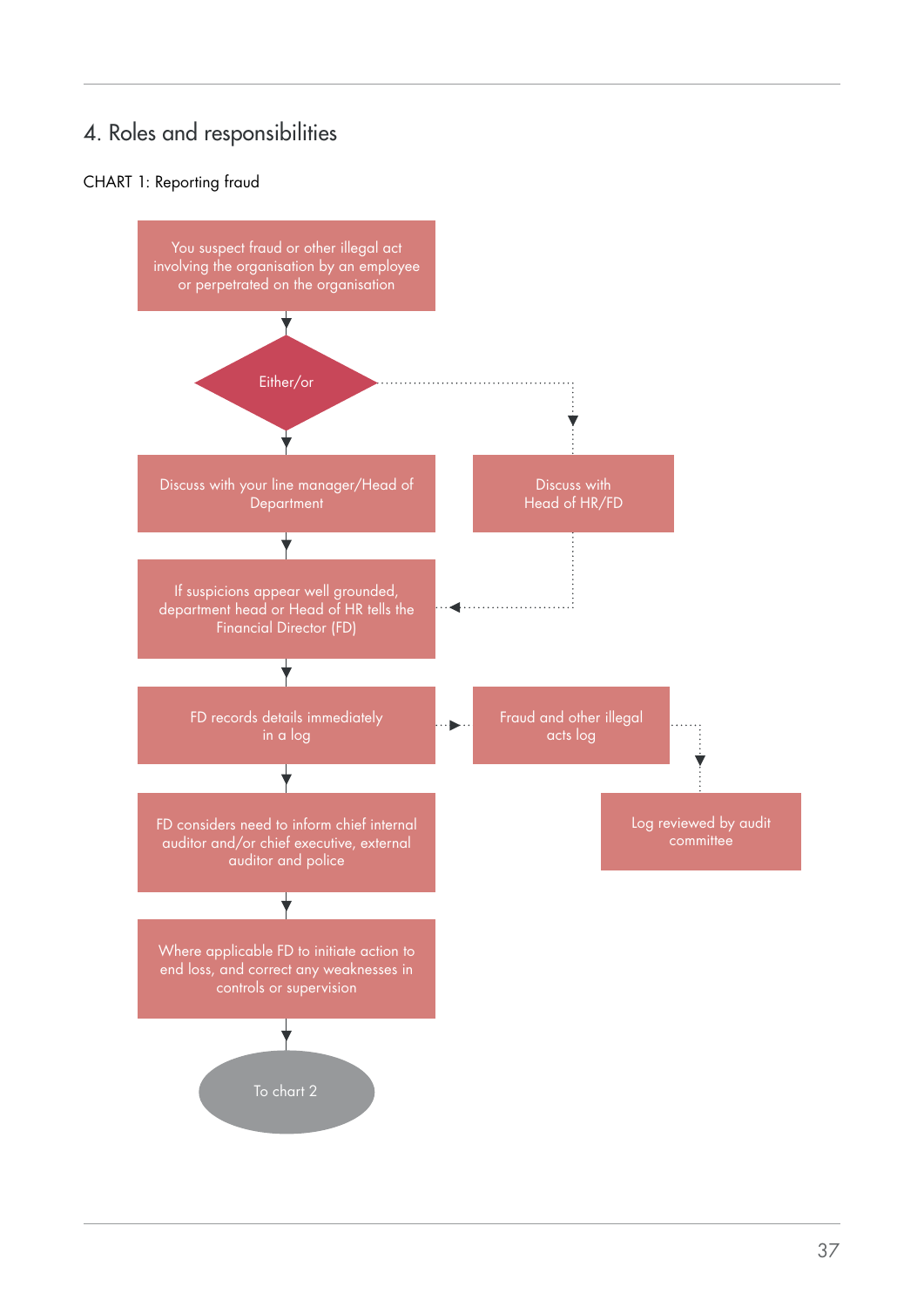### Finance Director/CFO

Responsibility for investigating fraud has been delegated to the finance director. Where appropriate/necessary, he/she is also responsible for informing third parties such as the external auditors or the police about the investigations. The finance director will inform and consult with the chief executive in cases where the loss is potentially significant or where the incident may lead to adverse publicity.

The finance director will maintain a log of all reported suspicions, including those dismissed as minor or otherwise not investigated. The log will contain details of actions taken and conclusions reached and will be presented to the audit committee for inspection annually.

The finance director will normally inform the chief internal auditor at the first opportunity. While the finance director will retain overall responsibility, responsibility for leading any investigation will be delegated to the chief internal auditor. Significant matters will be reported to the board as soon as practicable.

### Chief Internal Auditor

The chief internal auditor will:

- a. Initiate a diary of events to record the progress of the investigation.
- b. Agree the objectives, scope and timescale of the investigation and resources required with the finance director at the outset of the investigation.
- c. Ensure that proper records of each investigation are kept from the outset, including accurate notes of when, where and from whom evidence was obtained and by whom.

### Head of Human Resources

Where an employee is to be interviewed or disciplined, the finance director and/or chief internal auditor will consult with and take advice from, the Head of Human Resources (HR).

The Head of HR will advise those involved in the investigation in matters of employment law, company policy and other procedural matters (such as disciplinary or grievance procedures) as necessary.

### Line and other managers

If, in accordance with the organisation's whistleblowing policy, an employee raises a concern with their line manager, head of department or the Head of HR, the details must be passed to the finance director immediately for investigation. If a concern involves the finance director, the matter should be reported directly to the audit committee.

#### Employees

All employees have a responsibility to protect the assets of the organisation, including information and goodwill as well as property.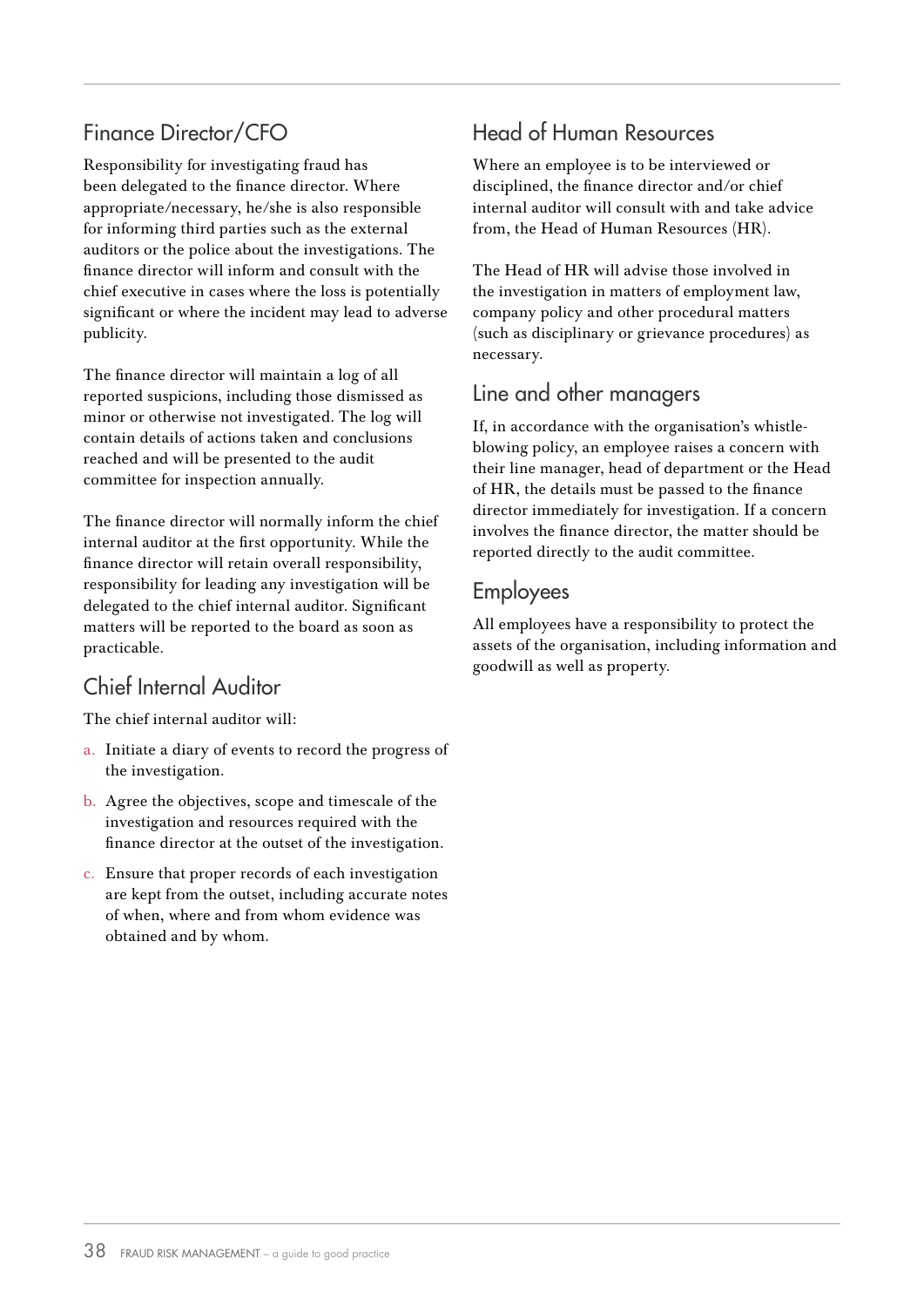# 5. Objectives with respect to fraud

#### CHART 2: Managing the investigation

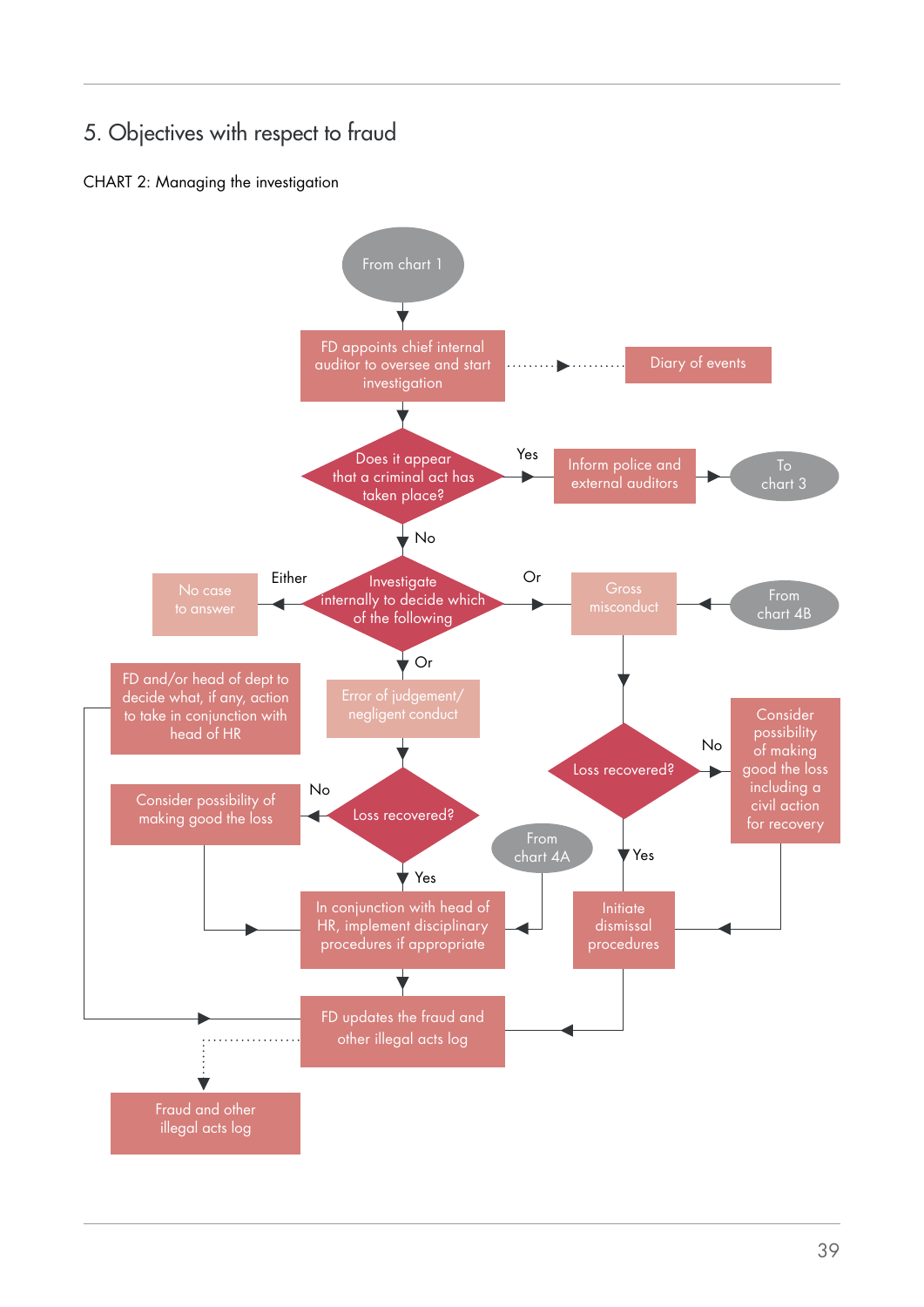Investigations will try to establish at an early stage whether it appears that a criminal act has taken place. This will shape the way that the investigation is handled and determine the likely outcome and course of action.

If it appears that a criminal act has not taken place, an internal investigation will be undertaken to:

- a. Determine the facts.
- b. Consider what, if any, action should be taken against those involved.
- c. Consider what may be done to recover any loss incurred.
- d. Identify any system weakness and look at how internal controls could be improved to prevent a recurrence.

The chief internal auditor will present the findings of the investigation to the Finance Director who will make the necessary decisions and maintain a record of the subsequent actions in relation to closing the case. Once concluded, details of such cases will be reported to the audit committee on an annual basis for information.

Where an investigation involves an employee and it is determined that no criminal act has taken place, the finance director will liaise with the Head of HR and appropriate line manager to determine which of the following has occurred and therefore whether, under the circumstances, disciplinary action is appropriate:

- a. Gross misconduct (ie acting dishonestly but without criminal intent).
- b. Negligence or error of judgement.
- c. Nothing untoward occurred and therefore, there is no case to answer.

The disciplinary procedures of the organisation will be followed in any disciplinary action taken in respect of an employee. This will usually involve a disciplinary hearing at which the results of the investigation will be considered.

Where, after having sought legal advice, the Finance Director judges it cost effective to do so, the organisation will normally pursue civil action in order to recover any losses. The Finance Director will refer the case to the organisation's legal advisers for action.

Where initial investigations point to the likelihood of a criminal act having taken place, the chief internal auditor will, with the agreement of the Finance Director, contact the police and the organisation's legal advisers immediately. The advice of the police will be followed in taking forward the investigation.

Where there are sufficient grounds, the organisation will, in addition to seeking recovery of losses through civil proceedings, also seek a criminal prosecution. The Finance Director will be guided by the police in arriving at a decision on whether a criminal prosecution should be pursued.

Where appropriate, the Finance Director will consider the possibility of recovering losses from the organisation's insurers.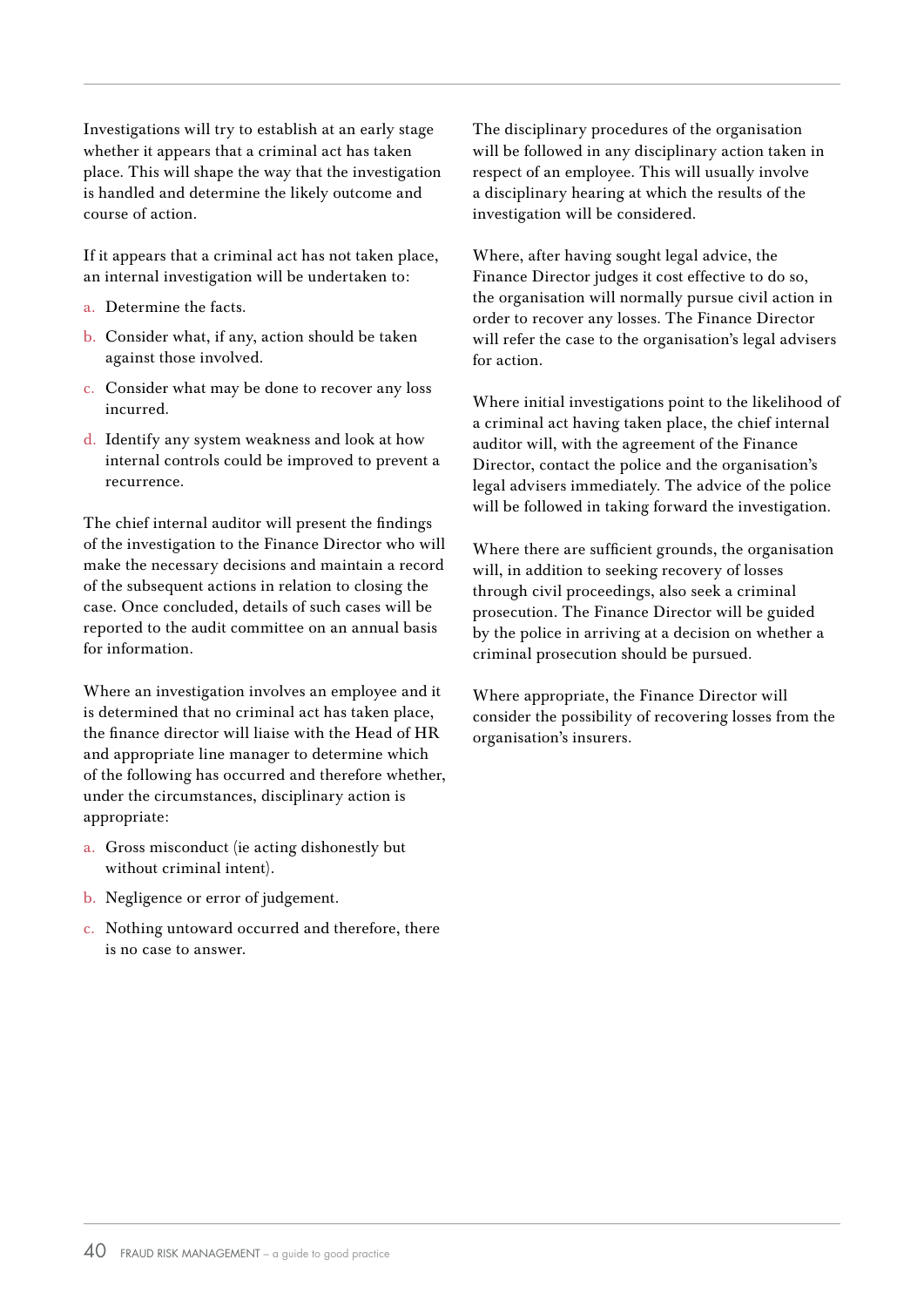# 6. The response

#### CHART 3: Gathering evidence

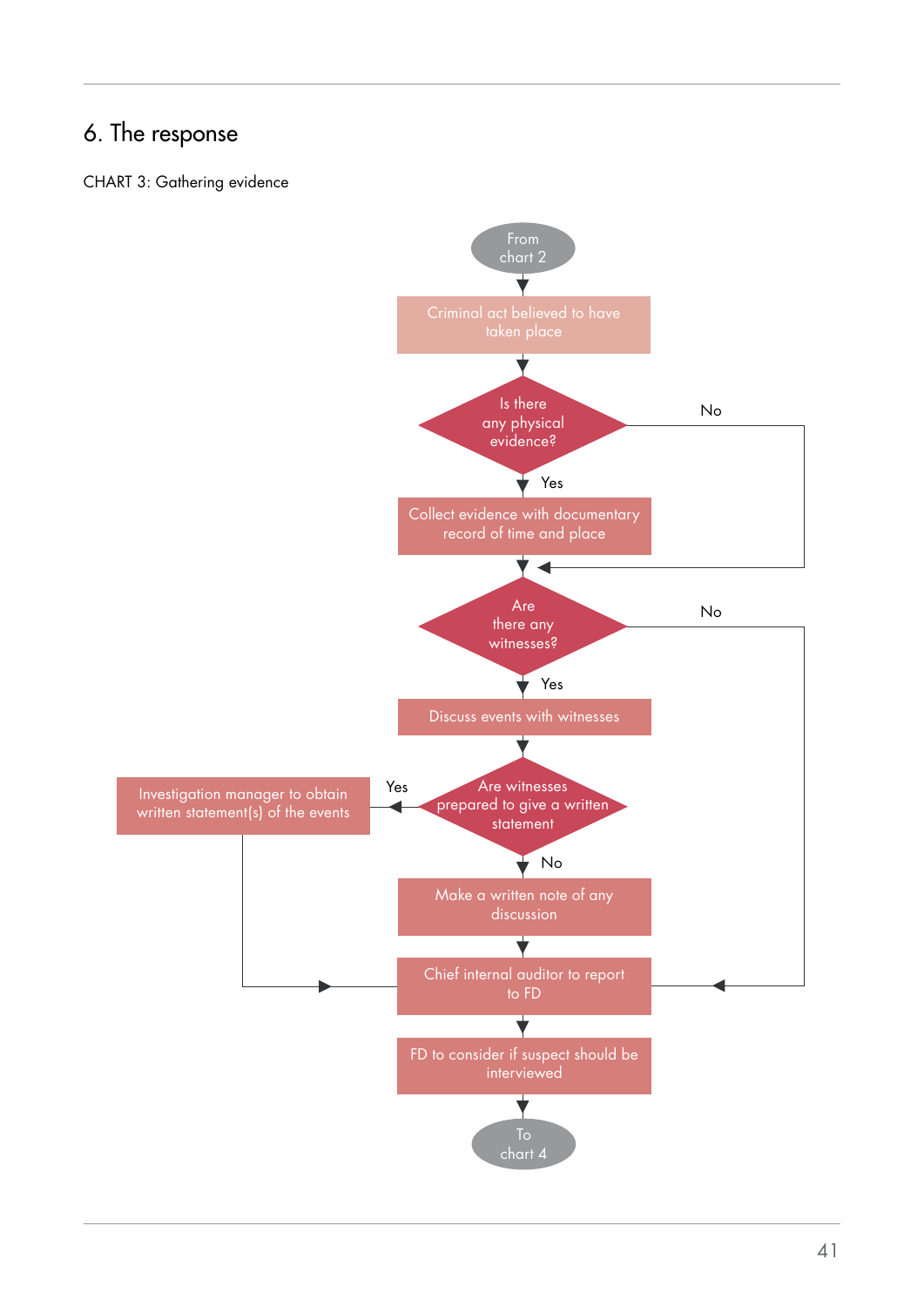#### CHART 4: Interview procedure



42 FRAUD RISK MANAGEMENT – a guide to good practice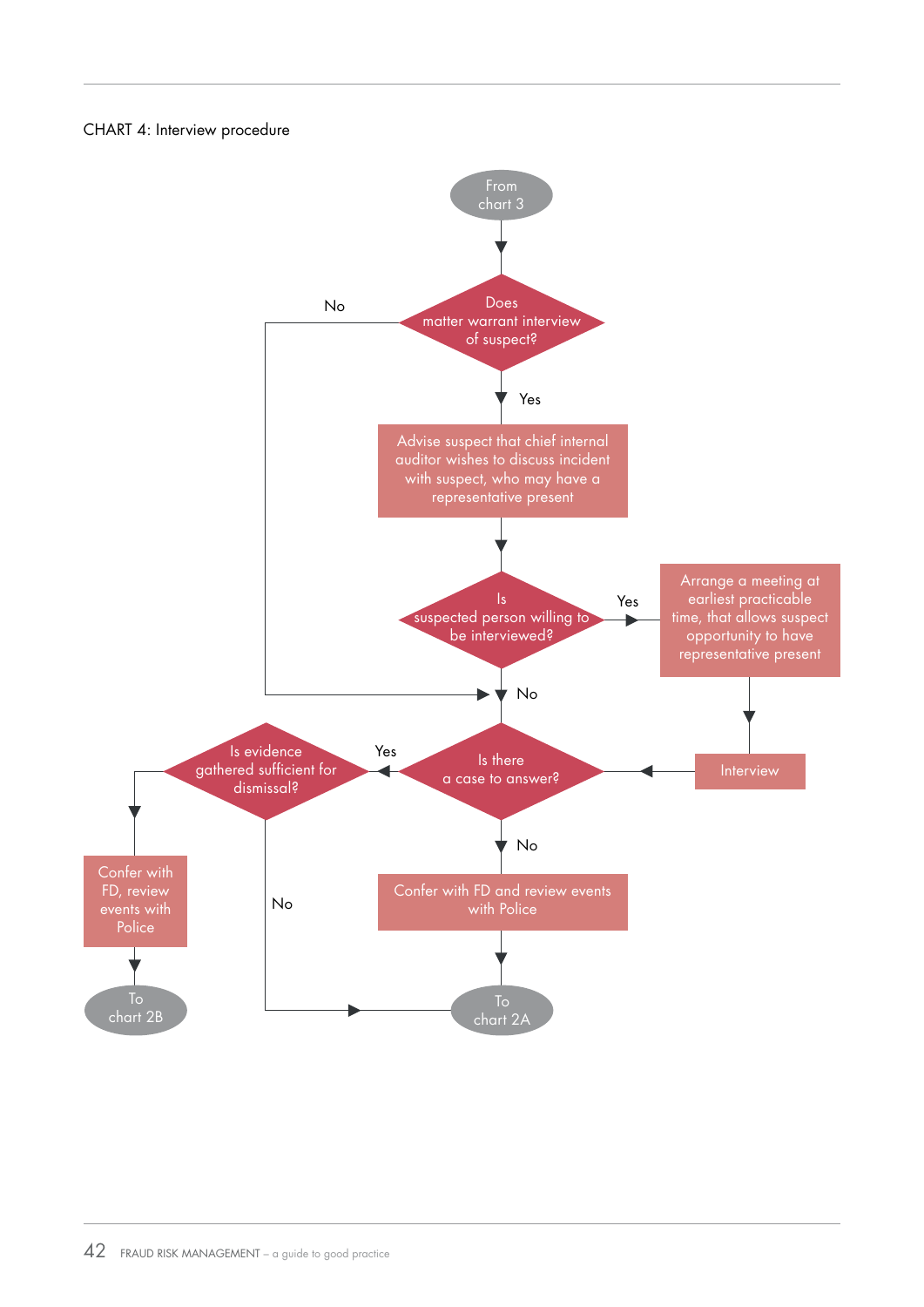The chief internal auditor will normally be responsible for managing investigations, including interviewing witnesses and gathering any necessary evidence. However, each case will be treated according to the particular circumstances and professional advice will be sought where necessary. Where there are reasonable grounds for suspicion, the police will be involved at an early stage, but the chief internal auditor may still undertake part or all of the investigations on their behalf, as agreed between the finance director, chief internal auditor and the police.

#### Witness statements

If a witness is prepared to give a written statement, the Head of HR or chief internal auditor will take a chronological record, using the witness's own words. The witness will be asked to sign the document as a true record.

### Physical and electronic evidence

The chief internal auditor will take control of any physical evidence and maintain a record of where, when and from whom it was taken. Where the evidence consists of several items, these will be tagged with a reference number which corresponds with the written record of the investigation. S/he should also ensure that electronic evidence is handled appropriately.

Before interviewing any suspect(s), the chief internal auditor will provide a verbal or written report of the investigation to the finance director. The finance director may consult others eg Head of HR, the Chief Executive and the police before deciding how to proceed.

### Interviewing suspect(s)

If the Finance Director decides to proceed with interviewing a suspect, and where the suspect is an employee of the organisation, the interview will usually be carried out by the line manager and Head of HR. The individual(s) being interviewed should be informed of the reason for the interview and a contemporaneous record will be made of all that is said. They should also be advised that they are not under arrest and that they are free to leave at any time. The individual(s) being interviewed will also be given the opportunity to be supported by a friend or union official. This type of interview will not take place under caution. If the need for caution arises during the course of an interview, the interview will be terminated immediately after the caution is given and the individual concerned will be advised to seek legal advice. The finance director will be notified and police advice sought at this point. Once the interview is over, the suspect will be given the opportunity to read the written record and sign each page in acknowledgement of its accuracy. All other persons present will also be asked to sign to acknowledge accuracy.

Where external organisations/individuals are involved, interviews will generally be undertaken by the police unless the finance director is able to gain the co-operation of the organisation's management or external auditors.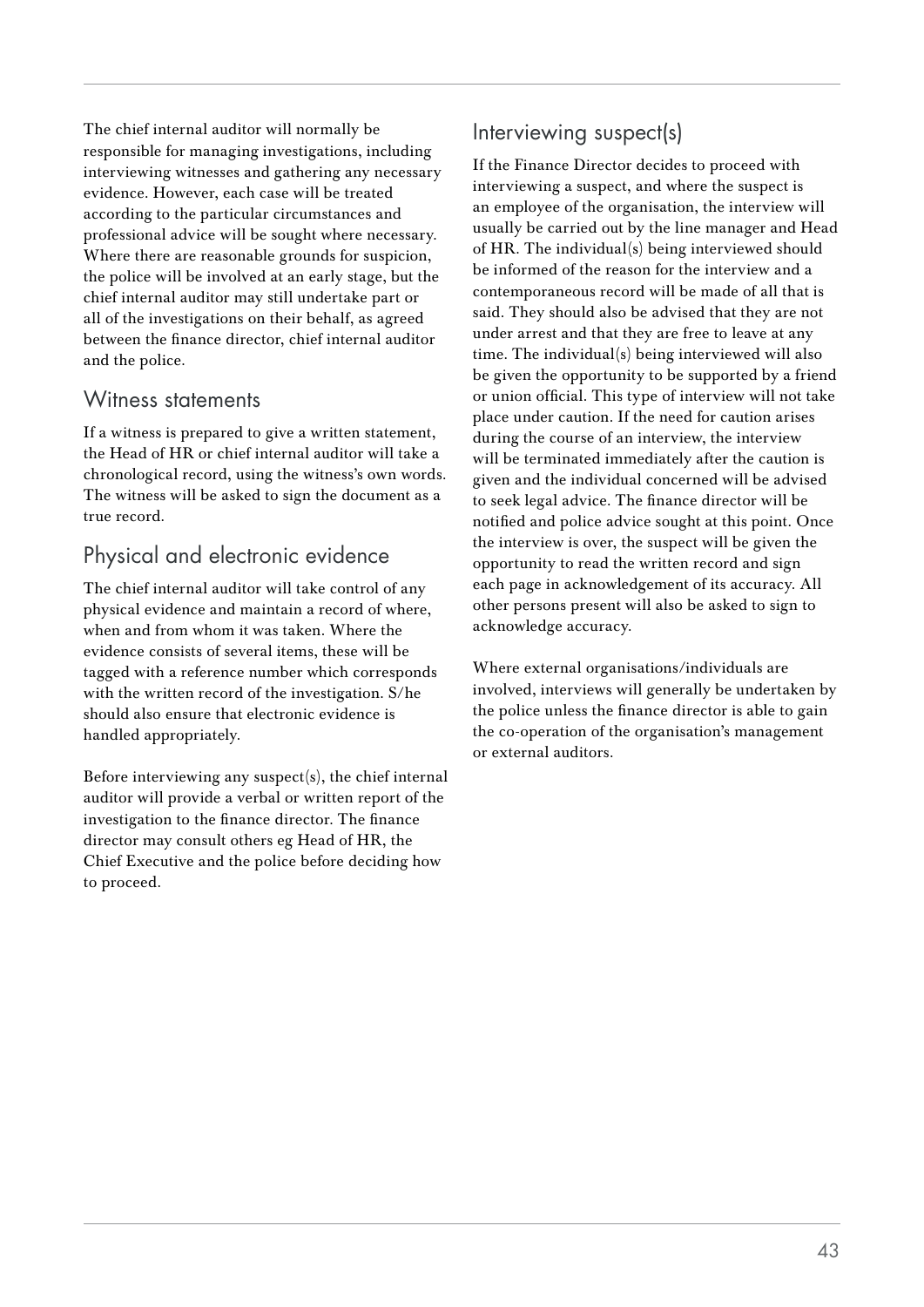### **Footnotes**

- 1. Examples include *Report to the Nations on Occupational Fraud and Abuse,* Association of Certified Fraud Examiners, www.acfe.com, PwC *Global Economic Crime Survey,* www.pwc.com, Kroll and the Economist Intelligence Unit, *Global Fraud Report,* www.kroll.com
- 2. Kroll/EIU *Global Fraud Report Annual Edition* 2011/12, www.kroll.com
- 3. An example is the COSO Enterprise Risk Management Framework. COSO is The Committee of Sponsoring Organizations. It consists of the AICPA, the Institute of Management Accountants (IMA), the Institute of Internal Auditors (IIA), Financial Executives International (FEI) and the American Accounting Association (AAA). The COSO publication *Enterprise Risk Management – Integrated Framework* can be purchased through the AICPA store at www.cpa2biz.com. The proceeds from the sale of the framework are used to support the continuing work of COSO.
- 4. The COSO publication *Internal Control – Integrated Framework* can be purchased through the AICPA store at www.cpa2biz.com The proceeds from the sale of the framework are used to support the continuing work of COSO.
- 5. Cybercrime: protecting against the growing threat, *Global Economy Crime Survey,* PwC, 2011, www.pwc.com
- 6. For additional background on the role of the audit committee in relation to fraud, see The *AICPA Audit Committee Toolkit* – available from www.cpa2biz.com.

## Acknowledgements

This report is a revised and abridged version of *CIMA's Fraud risk management: a guide to good practice* (2nd edition), CIMA, 2008. CIMA would like to thank all those who contributed to either the first or second editions of the original guide.

© 2012, Chartered Institute of Management Accountants. All rights reserved.

Distribution of this material via the internet does not constitute consent to the redistribution of it in any form. No part of this material may be otherwise reproduced, stored in third party platforms and databases, or transmitted in any form or by any printed, electronic, mechanical, digital or other means without the written permission of the owner of the copyright as set forth above. For information about the procedure for requesting permission to reuse this content please email copyright@CGMA.org

The information and any opinions expressed in this material do not represent official pronouncements of or on behalf of AICPA, CIMA, the CGMA designation or the Association of International

Certified Professional Accountants. This material is offered with the understanding that it does not constitute legal, accounting, or other professional services or advice. If legal advice or other expert assistance is required, the services of a competent professional should be sought. The information contained herein is provided to assist the reader in developing a general understanding of the topics discussed but no attempt has been made to cover the subjects or issues exhaustively. While every attempt to verify the timeliness and accuracy of the information herein as of the date of issuance has been made, no guarantee is or can be given regarding the applicability of the information found within to any given set of facts and circumstances.